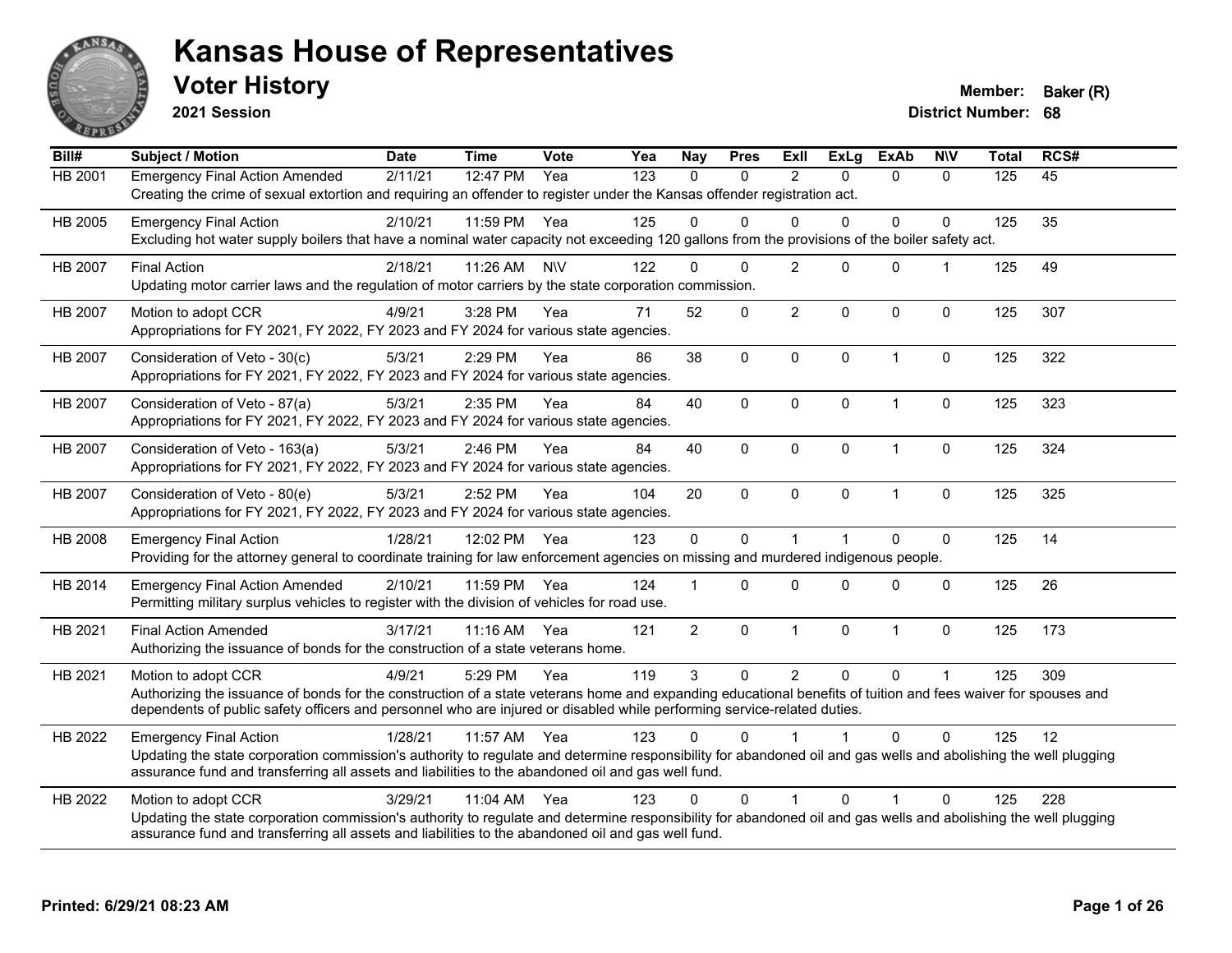

**2021 Session**

| Bill#                         | <b>Subject / Motion</b>                                                                                                                                                                                                                                                                                                                                                                                                                    | <b>Date</b>                 | <b>Time</b>                     | Vote              | Yea              | <b>Nay</b>     | <b>Pres</b>                  | ExII                       | <b>ExLg</b>       | <b>ExAb</b>                     | <b>NIV</b>                                 | Total             | RCS#             |
|-------------------------------|--------------------------------------------------------------------------------------------------------------------------------------------------------------------------------------------------------------------------------------------------------------------------------------------------------------------------------------------------------------------------------------------------------------------------------------------|-----------------------------|---------------------------------|-------------------|------------------|----------------|------------------------------|----------------------------|-------------------|---------------------------------|--------------------------------------------|-------------------|------------------|
| <b>HB 2026</b>                | <b>Emergency Final Action</b>                                                                                                                                                                                                                                                                                                                                                                                                              | 1/28/21                     | 12:00 PM                        | Yea               | 123              | $\Omega$       | $\Omega$                     | 1                          |                   | $\Omega$                        | $\Omega$                                   | 125               | 13               |
|                               | Creating a drug abuse treatment program for people on diversion and allowing county and district attorneys to enter into agreements with chief judges and community<br>corrections for supervision.                                                                                                                                                                                                                                        |                             |                                 |                   |                  |                |                              |                            |                   |                                 |                                            |                   |                  |
| HB 2026                       | Motion to adopt CCR                                                                                                                                                                                                                                                                                                                                                                                                                        | 5/5/21                      | 2:18 PM                         | Yea               | 121              | $\Omega$       | $\Omega$                     | $\overline{2}$             | $\Omega$          | 2                               | $\Omega$                                   | 125               | 330              |
|                               | Creating a drug abuse treatment program for people on diversion and allowing county and district attorneys to enter into agreements with chief judges and community                                                                                                                                                                                                                                                                        |                             |                                 |                   |                  |                |                              |                            |                   |                                 |                                            |                   |                  |
|                               | corrections for supervision, clarifying jurisdiction and supervision of offenders in a certified drug abuse treatment program, authorizing the Kansas sentencing<br>commission to change risk assessment cut-off levels for participation in the certified drug abuse treatment program, modifying the criminal penalties for tampering with                                                                                               |                             |                                 |                   |                  |                |                              |                            |                   |                                 |                                            |                   |                  |
|                               | electronic monitoring equipment and increasing the criminal penalties for riot and incitement to riot in a correctional facility.                                                                                                                                                                                                                                                                                                          |                             |                                 |                   |                  |                |                              |                            |                   |                                 |                                            |                   |                  |
| HB 2029                       | <b>Emergency Final Action</b>                                                                                                                                                                                                                                                                                                                                                                                                              | 2/3/21                      | 12:37 PM                        | Yea               | 118              | 7              | $\Omega$                     | $\Omega$                   | $\Omega$          | $\Omega$                        | $\Omega$                                   | 125               | 19               |
|                               | Counting any crime with a domestic violence designation as a prior conviction under domestic battery.                                                                                                                                                                                                                                                                                                                                      |                             |                                 |                   |                  |                |                              |                            |                   |                                 |                                            |                   |                  |
| HB 2030                       | <b>Emergency Final Action</b>                                                                                                                                                                                                                                                                                                                                                                                                              | 2/10/21                     | 11:59 PM                        | Yea               | 96               | 29             | $\Omega$                     | $\mathbf 0$                | $\mathbf{0}$      | $\Omega$                        | $\mathbf 0$                                | 125               | 29               |
|                               | Extending terminal medical release to inmates in the custody of the department of corrections with a condition likely to cause death within 120 days.                                                                                                                                                                                                                                                                                      |                             |                                 |                   |                  |                |                              |                            |                   |                                 |                                            |                   |                  |
| HB 2039                       | <b>Final Action Amended</b>                                                                                                                                                                                                                                                                                                                                                                                                                | 3/4/21                      | 1:34 PM                         | Nay               | 69               | 54             | $\Omega$                     |                            | $\Omega$          | 1                               | $\Omega$                                   | 125               | 143              |
|                               | Requiring students to pass an American civics test in order to graduate with a high school diploma.                                                                                                                                                                                                                                                                                                                                        |                             |                                 |                   |                  |                |                              |                            |                   |                                 |                                            |                   |                  |
| HB 2039                       | Motion to adopt CCR                                                                                                                                                                                                                                                                                                                                                                                                                        | 4/9/21                      | 3:45 PM                         | Nay               | 72               | 51             | $\mathbf{0}$                 | 2                          | $\Omega$          | $\Omega$                        | $\Omega$                                   | 125               | 308              |
|                               | Requiring administration of a basic civics test as part of the course in United States history and government that is necessary for high school graduation and requiring                                                                                                                                                                                                                                                                   |                             |                                 |                   |                  |                |                              |                            |                   |                                 |                                            |                   |                  |
|                               | students to take and pass a personal financial literacy course for high school graduation beginning in school year 2024-2025.                                                                                                                                                                                                                                                                                                              |                             |                                 |                   |                  |                |                              |                            |                   |                                 |                                            |                   |                  |
| HB 2045                       | <b>Final Action Amended</b>                                                                                                                                                                                                                                                                                                                                                                                                                | 3/3/21                      | 11:38 AM                        | Yea               | 112              | 11             | 1                            | 1                          | $\Omega$          | $\Omega$                        | $\mathbf{0}$                               | 125               | 117              |
|                               | Revising two tax credits - first by updating the Kansas angel investor tax credit act with respect to the definition of qualified securities, tax credit limitations and amounts,<br>investor requirements and extending the date that credits may be allowed, and second by increasing the tax credit for expenses incurred to make a residence accessible                                                                                |                             |                                 |                   |                  |                |                              |                            |                   |                                 |                                            |                   |                  |
|                               | to persons with a disability.                                                                                                                                                                                                                                                                                                                                                                                                              |                             |                                 |                   |                  |                |                              |                            |                   |                                 |                                            |                   |                  |
| HB 2049                       | <b>Emergency Final Action on Substitute</b>                                                                                                                                                                                                                                                                                                                                                                                                | 2/3/21                      | 12:39 PM                        | Yea               | 124              | $\overline{1}$ | $\mathbf{0}$                 | $\Omega$                   | $\Omega$          | $\mathbf{0}$                    | $\Omega$                                   | 125               | 20               |
|                               | <b>Bill</b>                                                                                                                                                                                                                                                                                                                                                                                                                                |                             |                                 |                   |                  |                |                              |                            |                   |                                 |                                            |                   |                  |
|                               | Substitute for HB 2049 by Committee on Judiciary - Prohibiting a public agency from charging a fee for records requested for an audit by the legislative division of post<br>audit.                                                                                                                                                                                                                                                        |                             |                                 |                   |                  |                |                              |                            |                   |                                 |                                            |                   |                  |
|                               |                                                                                                                                                                                                                                                                                                                                                                                                                                            |                             |                                 | Yea               | 122              | 0              | $\Omega$                     | 3                          | $\Omega$          | $\Omega$                        | $\Omega$                                   |                   |                  |
| HB 2050                       | <b>Final Action</b><br>Removing the requirement that certain entities submit certain documents to the division of post audit.                                                                                                                                                                                                                                                                                                              | 2/11/21                     | 11:20 AM                        |                   |                  |                |                              |                            |                   |                                 |                                            | 125               | 37               |
|                               |                                                                                                                                                                                                                                                                                                                                                                                                                                            |                             |                                 |                   |                  |                |                              |                            |                   |                                 |                                            |                   |                  |
|                               |                                                                                                                                                                                                                                                                                                                                                                                                                                            |                             |                                 |                   |                  |                |                              |                            |                   |                                 |                                            |                   |                  |
|                               |                                                                                                                                                                                                                                                                                                                                                                                                                                            |                             |                                 |                   |                  |                |                              |                            |                   |                                 |                                            |                   |                  |
|                               |                                                                                                                                                                                                                                                                                                                                                                                                                                            |                             |                                 |                   |                  |                |                              |                            |                   |                                 |                                            |                   |                  |
|                               |                                                                                                                                                                                                                                                                                                                                                                                                                                            |                             |                                 |                   |                  |                |                              |                            |                   |                                 |                                            |                   |                  |
|                               |                                                                                                                                                                                                                                                                                                                                                                                                                                            |                             |                                 |                   |                  |                |                              |                            |                   |                                 |                                            |                   |                  |
| HB 2052<br>HB 2056<br>HB 2057 | <b>Final Action Amended</b><br>Authorizing legislative assistants and committee assistants to accept gifts from legislators.<br><b>Emergency Final Action</b><br>Regulating the sale and distribution of kratom products as a part of and supplemental to the Kansas food, drug and cosmetic act.<br><b>Final Action</b><br>Allowing an alcoholic liquor manufacturer to obtain a drinking establishment license under certain conditions. | 2/25/21<br>5/6/21<br>3/3/21 | 11:24 AM<br>3:37 PM<br>11:40 AM | Nay<br>Yea<br>Yea | 119<br>97<br>124 | 5<br>24<br>0   | $\Omega$<br>$\mathbf 0$<br>0 | $\overline{1}$<br>$\Omega$ | $\mathbf{0}$<br>0 | $\Omega$<br>$\overline{2}$<br>0 | $\mathbf 0$<br>$\mathbf{1}$<br>$\mathbf 0$ | 125<br>125<br>125 | 73<br>343<br>118 |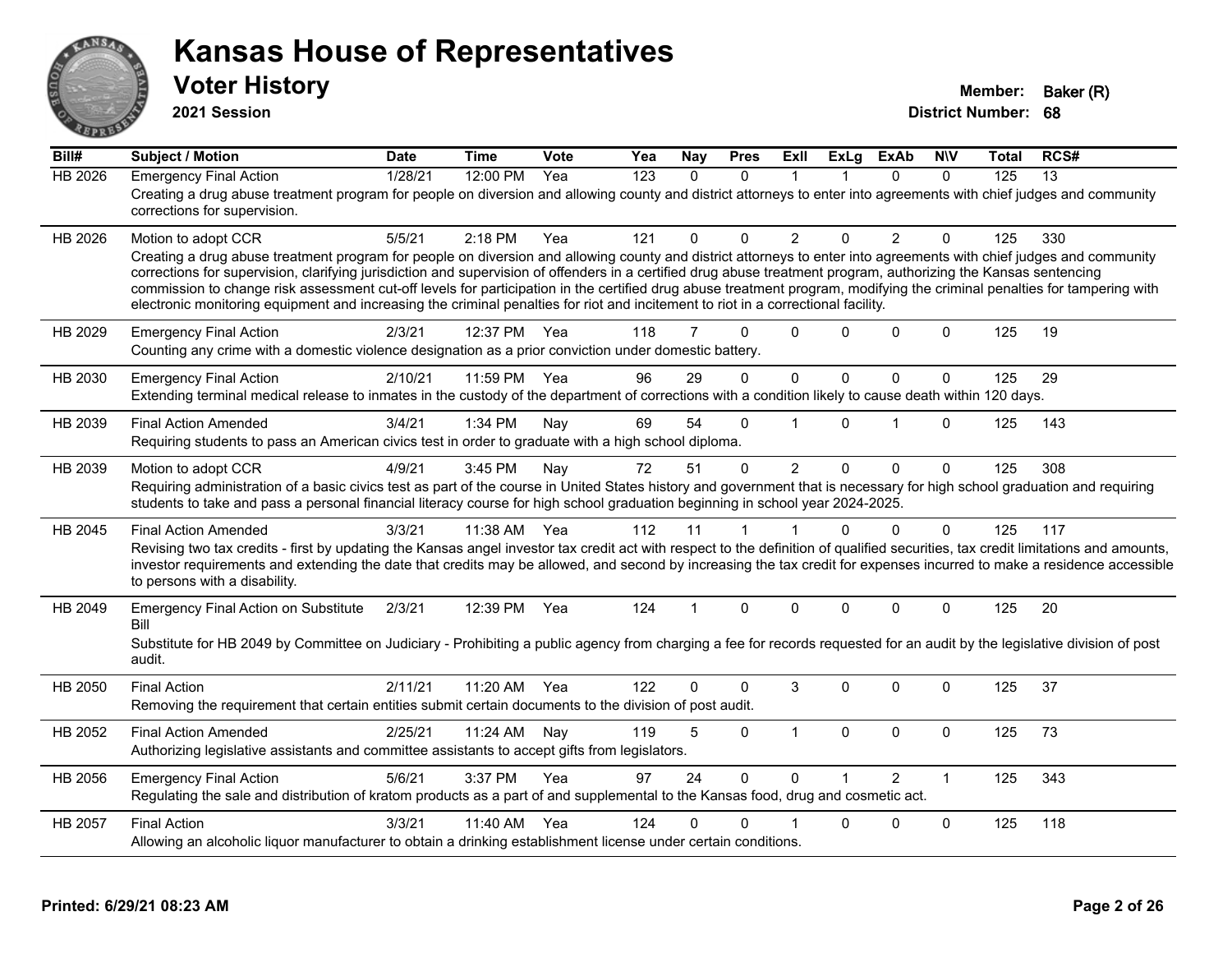

**2021 Session**

| Bill#          | Subject / Motion                                                                                                                                                             | <b>Date</b> | <b>Time</b>  | Vote       | Yea | <b>Nay</b>      | <b>Pres</b>  | ExII           | <b>ExLg</b> | <b>ExAb</b>    | <b>NIV</b>           | <b>Total</b> | RCS# |
|----------------|------------------------------------------------------------------------------------------------------------------------------------------------------------------------------|-------------|--------------|------------|-----|-----------------|--------------|----------------|-------------|----------------|----------------------|--------------|------|
| <b>HB 2058</b> | <b>Final Action Amended</b>                                                                                                                                                  | 3/4/21      | 1:39 PM      | Nay        | 85  | $\overline{38}$ | $\mathbf{0}$ | $\mathbf 1$    | $\Omega$    | 1              | $\mathbf{0}$         | 125          | 144  |
|                | Allowing reciprocity to recognize out-of-state licenses to carry a concealed handgun.                                                                                        |             |              |            |     |                 |              |                |             |                |                      |              |      |
| HB 2058        | <b>Motion to Concur</b>                                                                                                                                                      | 4/8/21      | 9:24 PM      | Nay        | 80  | 43              | $\mathbf{0}$ |                | $\Omega$    | $\overline{1}$ | $\Omega$             | 125          | 293  |
|                | Providing reciprocity for licenses to carry concealed handguns and creating a new class of concealed carry license for individuals 18 to 20 years of age, and creating the   |             |              |            |     |                 |              |                |             |                |                      |              |      |
|                | Kansas protection of firearm rights act to restore the right to possess a firearm upon expungement of certain convictions.                                                   |             |              |            |     |                 |              |                |             |                |                      |              |      |
| HB 2058        | <b>Consideration of Veto</b>                                                                                                                                                 | 5/3/21      | 12:15 PM Yea |            | 84  | 39              | $\Omega$     | $\mathbf{0}$   | $\Omega$    | 1              | $\mathbf{1}$         | 125          | 320  |
|                | Providing reciprocity for licenses to carry concealed handguns and creating a new class of concealed carry license for individuals 18 to 20 years of age, and creating the   |             |              |            |     |                 |              |                |             |                |                      |              |      |
|                | Kansas protection of firearm rights act to restore the right to possess a firearm upon expungement of certain convictions.                                                   |             |              |            |     |                 |              |                |             |                |                      |              |      |
| HB 2062        | <b>Emergency Final Action</b>                                                                                                                                                | 2/10/21     | 11:59 PM     | Yea        | 125 |                 | $\Omega$     | $\Omega$       | $\Omega$    | 0              | $\Omega$             | 125          | 31   |
|                | Providing certain exceptions to the confidentiality of state child death review board documents.                                                                             |             |              |            |     |                 |              |                |             |                |                      |              |      |
| HB 2063        | <b>Emergency Final Action Amended</b>                                                                                                                                        | 2/10/21     | 11:59 PM Yea |            | 125 | $\Omega$        | $\mathbf 0$  | $\mathbf 0$    | $\Omega$    | $\Omega$       | $\Omega$             | 125          | 28   |
|                | Providing certain KP&F tier II spousal and children's benefits for death resulting from a service-connected disability and enacting the Michael Wells memorial act.          |             |              |            |     |                 |              |                |             |                |                      |              |      |
| HB 2064        | <b>Emergency Final Action Amended</b>                                                                                                                                        | 2/10/21     | 11:59 PM     | Yea        | 125 | $\Omega$        | $\mathbf{0}$ | $\mathbf{0}$   | $\Omega$    | $\Omega$       | $\Omega$             | 125          | 33   |
|                | Making DROP elections revocable and allowing DROP members who first elected a DROP period of less than five years to extend such DROP period.                                |             |              |            |     |                 |              |                |             |                |                      |              |      |
| HB 2064        | Motion to adopt CCR                                                                                                                                                          | 4/9/21      | 5:35 PM      | Yea        | 118 |                 | $\Omega$     | 2              | U           | $\Omega$       |                      | 125          | 310  |
|                | Creating the Kansas promise scholarship act to provide postsecondary educational scholarships for certain two-year associate degree programs, career and technical           |             |              |            |     |                 |              |                |             |                |                      |              |      |
|                | education certificates and other stand-alone programs.                                                                                                                       |             |              |            |     |                 |              |                |             |                |                      |              |      |
| HB 2066        | Final Action Sub Bill Amended                                                                                                                                                | 3/3/21      | 11:45 AM     | Nay        | 103 | 21              | $\mathbf 0$  |                | $\Omega$    | $\Omega$       | $\Omega$             | 125          | 119  |
|                | Substitute for HB 2066 by Committee on Commerce, Labor and Economic Development - Expanding the military spouse and service member's expedited licensure law                 |             |              |            |     |                 |              |                |             |                |                      |              |      |
|                | to all applicants who have established or intend to establish residency in Kansas.                                                                                           |             |              |            |     |                 |              |                |             |                |                      |              |      |
| HB 2066        | Motion to adopt CCR                                                                                                                                                          | 4/8/21      | 5:08 PM      | Yea        | 105 | 17              | $\mathbf 0$  |                | $\Omega$    | $\overline{2}$ | $\Omega$             | 125          | 287  |
|                | Substitute for HB 2066 by Committee on Commerce, Labor and Economic Development - Expanding the military spouse and service memberGÇÖs expedited licensure                   |             |              |            |     |                 |              |                |             |                |                      |              |      |
|                | law to all applicants who have established or intend to establish residency in Kansas.                                                                                       |             |              |            |     |                 |              |                |             |                |                      |              |      |
| HB 2070        | <b>Final Action</b>                                                                                                                                                          | 2/18/21     | 11:27 AM     | <b>N\V</b> | 119 | 3               | $\Omega$     | $\overline{2}$ | $\Omega$    | $\Omega$       | $\blacktriangleleft$ | 125          | 50   |
|                | Allowing certain private not-for-profit postsecondary educational institutions to recoup credit card fees by permitting a surcharge for credit card transactions in the same |             |              |            |     |                 |              |                |             |                |                      |              |      |
|                | manner as municipal universities, community colleges, technical colleges and vocational educational schools.                                                                 |             |              |            |     |                 |              |                |             |                |                      |              |      |
| HB 2071        | <b>Emergency Final Action</b>                                                                                                                                                | 2/3/21      | 12:32 PM     | Yea        | 125 | $\Omega$        | $\Omega$     | 0              | $\Omega$    | $\Omega$       | $\mathbf 0$          | 125          | 17   |
|                | Increasing the criminal penalties for stalking a minor.                                                                                                                      |             |              |            |     |                 |              |                |             |                |                      |              |      |
| HB 2071        | Motion to Concur                                                                                                                                                             | 4/6/21      | 2:33 PM      | Yea        | 119 | $\mathbf 0$     | $\mathbf 0$  | $\mathbf{1}$   | $\mathbf 0$ | 5              | $\mathbf 0$          | 125          | 261  |
|                | Increasing the criminal penalties for stalking a minor.                                                                                                                      |             |              |            |     |                 |              |                |             |                |                      |              |      |
| HB 2072        | <b>Final Action</b>                                                                                                                                                          | 2/10/21     | 11:59 PM     | Yea        | 123 | $\Omega$        | $\mathbf{0}$ | $\Omega$       | $\Omega$    | 2              | $\Omega$             | 125          | 24   |
|                | Updating the version of risk-based capital instructions in effect.                                                                                                           |             |              |            |     |                 |              |                |             |                |                      |              |      |
|                |                                                                                                                                                                              |             |              |            |     |                 |              |                |             |                |                      |              |      |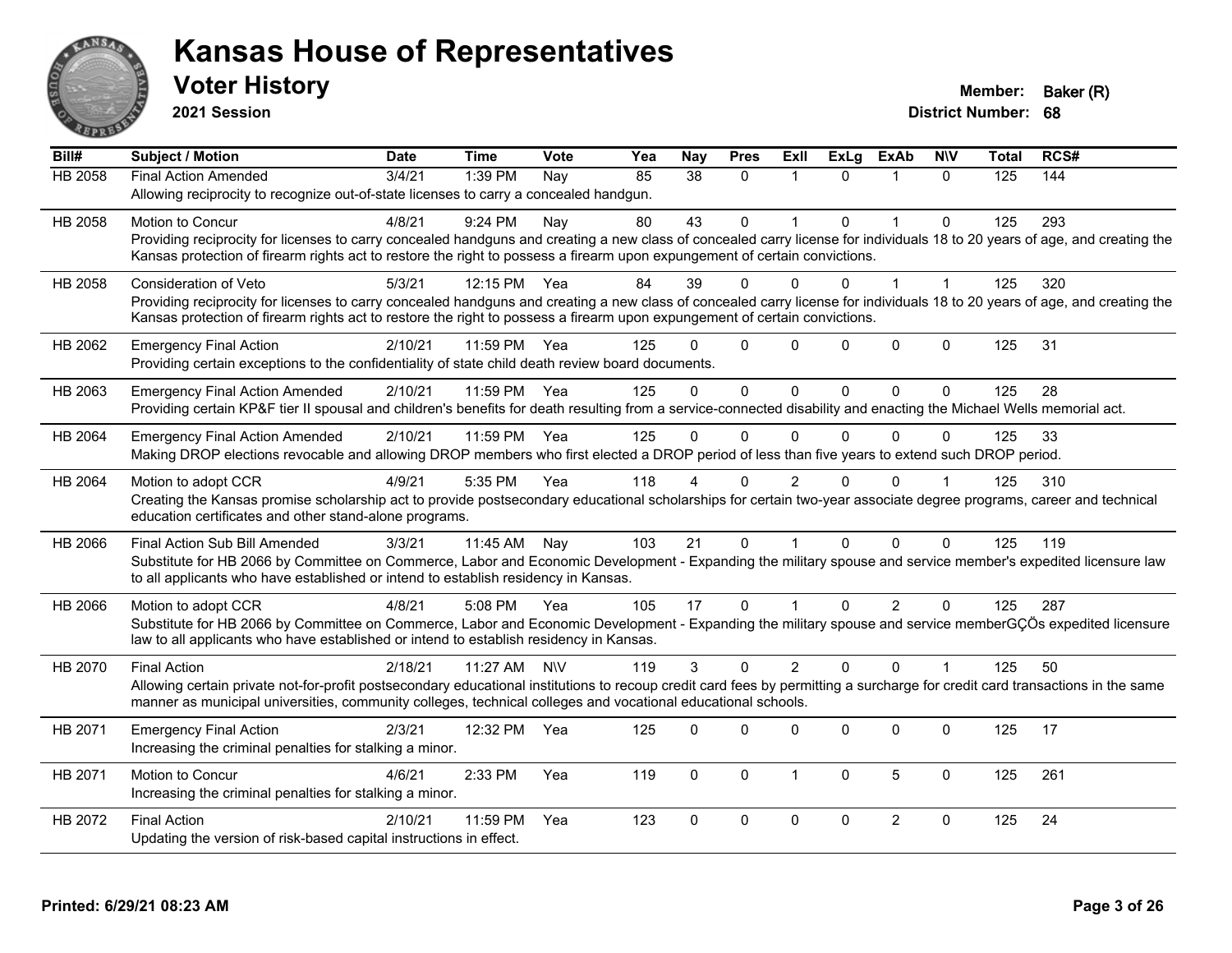

**2021 Session**

| Bill#   | <b>Subject / Motion</b>                                                                                                                                                                                                                                                                                                                                     | <b>Date</b> | <b>Time</b> | Vote      | Yea              | <b>Nay</b> | <b>Pres</b>  | ExII           | <b>ExLg</b> | ExAb           | <b>NIV</b>   | Total | RCS# |
|---------|-------------------------------------------------------------------------------------------------------------------------------------------------------------------------------------------------------------------------------------------------------------------------------------------------------------------------------------------------------------|-------------|-------------|-----------|------------------|------------|--------------|----------------|-------------|----------------|--------------|-------|------|
| HB 2072 | Motion to Concur                                                                                                                                                                                                                                                                                                                                            | 3/29/21     | 11:01 AM    | Yea       | $\overline{113}$ | 9          | 0            |                | $\Omega$    |                | $\mathbf{1}$ | 125   | 227  |
|         | Senate Substitute for HB 2072 by Committee on Financial Institutions and Insurance - Providing for the Kansas corporation commission to authorize the securitization of<br>certain public utility generating facilities, qualified extraordinary costs and issuance of securitized utility tariff bonds.                                                    |             |             |           |                  |            |              |                |             |                |              |       |      |
| HB 2074 | <b>Emergency Final Action</b>                                                                                                                                                                                                                                                                                                                               | 2/11/21     | 12:46 PM    | Yea       | 123              | 0          | $\Omega$     | $\overline{2}$ | 0           | $\Omega$       | 0            | 125   | 44   |
|         | Updating producer licensing statutes pertaining to appointment, fees, licensing, renewal dates, continuing education, suspension, revocation and denial of licensure and<br>reinstatement.                                                                                                                                                                  |             |             |           |                  |            |              |                |             |                |              |       |      |
| HB 2074 | Motion to adopt CCR                                                                                                                                                                                                                                                                                                                                         | 4/9/21      | 11:39 AM    | Yea       | 103              | 20         | 0            | $\overline{c}$ | $\Omega$    | 0              | 0            | 125   | 301  |
|         | Senate Substitute for HB 2074 by Committee on Financial Institutions and Insurance - Enacting the technology-enabled fiduciary financial institution act, providing                                                                                                                                                                                         |             |             |           |                  |            |              |                |             |                |              |       |      |
|         | requirements, fiduciary powers, duties, functions and limitations for such financial institutions and the administration thereof by the state bank commissioner, creating an<br>income and privilege tax credit for certain qualified distributions from technology-enabled fiduciary financial institutions and the joint committee on fiduciary financial |             |             |           |                  |            |              |                |             |                |              |       |      |
|         | institutions oversight.                                                                                                                                                                                                                                                                                                                                     |             |             |           |                  |            |              |                |             |                |              |       |      |
| HB 2075 | <b>Emergency Final Action</b>                                                                                                                                                                                                                                                                                                                               | 2/10/21     | 11:59 PM    | Yea       | 125              | $\Omega$   | $\Omega$     | $\Omega$       | $\Omega$    | $\Omega$       | $\mathbf 0$  | 125   | 30   |
|         | Allowing venue for an adoption when the state is the agency to be where the state agency or its subcontracting agency has an office.                                                                                                                                                                                                                        |             |             |           |                  |            |              |                |             |                |              |       |      |
| HB 2076 | <b>Final Action Amended</b>                                                                                                                                                                                                                                                                                                                                 | 2/18/21     | 11:29 AM    | <b>NV</b> | 122              | 0          | $\Omega$     | $\overline{2}$ | 0           | $\Omega$       | $\mathbf 1$  | 125   | 51   |
|         | Clarifying that bond agents seeking discharge as a surety are required to return the person released on bond to the court in the county where the complaint subject to<br>the bond was filed.                                                                                                                                                               |             |             |           |                  |            |              |                |             |                |              |       |      |
| HB 2077 | <b>Emergency Final Action Amended</b>                                                                                                                                                                                                                                                                                                                       | 2/3/21      | 12:29 PM    | Yea       | 120              | 5          | $\Omega$     | $\Omega$       | $\Omega$    | $\Omega$       | 0            | 125   | 16   |
|         | Extending the Kansas criminal justice reform commission, limiting the commission's scope of study and adding a public defender.                                                                                                                                                                                                                             |             |             |           |                  |            |              |                |             |                |              |       |      |
| HB 2077 | Motion to adopt CCR                                                                                                                                                                                                                                                                                                                                         | 5/5/21      | 2:23 PM     | Yea       | 115              | 6          | 0            | 2              | $\Omega$    | $\overline{2}$ | 0            | 125   | 331  |
|         | Extending the Kansas closed case task force, providing for staff assistance and renaming the task force the Alvin Sykes cold case DNA task force, extending the Kansas                                                                                                                                                                                      |             |             |           |                  |            |              |                |             |                |              |       |      |
|         | criminal justice reform commission, limiting the commission's scope of study and adding a public defender, and authorizing the crime victims compensation board to<br>waive application time restrictions for certain victims to receive compensation for mental health counseling and adding certain children to the definition of victim.                 |             |             |           |                  |            |              |                |             |                |              |       |      |
| HB 2078 | <b>Final Action Amended</b>                                                                                                                                                                                                                                                                                                                                 | 2/25/21     | 11:36 AM    | Yea       | 107              | 17         | $\mathbf{0}$ |                | U           | 0              | 0            | 125   | 74   |
|         | Suspending statutory speedy trial rights until May 1, 2024, in all criminal cases and providing guidelines for prioritizing trials.                                                                                                                                                                                                                         |             |             |           |                  |            |              |                |             |                |              |       |      |
| HB 2078 | <b>Motion to Concur</b>                                                                                                                                                                                                                                                                                                                                     | 3/22/21     | 11:14 AM    | Yea       | 114              | 7          | $\Omega$     | $\Omega$       | 0           | 4              | $\Omega$     | 125   | 187  |
|         | Suspending statutory speedy trial rights until May 1, 2023, in all criminal cases, providing guidelines for prioritizing trials and requiring the office of judicial administration<br>to prepare and submit a report to the legislature in 2022 and 2023.                                                                                                  |             |             |           |                  |            |              |                |             |                |              |       |      |
| HB 2079 | <b>Emergency Final Action Amended</b>                                                                                                                                                                                                                                                                                                                       | 2/3/21      | 12:46 PM    | Yea       | 70               | 54         |              | $\Omega$       | $\Omega$    | $\Omega$       | 0            | 125   | 22   |
|         | Transferring duties concerning address confidentiality program (safe at home) and the registration for charitable organizations from the secretary of state to the attorney<br>general.                                                                                                                                                                     |             |             |           |                  |            |              |                |             |                |              |       |      |
| HB 2079 | Motion to adopt CCR                                                                                                                                                                                                                                                                                                                                         | 5/5/21      | 2:32 PM     | Yea       | 78               | 42         | 1            | $\overline{2}$ | $\Omega$    | $\overline{2}$ | 0            | 125   | 332  |
|         | Transferring duties concerning address confidentiality program (safe at home) and the registration of charitable organizations from the secretary of state to the attorney                                                                                                                                                                                  |             |             |           |                  |            |              |                |             |                |              |       |      |
|         | general, enacting the Kansas fights addiction act to establish a grant program for the purpose of preventing, reducing, treating and mitigating the effects of substance<br>abuse and addiction and requiring posting of a human trafficking awareness notice approved by the attorney general in certain businesses and public places.                     |             |             |           |                  |            |              |                |             |                |              |       |      |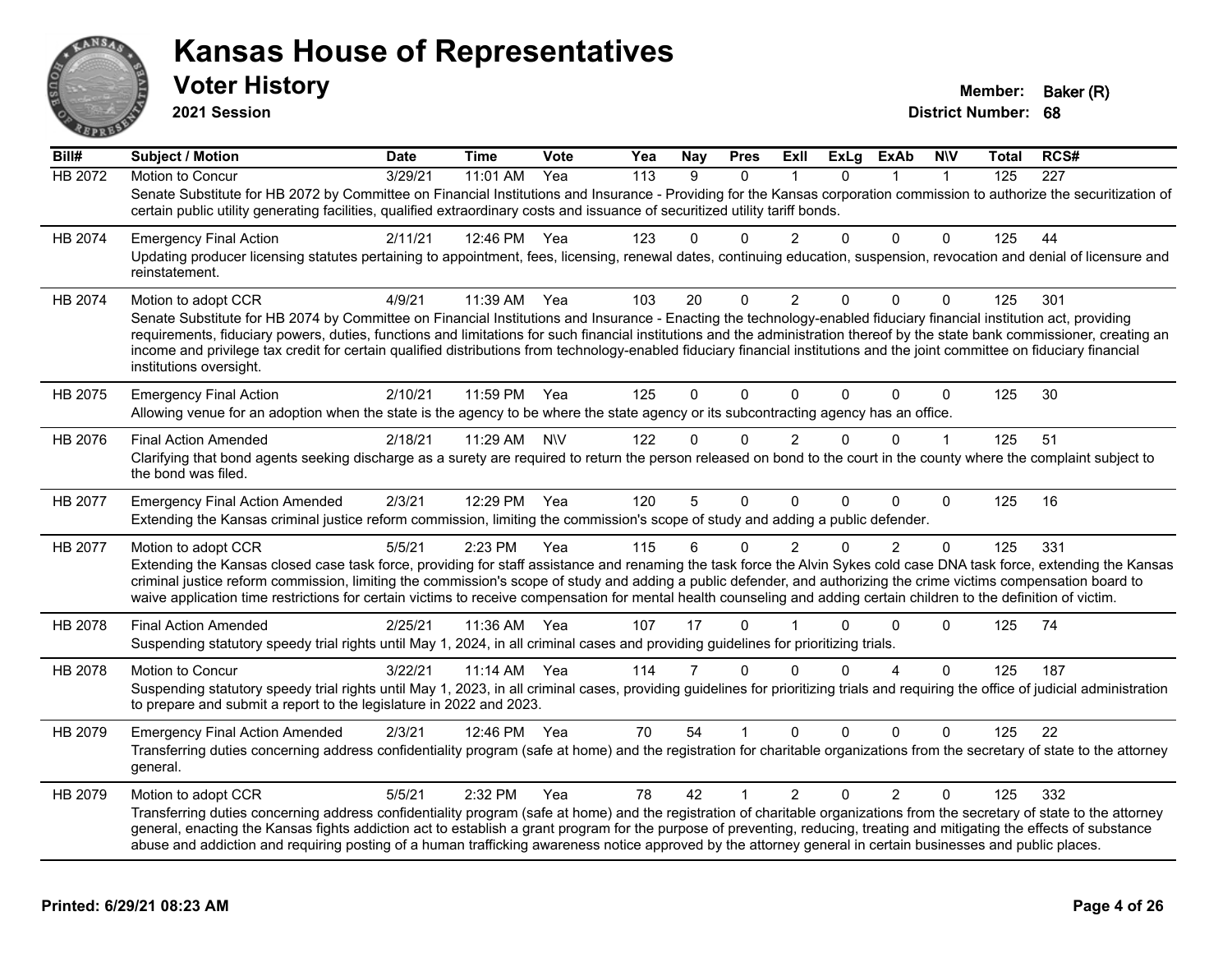

**2021 Session**

| Bill#          | <b>Subject / Motion</b>                                                                                                                                                         | <b>Date</b> | <b>Time</b> | Vote      | Yea | <b>Nay</b>      | <b>Pres</b>  | <b>ExII</b>          | <b>ExLg</b>  | <b>ExAb</b>    | <b>NIV</b>   | Total | RCS# |
|----------------|---------------------------------------------------------------------------------------------------------------------------------------------------------------------------------|-------------|-------------|-----------|-----|-----------------|--------------|----------------------|--------------|----------------|--------------|-------|------|
| HB 2081        | <b>Emergency Final Action Amended</b>                                                                                                                                           | 2/10/21     | 11:59 PM    | Yea       | 69  | $\overline{56}$ | $\mathbf{0}$ | 0                    | 0            | $\mathbf{0}$   | $\mathbf{0}$ | 125   | 32   |
|                | Modifying how certain prior convictions are counted for the special sentencing rule related to possession of a controlled substance and providing concurrent or                 |             |             |           |     |                 |              |                      |              |                |              |       |      |
|                | consecutive sentencing for persons convicted of new crimes while on release for a felony.                                                                                       |             |             |           |     |                 |              |                      |              |                |              |       |      |
| HB 2082        | <b>Emergency Final Action</b>                                                                                                                                                   | 2/3/21      | 12:41 PM    | Yea       | 125 | 0               | $\Omega$     | $\Omega$             | $\Omega$     | $\Omega$       | $\Omega$     | 125   | 21   |
|                | Authorizing the crime victims compensation board to waive application time restrictions for a victim of a sexually violent crime to receive compensation for mental health      |             |             |           |     |                 |              |                      |              |                |              |       |      |
|                | counseling and adding certain children to the definition of victim.                                                                                                             |             |             |           |     |                 |              |                      |              |                |              |       |      |
| HB 2085        | <b>Final Action</b>                                                                                                                                                             | 3/4/21      | 1:41 PM     | Yea       | 123 | $\Omega$        | $\Omega$     | $\mathbf{1}$         | $\mathbf{0}$ | $\mathbf{1}$   | $\Omega$     | 125   | 145  |
|                | Creating the students' right to know act to provide information on postsecondary education options.                                                                             |             |             |           |     |                 |              |                      |              |                |              |       |      |
| <b>HB 2087</b> | <b>Final Action Amended</b>                                                                                                                                                     | 2/18/21     | 11:30 AM    | <b>NV</b> | 109 | 13              | $\Omega$     | $\overline{2}$       | $\Omega$     | $\Omega$       | $\mathbf{1}$ | 125   | 52   |
|                | Limiting the review of certain rules and regulations by the director of the budget.                                                                                             |             |             |           |     |                 |              |                      |              |                |              |       |      |
| HB 2088        | <b>Final Action Amended</b>                                                                                                                                                     | 3/4/21      | 1:42 PM     | Yea       | 121 | $\overline{2}$  | $\mathbf 0$  | $\mathbf{1}$         | $\mathbf{0}$ | $\mathbf{1}$   | $\mathbf 0$  | 125   | 146  |
|                | Requiring visual observation of an alleged victim of child abuse or neglect as part of an investigation.                                                                        |             |             |           |     |                 |              |                      |              |                |              |       |      |
| HB 2089        | <b>Final Action Sub Bill</b>                                                                                                                                                    | 3/18/21     | 11:26 AM    | Nay       | 75  | 47              | $\Omega$     | 1                    | $\Omega$     | $\overline{2}$ | 0            | 125   | 180  |
|                | Substitute for HB 2089 by Committee on Federal and State Affairs - Standardizing firearm safety education training programs in school districts.                                |             |             |           |     |                 |              |                      |              |                |              |       |      |
| HB 2089        | Motion to Concur                                                                                                                                                                | 4/8/21      | 9:28 PM     | Nay       | 79  | 44              | $\Omega$     |                      | $\Omega$     |                | 0            | 125   | 294  |
|                | Substitute for HB 2089 by Committee on Federal and State Affairs - Standardizing firearm safety education training programs in school districts.                                |             |             |           |     |                 |              |                      |              |                |              |       |      |
|                |                                                                                                                                                                                 |             |             |           |     |                 |              |                      |              |                |              |       |      |
| HB 2090        | <b>Emergency Final Action Amended</b>                                                                                                                                           | 2/3/21      | 12:34 PM    | Yea       | 125 | 0               | $\Omega$     | $\Omega$             | $\Omega$     | $\Omega$       | $\Omega$     | 125   | 18   |
|                | Creating a procedure for appointment of acting official when an elected official's military service causes a vacancy.                                                           |             |             |           |     |                 |              |                      |              |                |              |       |      |
| HB 2093        | <b>Final Action Amended</b>                                                                                                                                                     | 2/25/21     | 11:38 AM    | Yea       | 124 | 0               | $\Omega$     |                      | $\Omega$     | $\Omega$       | $\mathbf{0}$ | 125   | 75   |
|                | Increasing criminal penalties for fleeing or attempting to elude a police officer when operating a stolen vehicle, committing certain driving violations or causing a collision |             |             |           |     |                 |              |                      |              |                |              |       |      |
|                | involving another driver and making fleeing or attempting to elude a police officer evidence of intent to commit theft of a vehicle.                                            |             |             |           |     |                 |              |                      |              |                |              |       |      |
| HB 2094        | <b>Final Action Sub Bill</b>                                                                                                                                                    | 3/17/21     | 11:17 AM    | Yea       | 117 | 6               | $\Omega$     | $\blacktriangleleft$ | $\Omega$     | 1              | $\Omega$     | 125   | 174  |
|                | Substitute for HB 2094 by Committee on Appropriations - Expanding educational benefits of tuition and fees waiver for spouses and dependents of public safety officers          |             |             |           |     |                 |              |                      |              |                |              |       |      |
|                | and personnel who are injured or disabled while performing service-related duties.                                                                                              |             |             |           |     |                 |              |                      |              |                |              |       |      |
| HB 2096        | <b>Final Action</b>                                                                                                                                                             | 2/18/21     | 11:32 AM    | <b>NV</b> | 122 | 0               | $\Omega$     | $\overline{2}$       | $\Omega$     | $\Omega$       |              | 125   | 53   |
|                | Authorizing department of corrections employees, local correctional or detention officers, judicial branch employees, municipal court employees and administrative              |             |             |           |     |                 |              |                      |              |                |              |       |      |
|                | hearing officers to have identifying information restricted from public access on public websites that identify home addresses or home ownership.                               |             |             |           |     |                 |              |                      |              |                |              |       |      |
| HB 2097        | <b>Final Action</b>                                                                                                                                                             | 3/3/21      | 11:47 AM    | Yea       | 124 | 0               | 0            |                      | $\Omega$     | $\Omega$       | $\mathbf{0}$ | 125   | 120  |
|                | Decoupling the KIT and KIR workforce training programs from the high performance incentive fund program.                                                                        |             |             |           |     |                 |              |                      |              |                |              |       |      |
| HB 2101        | <b>Emergency Final Action Amended</b>                                                                                                                                           | 2/25/21     | 12:56 PM    | Yea       | 112 | 12              | ŋ            | -1                   | $\Omega$     | $\Omega$       | $\Omega$     | 125   | 83   |
|                | Extending transfers from the expanded lottery act revenues fund to the university engineering initiative.                                                                       |             |             |           |     |                 |              |                      |              |                |              |       |      |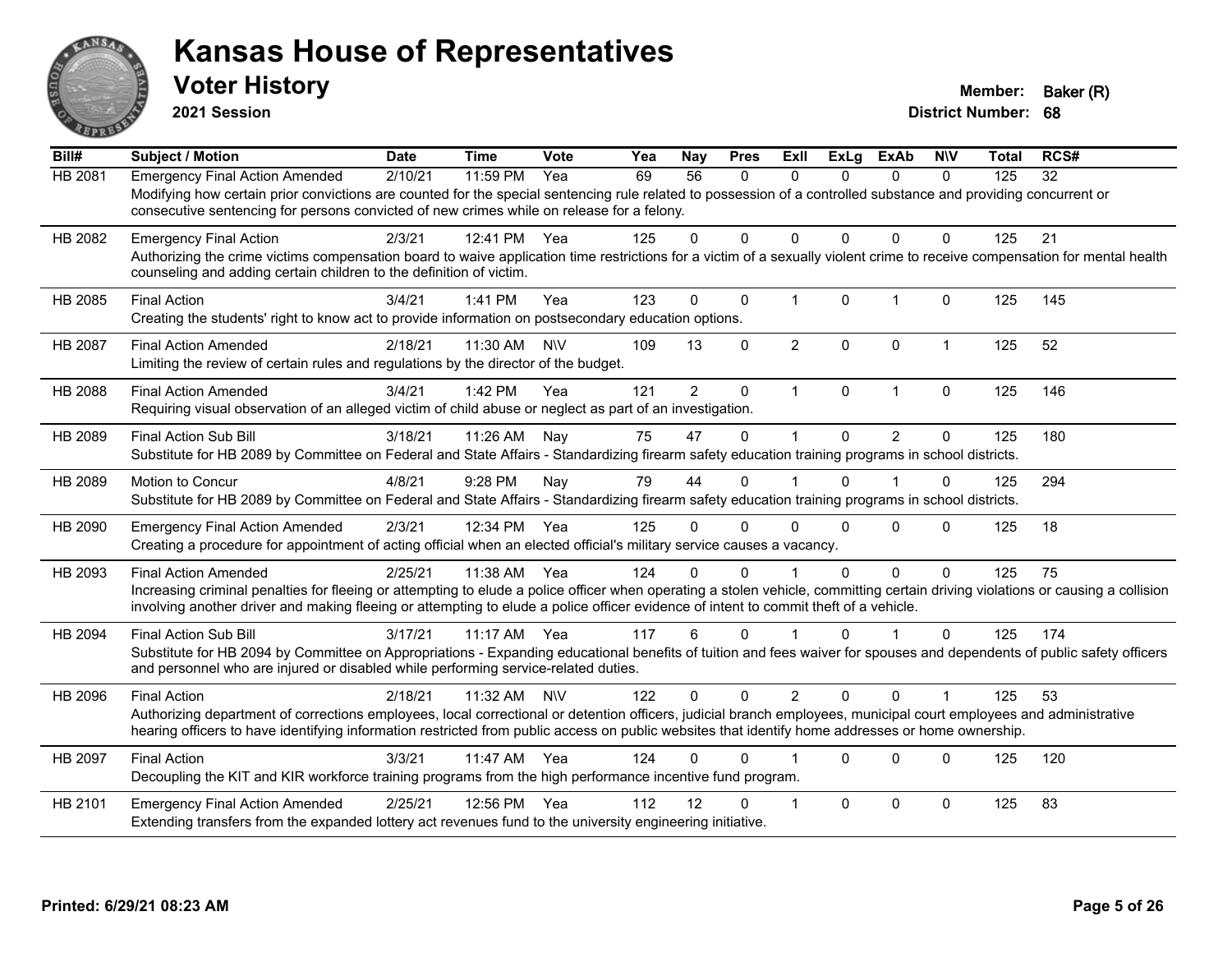

#### **Voter History Member: Baker (R) Kansas House of Representatives**

**2021 Session**

| Bill#          | <b>Subject / Motion</b>                                                                                                                                                                                                                                                                                                                                                                                                                                                                                                                                                                                                                                                                                                                                                                                                                                                                                                                                                                                                                                                                                                                                                                                                                                                                                     | <b>Date</b> | <b>Time</b>  | <b>Vote</b> | Yea | Nay            | <b>Pres</b>  | Exll           | <b>ExLg</b> | <b>ExAb</b>  | <b>NIV</b>   | <b>Total</b> | RCS# |
|----------------|-------------------------------------------------------------------------------------------------------------------------------------------------------------------------------------------------------------------------------------------------------------------------------------------------------------------------------------------------------------------------------------------------------------------------------------------------------------------------------------------------------------------------------------------------------------------------------------------------------------------------------------------------------------------------------------------------------------------------------------------------------------------------------------------------------------------------------------------------------------------------------------------------------------------------------------------------------------------------------------------------------------------------------------------------------------------------------------------------------------------------------------------------------------------------------------------------------------------------------------------------------------------------------------------------------------|-------------|--------------|-------------|-----|----------------|--------------|----------------|-------------|--------------|--------------|--------------|------|
| <b>HB 2102</b> | <b>Emergency Final Action</b><br>Updating egg repackaging requirements for retailers.                                                                                                                                                                                                                                                                                                                                                                                                                                                                                                                                                                                                                                                                                                                                                                                                                                                                                                                                                                                                                                                                                                                                                                                                                       | 2/10/21     | 11:59 PM     | Yea         | 123 | $\overline{2}$ | $\mathbf{0}$ | $\Omega$       | $\Omega$    | $\mathbf{0}$ | $\mathbf{0}$ | 125          | 25   |
| HB 2102        | Mot to Concur in Conference<br>Senate Substitute for HB 2102 by Committee on Agriculture and Natural Resources - Updating egg repackaging requirements for retailers.                                                                                                                                                                                                                                                                                                                                                                                                                                                                                                                                                                                                                                                                                                                                                                                                                                                                                                                                                                                                                                                                                                                                       | 4/9/21      | 2:22 PM      | Yea         | 122 |                | $\mathbf{0}$ | $\overline{2}$ | $\Omega$    | $\mathbf 0$  | $\Omega$     | 125          | 303  |
| HB 2103        | <b>Emergency Final Action</b><br>Establishing the Kansas pesticide waste disposal program and permitting up to \$50,000 to be transferred annually from the Kansas agricultural remediation fund to a<br>new Kansas pesticide waste disposal fund.                                                                                                                                                                                                                                                                                                                                                                                                                                                                                                                                                                                                                                                                                                                                                                                                                                                                                                                                                                                                                                                          | 2/11/21     | 12:38 PM     | Yea         | 123 | $\Omega$       | $\Omega$     | $\overline{2}$ | $\Omega$    | $\mathbf 0$  | $\Omega$     | 125          | 39   |
| HB 2104        | <b>Final Action Amended</b><br>Modifying the sales tax exemption for construction materials by allowing certain educational institutions a sales tax exemption for purchases thereof.                                                                                                                                                                                                                                                                                                                                                                                                                                                                                                                                                                                                                                                                                                                                                                                                                                                                                                                                                                                                                                                                                                                       | 2/18/21     | 11:35 AM     | <b>NV</b>   | 114 | 8              | 0            | $\overline{2}$ | 0           | 0            |              | 125          | 54   |
| HB 2104        | Motion to Adopt CCR<br>Senate Substitute for HB 2104 by Committee on Assessment ant Taxation - Extending certain budget due dates for schools and notice and hearing requirements when<br>exceeding the revenue neutral rate for property tax purposes, changing time to request full and complete opinion from the state board tax appeals, requiring the state<br>board of tax appeals to serve orders and notices by electronic means if requested by the party, prohibiting valuation increases of certain property in appeals, requiring<br>appraisal directives to require compliance with uniform standards of professional appraisal practice, providing for notice and opportunity to be heard prior to removal<br>from county appraiser eligibility list, providing notification when person no longer holds office of county appraiser, placing the burden of proof on the county appraiser in<br>certain valuation and classification appeal hearings before the district court, requiring appraisal courses for appraisers to be courses approved by the Kansas real estate<br>appraisal board, extending the time a state board of tax appeals member may continue to serve after such member's term expires and authorizing appointment of a<br>member pro tempore under certain conditions. | 4/6/21      | 2:57 PM      | Nay         | 77  | 42             | $\mathbf{0}$ |                | $\Omega$    | 5            | $\Omega$     | 125          | 262  |
| HB 2106        | <b>Emergency Final Action</b><br>Extending the dates when corporate tax returns are required to be filed.                                                                                                                                                                                                                                                                                                                                                                                                                                                                                                                                                                                                                                                                                                                                                                                                                                                                                                                                                                                                                                                                                                                                                                                                   | 3/4/21      | 4:36 PM      | Yea         | 123 | $\Omega$       | $\mathbf 0$  | $\mathbf{1}$   | $\mathbf 0$ | $\mathbf{1}$ | $\mathbf 0$  | 125          | 160  |
| HB 2109        | <b>Emergency Final Action</b><br>Increasing the county population threshold for a county to be required to have a lawyer representative, increasing the number of lawyer members and decreasing the<br>number of non-lawyer members on the board of indigents' defense services.                                                                                                                                                                                                                                                                                                                                                                                                                                                                                                                                                                                                                                                                                                                                                                                                                                                                                                                                                                                                                            | 2/11/21     | 12:41 PM Yea |             | 87  | 36             | $\Omega$     | $\overline{2}$ | $\Omega$    | $\mathbf{0}$ | $\Omega$     | 125          | 41   |
| HB 2112        | <b>Emergency Final Action</b><br>Permitting online advertisement and sales of abandoned property by self-storage rental unit operators; providing for the designation by occupants of an alternate contact<br>and limiting claims for loss or damage of stored property to the property value limit provided in the rental agreement.                                                                                                                                                                                                                                                                                                                                                                                                                                                                                                                                                                                                                                                                                                                                                                                                                                                                                                                                                                       | 2/10/21     | 11:59 PM     | Yea         | 120 | 5              | $\Omega$     | $\mathbf 0$    | $\Omega$    | $\mathbf 0$  | $\Omega$     | 125          | 27   |
| HB 2114        | <b>Emergency Final Action Amended</b><br>Establishing the Kansas senior care task force.                                                                                                                                                                                                                                                                                                                                                                                                                                                                                                                                                                                                                                                                                                                                                                                                                                                                                                                                                                                                                                                                                                                                                                                                                    | 2/18/21     | 12:38 PM     | <b>N\V</b>  | 113 | 8              | $\Omega$     | $\overline{2}$ | $\Omega$    | $\mathbf{1}$ | $\mathbf{1}$ | 125          | 60   |
| HB 2114        | Motion to adopt CCR<br>Establishing the senior care task force, a definition of financial exploitation and Kansas elder and dependent adult abuse multidisciplinary team coordinator and teams,<br>requiring additional mandatory reporters, increasing investigation days for reports of abuse, neglect and financial exploitation of certain adults and directing the<br>department for children and families to inform certain chief administrative officers of substantiated findings of such reports.                                                                                                                                                                                                                                                                                                                                                                                                                                                                                                                                                                                                                                                                                                                                                                                                  | 4/9/21      | 5:41 PM      | Yea         | 115 |                | $\Omega$     | $\overline{2}$ | $\Omega$    | $\Omega$     |              | 125          | 311  |
| HB 2115        | <b>Final Action Amended</b><br>Establishing the joint committee on child welfare system oversight.                                                                                                                                                                                                                                                                                                                                                                                                                                                                                                                                                                                                                                                                                                                                                                                                                                                                                                                                                                                                                                                                                                                                                                                                          | 2/18/21     | 11:38 AM     | <b>N\V</b>  | 118 | 4              | $\Omega$     | $\overline{2}$ | ∩           | $\mathbf 0$  | 1            | 125          | 55   |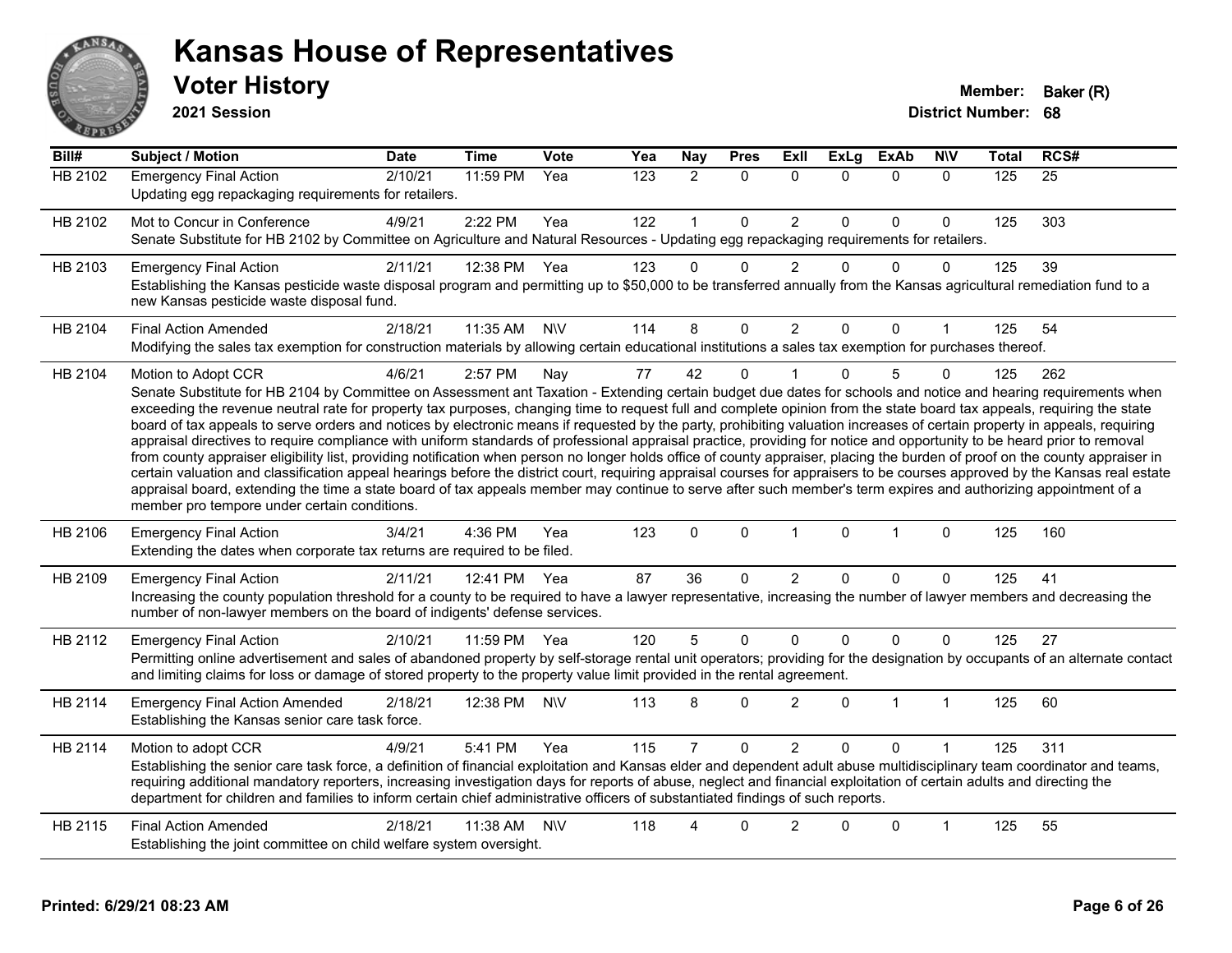

**2021 Session**

| Bill#          | Subject / Motion                                                                                                                                                                                                                                                                                                                                                                                                                                                                                                                                                                                                                                                                                                                                                                                                                                                                       | <b>Date</b> | <b>Time</b> | <b>Vote</b> | Yea | <b>Nay</b> | <b>Pres</b>  | <b>ExII</b>    | <b>ExLg</b>  | <b>ExAb</b>    | <b>NIV</b>     | <b>Total</b> | RCS# |
|----------------|----------------------------------------------------------------------------------------------------------------------------------------------------------------------------------------------------------------------------------------------------------------------------------------------------------------------------------------------------------------------------------------------------------------------------------------------------------------------------------------------------------------------------------------------------------------------------------------------------------------------------------------------------------------------------------------------------------------------------------------------------------------------------------------------------------------------------------------------------------------------------------------|-------------|-------------|-------------|-----|------------|--------------|----------------|--------------|----------------|----------------|--------------|------|
| <b>HB 2116</b> | <b>Emergency Final Action</b><br>Exempting the caregiver of a child in state out-of-home placement from the child care assistance 20-hour-per-week work requirement.                                                                                                                                                                                                                                                                                                                                                                                                                                                                                                                                                                                                                                                                                                                   | 3/4/21      | 4:43 PM     | Yea         | 123 | $\Omega$   | $\mathbf 0$  | $\mathbf 1$    | $\Omega$     | 1              | $\mathbf{0}$   | 125          | 165  |
| HB 2119        | EFA Sub Bill Amended<br>Substitute for HB 2119 by Committee on K-12 Education Budget - Making and concerning appropriations for the department of education for fiscal years ending June 30,<br>2021, June 30, 2022, and June 30, 2023, creating and expanding school choice programs, restricting remote learning and remote enrollment and extending the<br>statewide property tax levy for schools.                                                                                                                                                                                                                                                                                                                                                                                                                                                                                 | 3/30/21     | 7:56 PM     | Nay         | 65  | 58         | $\Omega$     |                |              |                | 0              | 125          | 255  |
| HB 2120        | <b>Emergency Final Action</b><br>Removing the spousal exception from the crime of sexual battery.                                                                                                                                                                                                                                                                                                                                                                                                                                                                                                                                                                                                                                                                                                                                                                                      | 2/11/21     | 12:50 PM    | Yea         | 110 | 13         | $\mathbf{0}$ | $\overline{2}$ | $\Omega$     | $\mathbf{0}$   | $\Omega$       | 125          | 46   |
| HB 2121        | <b>Emergency Final Action Amended</b><br>Adding definitions related to defendants who abscond from supervision in the criminal procedure code and for parole.                                                                                                                                                                                                                                                                                                                                                                                                                                                                                                                                                                                                                                                                                                                          | 2/11/21     | 12:43 PM    | Yea         | 101 | 22         | 0            | $\overline{2}$ | $\Omega$     | $\mathbf 0$    | $\mathbf 0$    | 125          | 42   |
| HB 2121        | Motion to adopt CCR<br>Increasing the criminal penalty for mistreatment of a dependent adult or elder person when the victim is a resident of an adult care home, adding definitions related to<br>defendants who abscond from supervision in the criminal procedure code and for parole and clarifying that bond agents seeking discharge as a surety are required to<br>return the person released on bond to the court in the county where the complaint subject to the bond was filed, requiring the department of corrections to develop<br>guidance to be used by parole officers when responding to violations of parole and postrelease supervision and that incentivize compliant behavior, and authorizing<br>court services officers and community corrections officers to provide a certification of identification to offenders for use to obtain a new driver's license. | 5/5/21      | 2:39 PM     | Yea         | 121 | $\Omega$   | $\Omega$     | $\overline{2}$ | $\Omega$     | $\overline{2}$ | $\Omega$       | 125          | 333  |
| HB 2124        | <b>Emergency Final Action</b><br>Clarifying the authority of healing arts school clinics to provide healing arts services.                                                                                                                                                                                                                                                                                                                                                                                                                                                                                                                                                                                                                                                                                                                                                             | 2/18/21     | 12:39 PM    | <b>N\V</b>  | 121 | $\Omega$   | $\Omega$     | $\overline{c}$ | $\Omega$     |                | 1              | 125          | 61   |
| HB 2125        | <b>Emergency Final Action Amended</b><br>Allowing a copy of a will to be filed and admitted to probate and allowing a will or a copy of a will filed within six months after the death of the testator to be admitted to<br>probate at any time.                                                                                                                                                                                                                                                                                                                                                                                                                                                                                                                                                                                                                                       | 2/18/21     | 12:46 PM    | <b>NIV</b>  | 118 | 3          | $\Omega$     | $\overline{2}$ | $\Omega$     |                |                | 125          | 64   |
| HB 2126        | <b>Final Action Amended</b><br>Providing immunity from civil liability for COVID-19 claims for adult care facilities.                                                                                                                                                                                                                                                                                                                                                                                                                                                                                                                                                                                                                                                                                                                                                                  | 3/4/21      | $1:44$ PM   | Yea         | 85  | 37         | 1            | $\mathbf 1$    | $\Omega$     | $\overline{1}$ | $\Omega$       | 125          | 147  |
| HB 2128        | <b>Final Action Amended</b><br>Clarifying jurisdiction and supervision of offenders in a certified drug abuse treatment program.                                                                                                                                                                                                                                                                                                                                                                                                                                                                                                                                                                                                                                                                                                                                                       | 3/2/21      | 10:32 AM    | Yea         | 124 | $\Omega$   | $\Omega$     | $\mathbf{1}$   | $\mathbf{0}$ | $\mathbf 0$    | $\Omega$       | 125          | 92   |
| HB 2134        | <b>Emergency Final Action</b><br>Updating the national association of insurance commissioners credit for reinsurance model law and codifying the credit for reinsurance model regulation.                                                                                                                                                                                                                                                                                                                                                                                                                                                                                                                                                                                                                                                                                              | 2/11/21     | 12:39 PM    | Yea         | 123 | $\Omega$   | $\Omega$     | $\overline{2}$ | $\Omega$     | $\Omega$       | $\Omega$       | 125          | 40   |
| HB 2134        | Motion to adopt CCR<br>Making appropriations for the Kansas state department of education for FY 2021, FY 2022 and FY 2023; requiring a Kansas foster care children annual academic report<br>card; authorizing limited remote learning; providing the criteria for identification of students eligible to receive at-risk programs and services; requiring boards of<br>education to allocate sufficient school district moneys to improve student academic performance; authorizing school districts to pay tuition and fees for concurrent and<br>dual enrollment programs; expanding student eligibility under the tax credit for low income students scholarship program; extending the high-density at-risk weighting;<br>providing ACT college entrance exams and workkeys assessments to certain nonpublic school students.                                                    | 5/7/21      | 6:51 PM     | Yea         | 107 | 9          | $\Omega$     | 1              | 0            | 6              | $\overline{2}$ | 125          | 352  |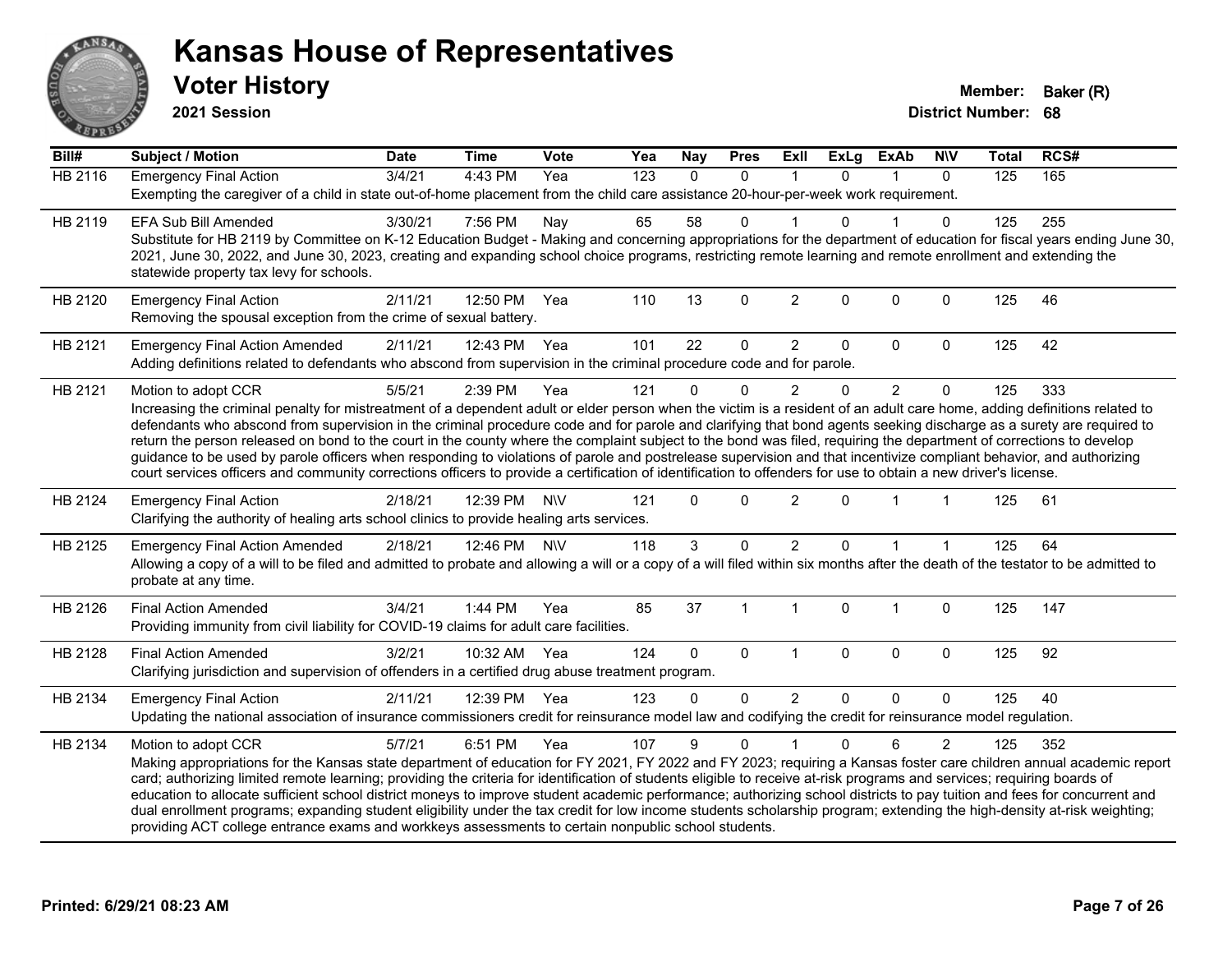

**2021 Session**

| Bill#          | Subject / Motion                                                                                                                                                                                                                  | <b>Date</b> | <b>Time</b> | <b>Vote</b> | Yea | Nay                    | <b>Pres</b>  | <b>ExII</b>    | <b>ExLg</b> | <b>ExAb</b>  | <b>NIV</b>           | <b>Total</b> | RCS# |
|----------------|-----------------------------------------------------------------------------------------------------------------------------------------------------------------------------------------------------------------------------------|-------------|-------------|-------------|-----|------------------------|--------------|----------------|-------------|--------------|----------------------|--------------|------|
| <b>HB 2136</b> | <b>Final Action Amended</b>                                                                                                                                                                                                       | 2/25/21     | 11:40 AM    | Yea         | 124 | $\Omega$               | $\Omega$     |                | $\Omega$    | $\Omega$     | $\Omega$             | 125          | 76   |
|                | Updating certain statutes relating to the regulation of the business of insurance; granting the commissioner of insurance certain investigative powers.                                                                           |             |             |             |     |                        |              |                |             |              |                      |              |      |
| HB 2137        | <b>Final Action Amended</b>                                                                                                                                                                                                       | 3/2/21      | 10:33 AM    | Yea         | 122 | $\overline{2}$         | $\Omega$     |                |             | $\Omega$     | $\Omega$             | 125          | 93   |
|                | Authorizing certain licensees under the Kansas liquor control act and the club and drinking establishment act to sell and serve cereal malt beverages.                                                                            |             |             |             |     |                        |              |                |             |              |                      |              |      |
| HB 2137        | Motion to adopt CCR                                                                                                                                                                                                               | 5/7/21      | 4:41 PM     | Nay         | 101 | 18                     | 0            |                | 0           | 5            | 0                    | 125          | 351  |
|                | Making amendments regarding licensure to sell alcoholic liquor and cereal malt beverages, authorizing transfers of bulk alcoholic liquor by certain licensees and                                                                 |             |             |             |     |                        |              |                |             |              |                      |              |      |
|                | authorizing the sale of alcoholic liquor and cereal malt beverages on specified days and times and subject to certain conditions by licensees under the Kansas liquor<br>control act and the club and drinking establishment act. |             |             |             |     |                        |              |                |             |              |                      |              |      |
|                |                                                                                                                                                                                                                                   |             | 11:48 AM    | Yea         | 120 | $\boldsymbol{\Lambda}$ | $\Omega$     |                | $\Omega$    | $\mathbf{0}$ | $\Omega$             | 125          | 121  |
| HB 2138        | <b>Final Action</b><br>Club and drinking establishment liquor license eligibility; spouse is a law enforcement officer in another county.                                                                                         | 3/3/21      |             |             |     |                        |              |                |             |              |                      |              |      |
|                |                                                                                                                                                                                                                                   |             |             |             |     |                        |              |                |             |              |                      |              |      |
| HB 2143        | <b>Emergency Final Action</b><br>Making exemption permanent for certain cash rebates on sales or leases of new motor vehicles for sales tax purposes.                                                                             | 3/4/21      | 4:39 PM     | Nay         | 119 |                        | $\Omega$     |                | $\Omega$    | $\mathbf{1}$ | $\Omega$             | 125          | 162  |
|                |                                                                                                                                                                                                                                   |             |             |             |     |                        |              |                |             |              |                      |              |      |
| HB 2143        | Motion to adopt CCR                                                                                                                                                                                                               | 4/9/21      | 6:16 PM     | Yea         | 118 | 3                      | $\mathbf{0}$ | $\overline{2}$ | 0           | $\mathbf{0}$ | $\overline{2}$       | 125          | 315  |
|                | Making exemption permanent for certain cash rebates on sales or leases of new motor vehicles for sales tax purposes.                                                                                                              |             |             |             |     |                        |              |                |             |              |                      |              |      |
| HB 2145        | <b>Final Action</b>                                                                                                                                                                                                               | 3/2/21      | 10:35 AM    | Yea         | 124 | $\Omega$               | $\Omega$     |                | $\Omega$    | $\Omega$     | $\Omega$             | 125          | 94   |
|                | Exempting the retail sale of electricity by public utilities for electric vehicle charging stations from the jurisdiction of the state corporation commission.                                                                    |             |             |             |     |                        |              |                |             |              |                      |              |      |
| HB 2150        | <b>Final Action Amended</b>                                                                                                                                                                                                       | 3/25/21     | 11:18 AM    | Yea         | 118 | 4                      | 0            |                |             | 2            | 0                    | 125          | 209  |
|                | Creating a definition of financial exploitation, requiring additional mandatory reporters and increasing investigation days in the abuse, neglect and financial exploitation of<br>certain adults.                                |             |             |             |     |                        |              |                |             |              |                      |              |      |
|                |                                                                                                                                                                                                                                   |             |             |             |     |                        |              |                |             |              |                      |              |      |
| HB 2151        | <b>Emergency Final Action</b>                                                                                                                                                                                                     | 2/18/21     | 12:44 PM    | <b>NIV</b>  | 121 | $\Omega$               | $\Omega$     | $\mathfrak{p}$ | $\Omega$    | $\mathbf{1}$ | $\blacktriangleleft$ | 125          | 63   |
|                | Creating Kansas elder and dependent adult abuse multidisciplinary teams and a coordinator.                                                                                                                                        |             |             |             |     |                        |              |                |             |              |                      |              |      |
| HB 2153        | <b>Final Action</b>                                                                                                                                                                                                               | 3/3/21      | 11:50 AM    | Yea         | 124 | $\Omega$               | 0            |                | $\Omega$    | $\Omega$     | $\Omega$             | 125          | 122  |
|                | Increasing the criminal penalty for mistreatment of a dependent adult or elder person when the victim is a resident of an adult care home.                                                                                        |             |             |             |     |                        |              |                |             |              |                      |              |      |
| HB 2155        | <b>Emergency Final Action</b>                                                                                                                                                                                                     | 2/18/21     | 12:43 PM    | <b>NIV</b>  | 85  | 36                     | 0            | $\overline{2}$ | 0           |              | 1                    | 125          | 62   |
|                | Providing for department of health and environment response operations for water and soil pollutant release, discharge or escape.                                                                                                 |             |             |             |     |                        |              |                |             |              |                      |              |      |
| HB 2158        | <b>Final Action</b>                                                                                                                                                                                                               | 2/18/21     | 11:40 AM    | <b>NIV</b>  | 121 |                        | $\Omega$     | $\mathcal{P}$  | 0           | $\Omega$     |                      | 125          | 56   |
|                | Making permanent provisions for the advisory committee on trauma and the statewide trauma system regional council to conduct closed meetings and keep privileged                                                                  |             |             |             |     |                        |              |                |             |              |                      |              |      |
|                | records regarding trauma cases.                                                                                                                                                                                                   |             |             |             |     |                        |              |                |             |              |                      |              |      |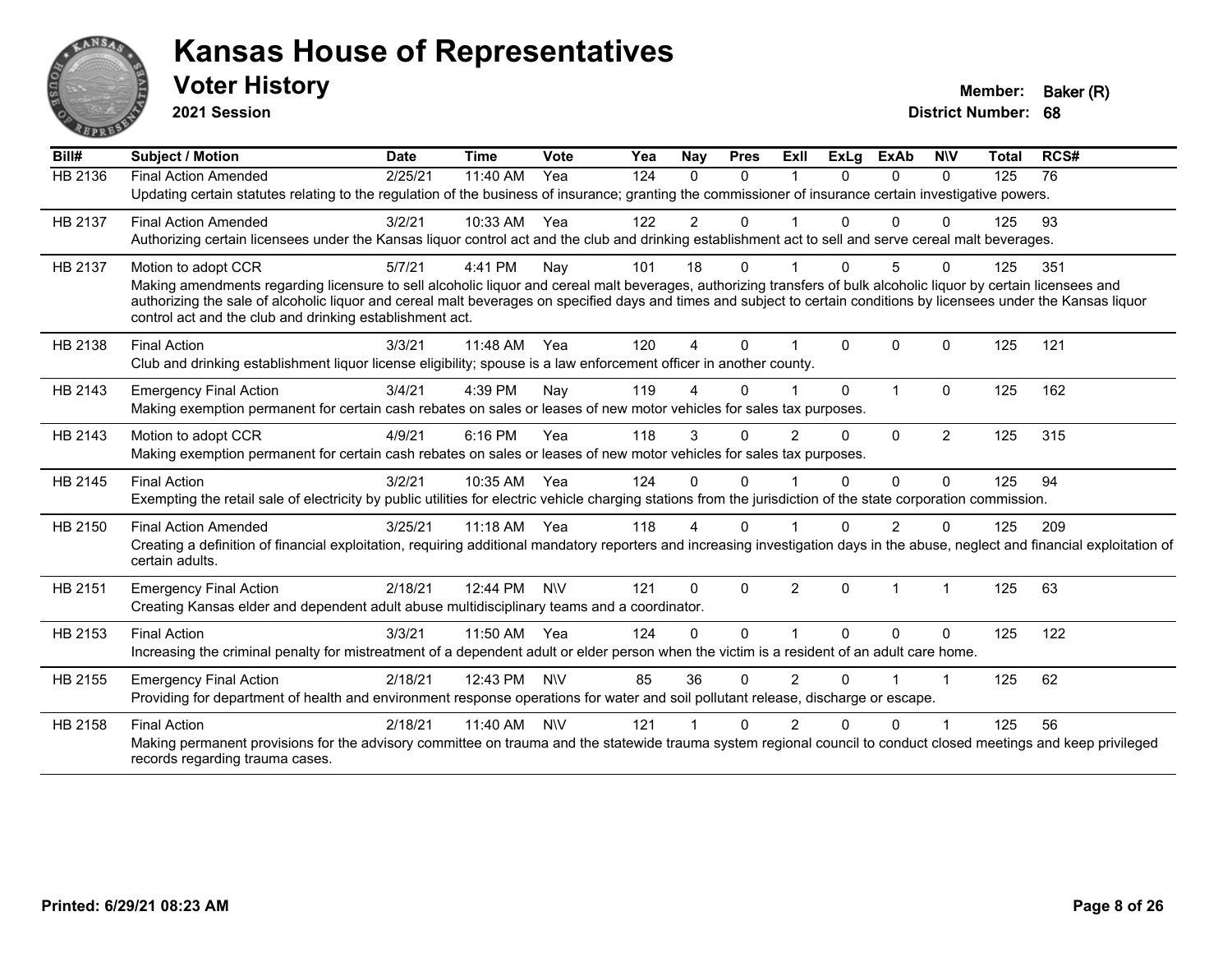

**2021 Session**

| Bill#          | Subject / Motion                                                                                                                                                                                                                                                                                                                                                                                                                                                                                                                                                                                                                                                                                                                                                                                      | <b>Date</b> | <b>Time</b>  | <b>Vote</b> | Yea | <b>Nay</b>   | <b>Pres</b>    | ExII           | <b>ExLg</b>  | <b>ExAb</b>    | <b>NIV</b>     | Total | RCS# |
|----------------|-------------------------------------------------------------------------------------------------------------------------------------------------------------------------------------------------------------------------------------------------------------------------------------------------------------------------------------------------------------------------------------------------------------------------------------------------------------------------------------------------------------------------------------------------------------------------------------------------------------------------------------------------------------------------------------------------------------------------------------------------------------------------------------------------------|-------------|--------------|-------------|-----|--------------|----------------|----------------|--------------|----------------|----------------|-------|------|
| <b>HB 2158</b> | Motion to adopt CCR                                                                                                                                                                                                                                                                                                                                                                                                                                                                                                                                                                                                                                                                                                                                                                                   | 5/5/21      | 2:45 PM      | Yea         | 121 | $\Omega$     | $\Omega$       | $\mathcal{P}$  | $\Omega$     | $\mathcal{P}$  | $\Omega$       | 125   | 334  |
|                | Establishing the joint committee on child welfare system oversight, providing certain exceptions to the confidentiality of state child death review board documents,<br>requiring visual observation of an alleged victim of child abuse or neglect as part of an investigation, exempting the caregiver of a child in state out-of-home placement<br>from the child care assistance 20-hour-per-week work requirement, permitting the secretary for children and families to license certain family foster homes where a<br>former foster care youth with certain juvenile adjudications resides making permanent provisions for the advisory committee on trauma and the statewide trauma system<br>regional council to conduct closed meetings and keep privileged records regarding trauma cases. |             |              |             |     |              |                |                |              |                |                |       |      |
| HB 2162        | <b>Final Action</b>                                                                                                                                                                                                                                                                                                                                                                                                                                                                                                                                                                                                                                                                                                                                                                                   | 3/2/21      | 10:25 AM     | Yea         | 123 | $\Omega$     | $\overline{1}$ | $\mathbf 1$    | $\mathbf{0}$ | $\Omega$       | $\mathbf 0$    | 125   | 88   |
|                | Amending and repealing reapportionment census data laws to conform with 2019 amendments to the Kansas constitution and to remove certain obsolete provisions.                                                                                                                                                                                                                                                                                                                                                                                                                                                                                                                                                                                                                                         |             |              |             |     |              |                |                |              |                |                |       |      |
| HB 2165        | <b>Emergency Final Action Amended</b><br>Providing for all vehicles more than 35 years old to qualify as an antique vehicle.                                                                                                                                                                                                                                                                                                                                                                                                                                                                                                                                                                                                                                                                          | 2/11/21     | 12:44 PM Yea |             | 114 | 9            | $\Omega$       | $\overline{2}$ | $\Omega$     | 0              | $\mathbf 0$    | 125   | 43   |
| HB 2165        | Motion to Concur<br>Providing for all vehicles more than 35 years old to qualify as an antique vehicle.                                                                                                                                                                                                                                                                                                                                                                                                                                                                                                                                                                                                                                                                                               | 4/7/21      | 10:26 AM     | ExAb        | 117 | 5            | $\mathbf 0$    | $\mathbf{1}$   | $\mathbf{0}$ | $\overline{2}$ | $\mathbf 0$    | 125   | 265  |
| HB 2166        | Final Action Sub Bill Amended                                                                                                                                                                                                                                                                                                                                                                                                                                                                                                                                                                                                                                                                                                                                                                         | 3/2/21      | 10:38 AM     | Yea         | 124 | $\Omega$     | $\Omega$       |                | 0            | $\Omega$       | $\Omega$       | 125   | 95   |
|                | Substitute for HB 2166 by Committee on Transportation - Providing for the Braden's hope for childhood cancer, proud educator and alpha kappa alpha distinctive license<br>plates and providing distinctive license plates for current and veteran members of the United States army, navy, marine corps, air force, coast guard and space force and<br>modifying the requirements to begin production on distinctive license plates.                                                                                                                                                                                                                                                                                                                                                                  |             |              |             |     |              |                |                |              |                |                |       |      |
| HB 2166        | Motion to Adopt CCR                                                                                                                                                                                                                                                                                                                                                                                                                                                                                                                                                                                                                                                                                                                                                                                   | 4/8/21      | 5:31 PM      | Nay         | 81  | 41           | $\mathbf{0}$   | $\mathbf{1}$   | $\Omega$     | $\overline{2}$ | $\Omega$       | 125   | 289  |
|                | Substitute for HB 2166 by Committee on Transportation - Providing for the Braden's hope for childhood cancer, proud educator, delta sigma theta, Gadsden flag, love,<br>Chloe foundation and alpha kappa alpha distinctive license plates and providing distinctive license plates for current and veteran members of the United States army,<br>navy, marine corps, air force, coast guard and space force, modifying the requirements to begin production on distinctive license plates, requiring reporting by<br>sponsoring organizations of distinctive license plates, allowing certain license plates issued by the division of vehicles to be personalized license plates and establishing<br>a fee on firefighter distinctive license plates.                                                |             |              |             |     |              |                |                |              |                |                |       |      |
| HB 2166        | Consideration of Veto                                                                                                                                                                                                                                                                                                                                                                                                                                                                                                                                                                                                                                                                                                                                                                                 | 5/3/21      | 11:39 AM     | Yea         | 86  | 37           | $\mathbf{0}$   | $\Omega$       | $\Omega$     | 1              | $\overline{1}$ | 125   | 317  |
|                | Substitute for HB 2166 by Committee on Transportation - Providing for the Braden's hope for childhood cancer, proud educator, delta sigma theta, Gadsden flag, love,<br>Chloe foundation and alpha kappa alpha distinctive license plates and providing distinctive license plates for current and veteran members of the United States army,<br>navy, marine corps, air force, coast guard and space force, modifying the requirements to begin production on distinctive license plates, requiring reporting by<br>sponsoring organizations of distinctive license plates, allowing certain license plates issued by the division of vehicles to be personalized license plates and establishing<br>a fee on firefighter distinctive license plates.                                                |             |              |             |     |              |                |                |              |                |                |       |      |
| HB 2167        | <b>Emergency Final Action</b><br>Permitting concrete mixer trucks and requiring dump trucks to display license plates on the front of vehicles.                                                                                                                                                                                                                                                                                                                                                                                                                                                                                                                                                                                                                                                       | 2/10/21     | 11:59 PM     | Yea         | 125 | $\mathbf{0}$ | 0              | $\Omega$       | $\Omega$     | $\Omega$       | $\mathbf 0$    | 125   | 34   |
| HB 2167        | Motion to Concur<br>Permitting concrete mixer trucks and requiring dump trucks to display license plates on the front of vehicles.                                                                                                                                                                                                                                                                                                                                                                                                                                                                                                                                                                                                                                                                    | 4/7/21      | 10:28 AM     | ExAb        | 122 | $\Omega$     | $\Omega$       | 1              | $\mathbf{0}$ | $\overline{2}$ | $\mathbf 0$    | 125   | 266  |
| HB 2172        | <b>Final Action Amended</b>                                                                                                                                                                                                                                                                                                                                                                                                                                                                                                                                                                                                                                                                                                                                                                           | 2/18/21     | 11:41 AM     | <b>NV</b>   | 122 |              | $\Omega$       | $\overline{2}$ | $\Omega$     | $\Omega$       |                | 125   | 57   |
|                | Modifying water usage calculations and fees for multi-year flex accounts and permitting alternative base average water use calculations and prorated terms.                                                                                                                                                                                                                                                                                                                                                                                                                                                                                                                                                                                                                                           |             |              |             |     |              |                |                |              |                |                |       |      |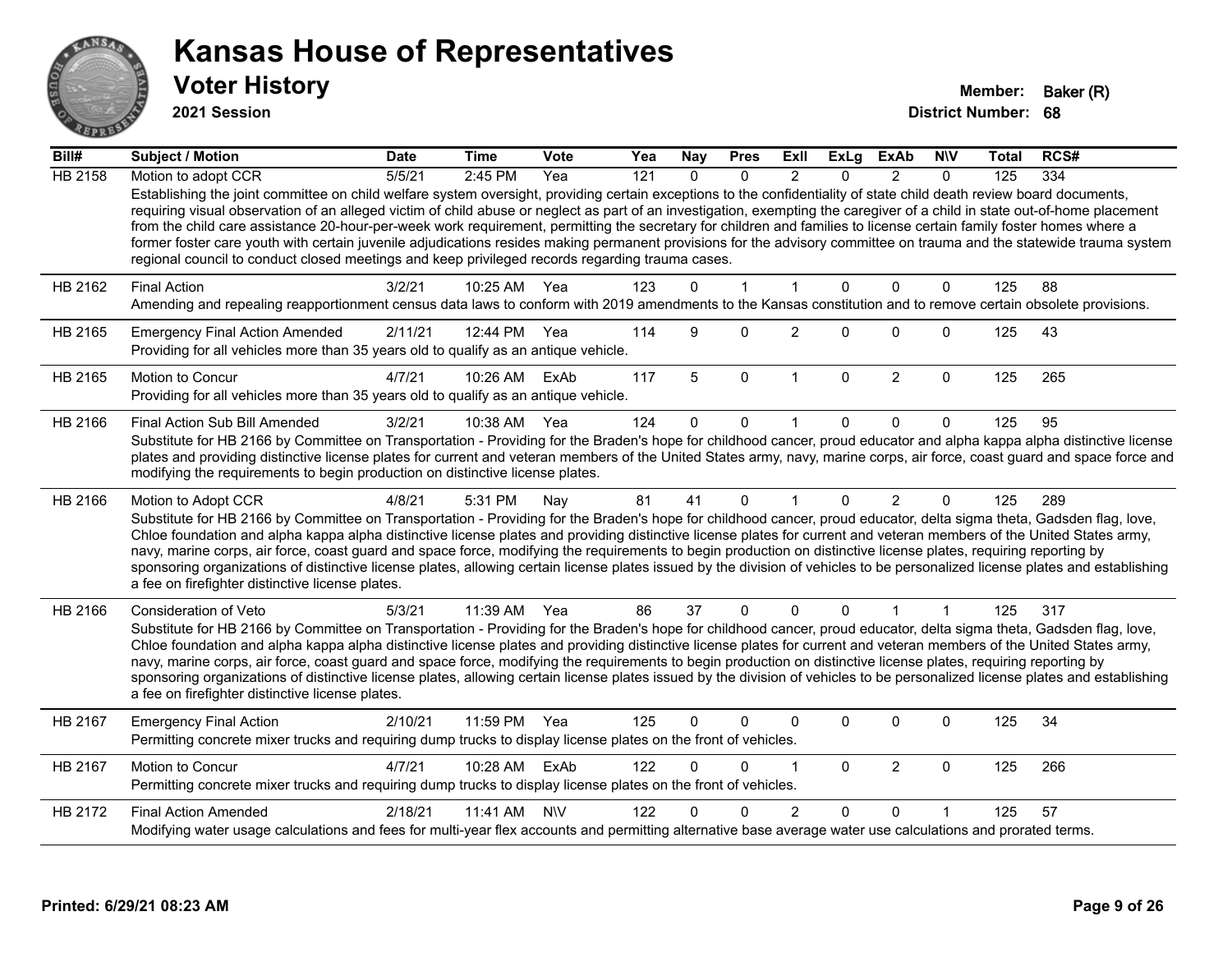

**2021 Session**

| $\overline{BiII#}$ | <b>Subject / Motion</b>                                                                                                                                                                                                                                                                                                                                                                                                                                                                                                                                                                                                                                                                                                                                                                                                                                                                                           | <b>Date</b> | <b>Time</b>  | Vote       | Yea | Nay            | <b>Pres</b>  | Exll           | <b>ExLg</b>  | <b>ExAb</b>    | <b>NIV</b>   | <b>Total</b> | RCS# |
|--------------------|-------------------------------------------------------------------------------------------------------------------------------------------------------------------------------------------------------------------------------------------------------------------------------------------------------------------------------------------------------------------------------------------------------------------------------------------------------------------------------------------------------------------------------------------------------------------------------------------------------------------------------------------------------------------------------------------------------------------------------------------------------------------------------------------------------------------------------------------------------------------------------------------------------------------|-------------|--------------|------------|-----|----------------|--------------|----------------|--------------|----------------|--------------|--------------|------|
| <b>HB 2175</b>     | <b>Emergency Final Action</b><br>Creating the Dwayne Peaslee technical training center district.                                                                                                                                                                                                                                                                                                                                                                                                                                                                                                                                                                                                                                                                                                                                                                                                                  | 2/25/21     | 12:52 PM     | Yea        | 122 | $\overline{2}$ | $\mathbf 0$  | $\mathbf{1}$   | $\Omega$     | $\mathbf{0}$   | $\mathbf{0}$ | 125          | 81   |
| HB 2176            | <b>Emergency Final Action Amended</b><br>Clarify the vacation or exclusion of territory from city boundaries or release of easements.                                                                                                                                                                                                                                                                                                                                                                                                                                                                                                                                                                                                                                                                                                                                                                             | 3/25/21     | 12:22 PM     | Yea        | 120 | $\overline{2}$ | $\Omega$     | $\mathbf{1}$   | $\mathbf{0}$ | 2              | $\Omega$     | 125          | 224  |
| HB 2178            | <b>Final Action</b><br>Vacating certain blocks in the original town plat set aside for a college and a park in the city of Americus and vesting fee simple title in the city.                                                                                                                                                                                                                                                                                                                                                                                                                                                                                                                                                                                                                                                                                                                                     | 2/18/21     | 11:42 AM     | <b>N\V</b> | 121 |                | $\Omega$     | $\overline{c}$ | 0            | $\Omega$       |              | 125          | 58   |
| HB 2178            | Motion to Concur<br>Providing for the vacation or exclusion of territory or easements by cities, including certain blocks in the original town plat set aside for a college and a park in the<br>city of Americus.                                                                                                                                                                                                                                                                                                                                                                                                                                                                                                                                                                                                                                                                                                | 3/30/21     | 3:05 PM      | Yea        | 121 | $\overline{2}$ | 0            |                | 0            | $\Omega$       |              | 125          | 250  |
| HB 2183            | <b>Final Action Amended</b><br>Prohibiting the governor, the executive branch and the judicial branch from altering election laws or procedures and limiting the authority of the secretary of state to enter<br>into consent decrees with any court absent the approval of the legislative coordinating council.                                                                                                                                                                                                                                                                                                                                                                                                                                                                                                                                                                                                 | 3/3/21      | 11:53 AM     | Yea        | 84  | 39             |              |                | $\Omega$     | 0              | $\Omega$     | 125          | 123  |
| HB 2183            | Motion to adopt CCR<br>Creating the transparency in revenues underwriting elections act; prohibiting the receipt and expenditure of private moneys by election officials; directing the secretary of<br>state to publish certain registered voter totals; relating to advance voting ballots by requiring signed statements for delivery of such ballots on behalf of a voter; limiting<br>the number of such ballots that can be delivered; prohibiting the altering or backdating of the mailing date on such ballots; requiring a matching signature on such<br>ballots; removing the secretary of state's authority to provide additional time for receipt of such ballots; prohibiting candidates for office from engaging in certain conduct<br>related to advance voting ballots; creating the crime of false representation of an election official; and, expanding the crime of electioneering.          | 4/8/21      | 10:11 PM     | Nay        | 80  | 42             | 0            |                | $\Omega$     | 2              | 0            | 125          | 296  |
| HB 2183            | <b>Consideration of Veto</b><br>Creating the transparency in revenues underwriting elections act; prohibiting the receipt and expenditure of private moneys by election officials; directing the secretary of<br>state to publish certain registered voter totals; relating to advance voting ballots by requiring signed statements for delivery of such ballots on behalf of a voter; limiting<br>the number of such ballots that can be delivered; prohibiting the altering or backdating of the mailing date on such ballots; requiring a matching signature on such<br>ballots; removing the secretary of state's authority to provide additional time for receipt of such ballots; prohibiting candidates for office from engaging in certain conduct<br>related to advance voting ballots; creating the crime of false representation of an election official; and, expanding the crime of electioneering. | 5/3/21      | 12:01 PM Yea |            | 85  | 38             | 0            |                |              |                |              | 125          | 319  |
| HB 2187            | <b>Final Action</b><br>Enacting the first-time home buyer savings account act.                                                                                                                                                                                                                                                                                                                                                                                                                                                                                                                                                                                                                                                                                                                                                                                                                                    | 2/18/21     | 11:44 AM     | <b>N\V</b> | 119 | 3              | $\mathbf{0}$ | $\overline{2}$ | U            | 0              |              | 125          | 59   |
| HB 2187            | Motion to Concur<br>Enacting the first-time home buyer savings account act.                                                                                                                                                                                                                                                                                                                                                                                                                                                                                                                                                                                                                                                                                                                                                                                                                                       | 5/5/21      | 2:47 PM      | Yea        | 119 | $\overline{2}$ | 0            | $\overline{2}$ | $\Omega$     | $\overline{2}$ | $\Omega$     | 125          | 335  |
| HB 2191            | <b>Final Action</b><br>Increasing criminal penalties for the crimes of riot and incitement to riot when the crime occurs in a correctional facility.                                                                                                                                                                                                                                                                                                                                                                                                                                                                                                                                                                                                                                                                                                                                                              | 2/24/21     | 11:20 AM     | Yea        | 123 | $\mathbf{0}$   | 0            | $\overline{1}$ | $\Omega$     | $\overline{1}$ | $\Omega$     | 125          | 67   |
| HB 2192            | <b>Final Action</b><br>Authorizing court services officers and community corrections officers to provide a certification of identification to offenders for use to obtain a new driver's license.                                                                                                                                                                                                                                                                                                                                                                                                                                                                                                                                                                                                                                                                                                                 | 2/25/21     | 11:41 AM     | Yea        | 124 | 0              | $\Omega$     |                | $\Omega$     | $\Omega$       | $\Omega$     | 125          | 77   |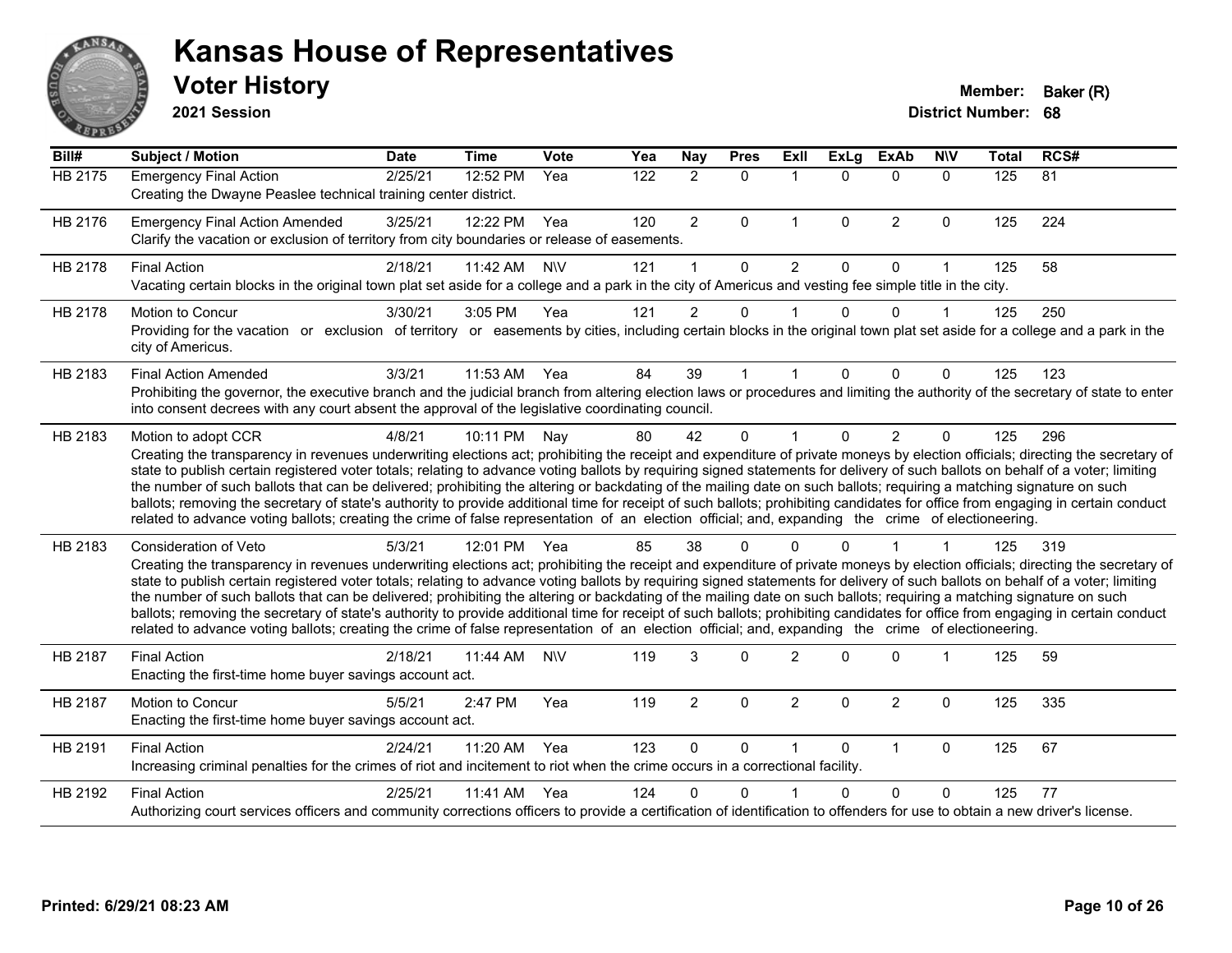

**2021 Session**

| Bill#   | Subject / Motion                                                                                                                                                                                                                                                                                                                                                                                                                                                                                                                                                                                                                                                                                                                                                                                                                                                                                                                                                                                                                                                                                                                                  | <b>Date</b> | <b>Time</b>  | Vote | Yea | <b>Nay</b>      | <b>Pres</b>  | ExII           | ExLg         | <b>ExAb</b>    | <b>NIV</b>   | <b>Total</b> | RCS# |
|---------|---------------------------------------------------------------------------------------------------------------------------------------------------------------------------------------------------------------------------------------------------------------------------------------------------------------------------------------------------------------------------------------------------------------------------------------------------------------------------------------------------------------------------------------------------------------------------------------------------------------------------------------------------------------------------------------------------------------------------------------------------------------------------------------------------------------------------------------------------------------------------------------------------------------------------------------------------------------------------------------------------------------------------------------------------------------------------------------------------------------------------------------------------|-------------|--------------|------|-----|-----------------|--------------|----------------|--------------|----------------|--------------|--------------|------|
| HB 2196 | Final Action Sub Bill Amended                                                                                                                                                                                                                                                                                                                                                                                                                                                                                                                                                                                                                                                                                                                                                                                                                                                                                                                                                                                                                                                                                                                     | 3/4/21      | 1:47 PM      | Yea  | 87  | $\overline{36}$ | $\mathbf{0}$ |                | $\Omega$     |                | $\mathbf{0}$ | 125          | 148  |
|         | Substitute for HB 2196 by Commerce, Labor and Economic Development - Changing provisions of the employment security law including creation of the unemployment<br>compensation modernization and improvement council, development of a new unemployment insurance information technology system, provision of tax information to<br>claimants, publication of trust fund data, the maximum benefit period, the charging of employer accounts for benefits paid, employer contribution rate determination and<br>schedules, abolishment of the employment security interest assessment fund, crediting of employer accounts for fraudulent or erroneous payments, appropriation of<br>federal COVID-19 moneys to the unemployment insurance trust fund, transfers from the state general fund to the unemployment insurance trust fund for improper<br>benefit payments, emergency expansion of the employment security board of review, providing for the my reemployment plan program and workforce training program<br>availability to claimants, changes to the shared work compensation program and other unemployment trust fund provisions. |             |              |      |     |                 |              |                |              |                |              |              |      |
| HB 2196 | Motion to adopt CCR                                                                                                                                                                                                                                                                                                                                                                                                                                                                                                                                                                                                                                                                                                                                                                                                                                                                                                                                                                                                                                                                                                                               | 4/9/21      | 5:58 PM      | Yea  | 122 |                 | U            | 2              |              | U              |              | 125          | 314  |
|         | Senate Substitute for HB 2196 by Committee on Commerce - Changing provisions of the employment security law including creation of the unemployment<br>compensation modernization and improvement council, development of a new unemployment insurance information technology system, provision of tax information to<br>claimants, publication of trust fund data, the maximum benefit period, the charging of employer accounts for benefits paid, employer contribution rate determination and<br>schedules, crediting of employer accounts for fraudulent or erroneous payments, transfer of federal COVID-19 moneys to the unemployment insurance trust fund,<br>emergency expansion of the employment security board of review, providing for the my reemployment plan program and workforce training program availability to<br>claimants, changes to the shared work compensation program and other unemployment trust fund provisions.                                                                                                                                                                                                    |             |              |      |     |                 |              |                |              |                |              |              |      |
| HB 2201 | <b>Final Action Amended</b><br>Decreasing the Eisenhower legacy transportation program alternate delivery project threshold, authorizing usage of federal stimulus funds and KDOT bonding authority.                                                                                                                                                                                                                                                                                                                                                                                                                                                                                                                                                                                                                                                                                                                                                                                                                                                                                                                                              | 3/2/21      | 10:40 AM     | Yea  | 118 | 6               | $\Omega$     |                | $\Omega$     | $\Omega$       | $\mathbf{0}$ | 125          | 96   |
| HB 2201 | Mot to Concur in Conference<br>Senate Substitute for HB 2201 by Committee on Transportation - Decreasing the Eisenhower legacy transportation program alternate delivery project threshold,<br>authorizing the usage of federal stimulus funds and KDOT bonding authority.                                                                                                                                                                                                                                                                                                                                                                                                                                                                                                                                                                                                                                                                                                                                                                                                                                                                        | 4/8/21      | 5:00 PM      | Yea  | 95  | 27              | $\mathbf{0}$ |                | $\Omega$     | $\overline{2}$ | $\Omega$     | 125          | 285  |
| HB 2203 | <b>Final Action</b><br>Establishing the asbestos remediation fund for fees collected as part of the Kansas asbestos control program.                                                                                                                                                                                                                                                                                                                                                                                                                                                                                                                                                                                                                                                                                                                                                                                                                                                                                                                                                                                                              | 3/2/21      | 10:42 AM Yea |      | 122 | $\overline{2}$  | 0            |                | $\Omega$     | $\Omega$       | $\mathbf{0}$ | 125          | 97   |
| HB 2203 | Motion to Concur                                                                                                                                                                                                                                                                                                                                                                                                                                                                                                                                                                                                                                                                                                                                                                                                                                                                                                                                                                                                                                                                                                                                  | 4/8/21      | 7:45 PM      | Yea  | 121 |                 |              | $\mathbf{1}$   | $\mathbf{0}$ | $\mathbf 1$    | $\mathbf 0$  | 125          | 290  |
|         | Establishing the asbestos remediation fund for fees collected as part of the Kansas asbestos control program.                                                                                                                                                                                                                                                                                                                                                                                                                                                                                                                                                                                                                                                                                                                                                                                                                                                                                                                                                                                                                                     |             |              |      |     |                 |              |                |              |                |              |              |      |
| HB 2208 | <b>Final Action Amended</b>                                                                                                                                                                                                                                                                                                                                                                                                                                                                                                                                                                                                                                                                                                                                                                                                                                                                                                                                                                                                                                                                                                                       | 3/3/21      | 11:55 AM     | Yea  | 124 | $\Omega$        | $\Omega$     |                | $\mathbf{0}$ | $\Omega$       | $\mathbf{0}$ | 125          | 124  |
|         | Authorizing telemedicine waivers for out-of-state healthcare providers, reducing certain requirements for licensure by the behavioral sciences regulatory board and<br>expanding out-of-state temporary permits to practice behavioral sciences professions.                                                                                                                                                                                                                                                                                                                                                                                                                                                                                                                                                                                                                                                                                                                                                                                                                                                                                      |             |              |      |     |                 |              |                |              |                |              |              |      |
| HB 2208 | Motion to adopt CCR<br>Senate Substitute for HB 2208 by Committee on Public Health and Welfare - Establishing certification and funding for certified community behavioral health clinics,<br>enacting the rural emergency hospital act to provide for the licensure of rural emergency hospitals, authorizing telemedicine waivers for out-of-state healthcare<br>providers, reducing certain requirements for licensure by the behavioral sciences regulatory board and expanding out-of-state temporary permits to practice behavioral<br>sciences professions.                                                                                                                                                                                                                                                                                                                                                                                                                                                                                                                                                                                | 4/9/21      | 5:44 PM      | Yea  | 120 | $\overline{2}$  | $\mathbf 0$  | $\overline{2}$ | $\Omega$     | $\Omega$       |              | 125          | 312  |
| HB 2209 | <b>Final Action Amended</b><br>Enacting the psychology interjurisdictional compact to provide for interjurisdictional authorization to practice telepsychology and temporary in-person, face-to-face<br>psychology.                                                                                                                                                                                                                                                                                                                                                                                                                                                                                                                                                                                                                                                                                                                                                                                                                                                                                                                               | 3/3/21      | 11:57 AM     | Yea  | 121 | 3               | $\Omega$     | 1              | $\Omega$     | $\Omega$       | $\mathbf{0}$ | 125          | 125  |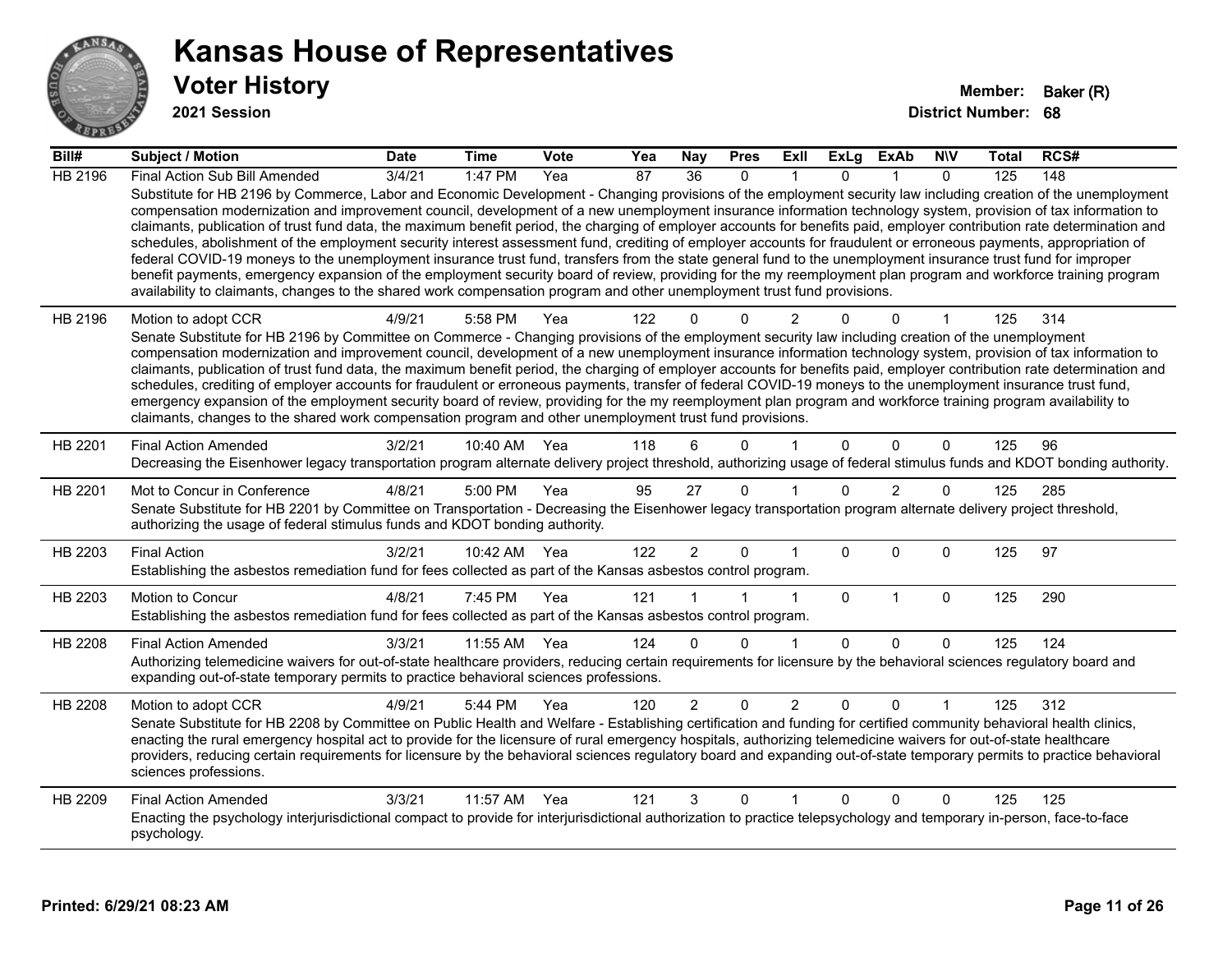

**2021 Session**

| Bill#          | <b>Subject / Motion</b>                                                                                                                                                      | <b>Date</b> | <b>Time</b> | <b>Vote</b> | Yea | Nay          | <b>Pres</b> | ExII           | <b>ExLg</b>  | <b>ExAb</b>    | <b>NIV</b>   | <b>Total</b> | RCS# |
|----------------|------------------------------------------------------------------------------------------------------------------------------------------------------------------------------|-------------|-------------|-------------|-----|--------------|-------------|----------------|--------------|----------------|--------------|--------------|------|
| HB 2212        | Final Action                                                                                                                                                                 | 3/2/21      | 10:43 AM    | Yea         | 122 | 2            | $\Omega$    | 1              | $\Omega$     | $\mathbf{0}$   | $\Omega$     | 125          | 98   |
|                | Eliminating Kansas residency requirements for various liquor licenses.                                                                                                       |             |             |             |     |              |             |                |              |                |              |              |      |
| HB 2214        | <b>Final Action</b>                                                                                                                                                          | 3/2/21      | 10:45 AM    | Yea         | 124 | $\mathbf{0}$ | 0           | 1              | $\Omega$     | $\mathbf{0}$   | $\Omega$     | 125          | 99   |
|                | Authorizing the secretary of administration on behalf of the department of corrections to convey land in Mitchell county to the city of Beloit.                              |             |             |             |     |              |             |                |              |                |              |              |      |
| HB 2218        | <b>Final Action</b>                                                                                                                                                          | 3/4/21      | 1:49 PM     | Yea         | 123 | $\Omega$     | $\Omega$    | 1              | 0            | 1              | 0            | 125          | 149  |
|                | Updating membership and requirements of the Kansas state employees health care commission to include a current and retired state employee enrolled in the state              |             |             |             |     |              |             |                |              |                |              |              |      |
|                | healthcare benefits program group health insurance medical plan.                                                                                                             |             |             |             |     |              |             |                |              |                |              |              |      |
| HB 2218        | Motion to adopt CCR                                                                                                                                                          | 4/9/21      | 2:33 PM     | Yea         | 123 | $\Omega$     | 0           | $\overline{2}$ | $\Omega$     | $\Omega$       | $\mathbf{0}$ | 125          | 306  |
|                | Updating the membership and responsibilities of the Kansas state employees health care commission and requiring the commission to make certain reports and                   |             |             |             |     |              |             |                |              |                |              |              |      |
|                | recommendations to the legislature.                                                                                                                                          |             |             |             |     |              |             |                |              |                |              |              |      |
| HB 2219        | <b>Final Action</b>                                                                                                                                                          | 3/16/21     | $11:13$ AM  | Yea         | 123 |              | $\Omega$    | 1              | $\Omega$     | $\Omega$       | $\Omega$     | 125          | 168  |
|                | Enacting the Kansas targeted employment act to provide tax credits for the employment of persons with developmental disabilities.                                            |             |             |             |     |              |             |                |              |                |              |              |      |
| HB 2224        | <b>Final Action Amended</b>                                                                                                                                                  | 3/4/21      | 1:50 PM     | Yea         | 117 | 6            | 0           |                | $\Omega$     |                | $\Omega$     | 125          | 150  |
|                | Expanding the definition of "infectious disease" in certain statutes related to crimes in which bodily fluids may have been transmitted from one person to another.          |             |             |             |     |              |             |                |              |                |              |              |      |
| HB 2224        | Mot to Concur in Conference                                                                                                                                                  | 5/7/21      | 4:21 PM     | Yea         | 112 | 7            | $\Omega$    |                | $\Omega$     | 5              | $\Omega$     | 125          | 350  |
|                | Expanding the definition of "infectious disease" in certain statutes related to crimes in which bodily fluids may have been transmitted from one person to another.          |             |             |             |     |              |             |                |              |                |              |              |      |
| <b>HB 2227</b> | <b>Final Action Amended</b>                                                                                                                                                  | 3/4/21      | 1:53 PM     | Yea         | 113 | 10           | $\Omega$    |                | $\Omega$     | 1              | $\mathbf{0}$ | 125          | 151  |
|                | Providing immunity from civil liability for COVID-19 claims for certain covered facilities, including adult care homes, community mental health centers, crisis intervention |             |             |             |     |              |             |                |              |                |              |              |      |
|                | centers, community service providers and community developmental disability organizations.                                                                                   |             |             |             |     |              |             |                |              |                |              |              |      |
| HB 2228        | <b>Final Action Amended</b>                                                                                                                                                  | 3/3/21      | 11:58 AM    | Yea         | 124 | 0            | 0           | 1              | 0            | $\mathbf 0$    | 0            | 125          | 126  |
|                | Requiring law enforcement agencies to adopt a policy regarding submission of sexual assault evidence kits and allowing evidence collection at child advocacy centers or      |             |             |             |     |              |             |                |              |                |              |              |      |
|                | other facilities.                                                                                                                                                            |             |             |             |     |              |             |                |              |                |              |              |      |
| HB 2231        | <b>Emergency Final Action</b>                                                                                                                                                | 3/4/21      | 4:35 PM     | Yea         | 78  | 45           | $\mathbf 0$ | $\mathbf{1}$   | $\mathbf{0}$ | $\overline{1}$ | $\mathbf 0$  | 125          | 159  |
|                | Amending the definition of the crime of conducting a pyramid promotional scheme, providing for an exemption and defining key terms.                                          |             |             |             |     |              |             |                |              |                |              |              |      |
| HB 2234        | <b>Final Action</b>                                                                                                                                                          | 3/3/21      | 12:00 PM    | Yea         | 123 |              | 0           |                | 0            | $\Omega$       | $\Omega$     | 125          | 127  |
|                | Requiring medical directors of emergency medical services to provide medical oversight of such services and emergency medical service providers.                             |             |             |             |     |              |             |                |              |                |              |              |      |
| HB 2236        | <b>Final Action Amended</b>                                                                                                                                                  | 3/18/21     | 11:27 AM    | Yea         | 122 | $\Omega$     | $\Omega$    | 1              | $\Omega$     | $\overline{2}$ | $\Omega$     | 125          | 181  |
|                | Authorizing exclusion of the sales comparison approach in mortgage financing appraisals of certain unique residential real property in rural counties.                       |             |             |             |     |              |             |                |              |                |              |              |      |
|                |                                                                                                                                                                              | 2/24/21     |             | Yea         | 107 | 16           | $\Omega$    |                | $\mathbf{0}$ | $\overline{1}$ | $\Omega$     | 125          | 68   |
| HB 2237        | <b>Final Action</b><br>Extending the eligible time period for the rural opportunity zone loan repayment program and income tax credit.                                       |             | 11:22 AM    |             |     |              |             |                |              |                |              |              |      |
|                |                                                                                                                                                                              |             |             |             |     |              |             |                |              |                |              |              |      |
| HB 2238        | <b>Final Action</b>                                                                                                                                                          | 3/2/21      | 10:47 AM    | Yea         | 124 | 0            | 0           |                | $\Omega$     | $\mathbf{0}$   | 0            | 125          | 100  |
|                | Eliminating the dollar limitation for acceptance of gifts by donors to school districts or cities, or both, for library purposes.                                            |             |             |             |     |              |             |                |              |                |              |              |      |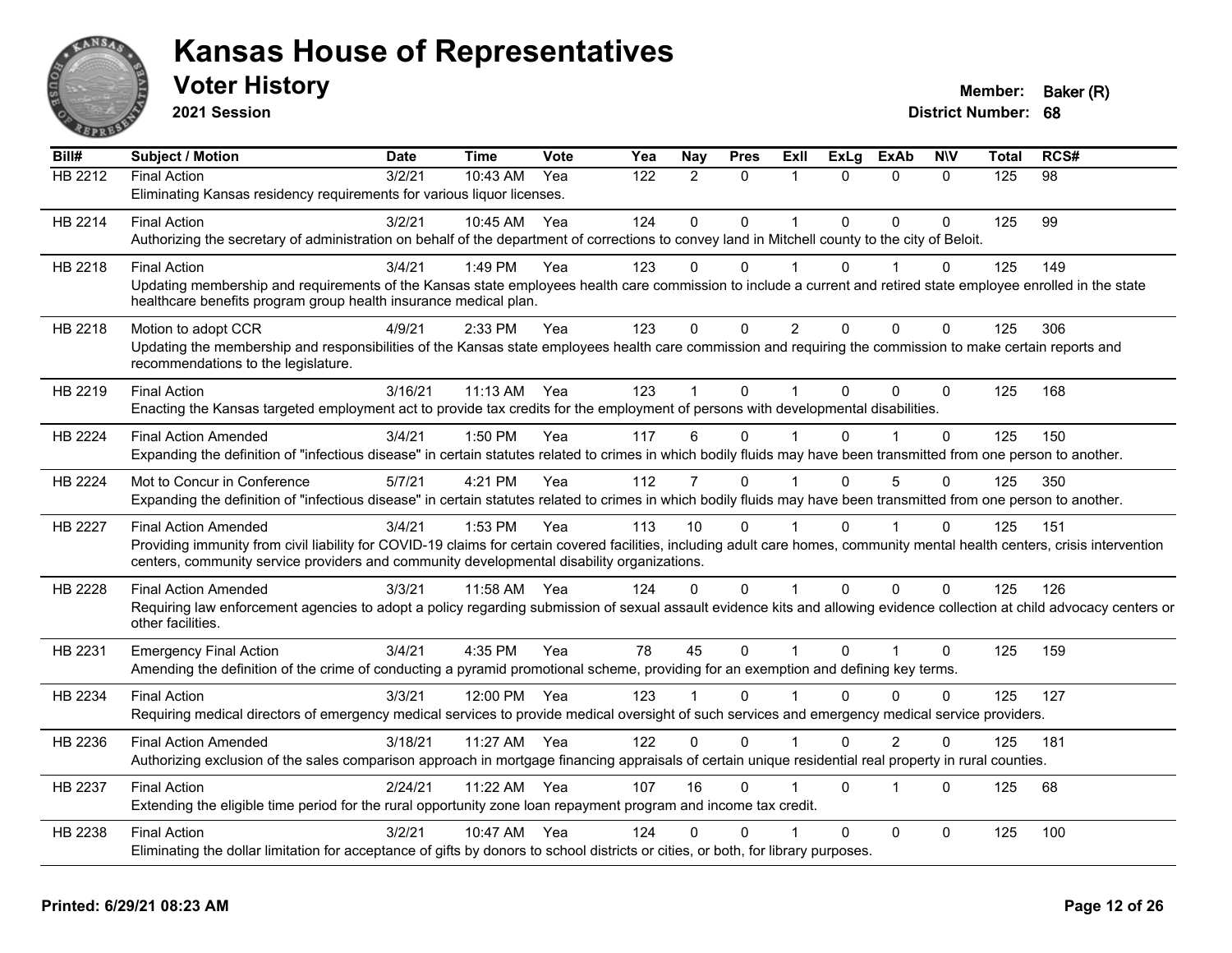

**2021 Session**

#### **Voter History Member: Baker (R)**

| Bill#          | <b>Subject / Motion</b>                                                                                                                                                                                                                                                                                                                                                   | <b>Date</b> | <b>Time</b>  | Vote | Yea | Nay            | <b>Pres</b>  | <b>Exll</b>  | <b>ExLg</b>  | <b>ExAb</b>             | <b>NIV</b>   | <b>Total</b> | RCS# |
|----------------|---------------------------------------------------------------------------------------------------------------------------------------------------------------------------------------------------------------------------------------------------------------------------------------------------------------------------------------------------------------------------|-------------|--------------|------|-----|----------------|--------------|--------------|--------------|-------------------------|--------------|--------------|------|
| HB 2239        | <b>Emergency Final Action Amended</b>                                                                                                                                                                                                                                                                                                                                     | 3/4/21      | 4:33 PM      | Yea  | 123 | $\Omega$       | $\Omega$     | 1            | $\Omega$     | $\mathbf 1$             | $\Omega$     | 125          | 158  |
|                | Extending the Kansas corporate income tax net operating loss carryforward.                                                                                                                                                                                                                                                                                                |             |              |      |     |                |              |              |              |                         |              |              |      |
| HB 2243        | <b>Final Action</b>                                                                                                                                                                                                                                                                                                                                                       | 2/25/21     | 11:43 AM     | Yea  | 123 | $\mathbf{1}$   | $\mathbf{0}$ | $\mathbf{1}$ | $\Omega$     | $\mathbf{0}$            | $\mathbf{0}$ | 125          | 78   |
|                | Adjusting the frequency of the KPERS actuarial experience study.                                                                                                                                                                                                                                                                                                          |             |              |      |     |                |              |              |              |                         |              |              |      |
| HB 2243        | Motion to adopt CCR                                                                                                                                                                                                                                                                                                                                                       | 4/8/21      | 5:11 PM      | Yea  | 122 | $\mathbf{0}$   | $\pmb{0}$    | 1            | $\mathbf{0}$ | $\overline{2}$          | $\Omega$     | 125          | 288  |
|                | Adjusting the frequency of the KPERS actuarial experience study, providing a moratorium on KPERS death and long-term disability employer contributions, allowing the<br>extension of certain DROP periods and conforming certain KPERS provisions with the federal CARES act.                                                                                             |             |              |      |     |                |              |              |              |                         |              |              |      |
| HB 2244        | <b>Emergency Final Action Amended</b>                                                                                                                                                                                                                                                                                                                                     | 2/25/21     | 12:49 PM     | Yea  | 97  | 27             | $\mathbf{0}$ | 1            | $\Omega$     | $\mathbf{0}$            | $\mathbf{0}$ | 125          | 79   |
|                | Establishing requirements for the effective disposal of industrial hemp and requiring industrial hemp processors to register with the state fire marshal.                                                                                                                                                                                                                 |             |              |      |     |                |              |              |              |                         |              |              |      |
| <b>HB 2244</b> | Motion to adopt CCR                                                                                                                                                                                                                                                                                                                                                       | 4/8/21      | 9:32 PM      | Yea  | 101 | 22             | $\Omega$     |              | $\Omega$     |                         | $\Omega$     | 125          | 295  |
|                | Establishing requirements for the effective disposal of industrial hemp and requiring industrial hemp processors to register with the state fire marshal.                                                                                                                                                                                                                 |             |              |      |     |                |              |              |              |                         |              |              |      |
| HB 2245        | <b>Final Action</b>                                                                                                                                                                                                                                                                                                                                                       | 3/4/21      | 1:54 PM      | Yea  | 123 | $\Omega$       | $\Omega$     |              |              |                         | $\Omega$     | 125          | 152  |
|                | Permitting the division of vehicles to collect emergency contact information for registration purposes and permitting law enforcement agencies to use such information in<br>the case of an emergency.                                                                                                                                                                    |             |              |      |     |                |              |              |              |                         |              |              |      |
| HB 2245        | Motion to Concur                                                                                                                                                                                                                                                                                                                                                          | 4/7/21      | 10:30 AM     | ExAb | 122 | $\mathbf{0}$   | $\mathbf{0}$ | $\mathbf{1}$ | $\Omega$     | 2                       | $\Omega$     | 125          | 267  |
|                | Permitting the division of vehicles to collect emergency contact information for registration purposes and permitting law enforcement agencies to use such information in<br>the case of an emergency.                                                                                                                                                                    |             |              |      |     |                |              |              |              |                         |              |              |      |
| HB 2247        | <b>Final Action Amended</b>                                                                                                                                                                                                                                                                                                                                               | 3/2/21      | 10:48 AM Yea |      | 124 | $\Omega$       | $\mathbf{0}$ |              | $\Omega$     | $\mathbf{0}$            | $\Omega$     | 125          | 101  |
|                | Designating a portion of K-67 highway as the COII Trenton J Brinkman memorial highway, designating bridges on U.S. highway 54 as the Max Zimmerman memorial<br>bridge and the Jack Taylor memorial bridge, designating a bridge on U.S. highway 77 as the PFC Loren H Larson bridge and designating a bridge on U.S. highway 166<br>as the Tyler A Juden memorial bridge. |             |              |      |     |                |              |              |              |                         |              |              |      |
| <b>HB 2247</b> | Motion to Concur                                                                                                                                                                                                                                                                                                                                                          | 4/7/21      | 10:23 AM     | ExAb | 122 | $\Omega$       | $\Omega$     |              | $\Omega$     | 2                       | 0            | 125          | 264  |
|                | Designating a portion of K-67 highway as the COII Trenton J Brinkman memorial highway, designating bridges on U.S. highway 54 as the Max Zimmerman memorial                                                                                                                                                                                                               |             |              |      |     |                |              |              |              |                         |              |              |      |
|                | bridge and the Jack Taylor memorial bridge, designating a bridge on U.S. highway 77 as the PFC Loren H Larson bridge and designating a bridge on U.S. highway 166<br>as the Tyler A Juden memorial bridge.                                                                                                                                                                |             |              |      |     |                |              |              |              |                         |              |              |      |
| HB 2248        | <b>Final Action</b>                                                                                                                                                                                                                                                                                                                                                       | 3/17/21     | 11:19 AM Yea |      | 111 | 12             | $\mathbf{0}$ | 1            | $\Omega$     | $\overline{\mathbf{1}}$ | $\Omega$     | 125          | 175  |
|                | Increasing state financial assistance to local health departments under specified circumstances.                                                                                                                                                                                                                                                                          |             |              |      |     |                |              |              |              |                         |              |              |      |
| HB 2252        | <b>Final Action Amended</b>                                                                                                                                                                                                                                                                                                                                               | 3/2/21      | 10:50 AM     | Yea  | 122 | $\overline{2}$ | $\mathbf 0$  | 1            | $\Omega$     | $\pmb{0}$               | $\pmb{0}$    | 125          | 102  |
|                | Creating fulfillment house licenses to authorize storage and shipping services provided to winery special order shipping licensees.                                                                                                                                                                                                                                       |             |              |      |     |                |              |              |              |                         |              |              |      |
| HB 2254        | <b>Final Action Amended</b>                                                                                                                                                                                                                                                                                                                                               | 2/24/21     | 11:23 AM     | Yea  | 123 | $\Omega$       | $\Omega$     | 1            | $\Omega$     | $\mathbf 1$             | $\mathbf{0}$ | 125          | 69   |
|                | Increasing the monetary cap on irrevocable prearranged funeral agreements to \$10,000.                                                                                                                                                                                                                                                                                    |             |              |      |     |                |              |              |              |                         |              |              |      |
| HB 2254        | Mot to Concur in Conference                                                                                                                                                                                                                                                                                                                                               | 4/8/21      | 7:48 PM      | Yea  | 122 |                | $\mathbf{0}$ | 1            | $\Omega$     | $\overline{1}$          | 0            | 125          | 291  |
|                | Increasing the monetary cap on irrevocable prearranged funeral agreements to \$10,000.                                                                                                                                                                                                                                                                                    |             |              |      |     |                |              |              |              |                         |              |              |      |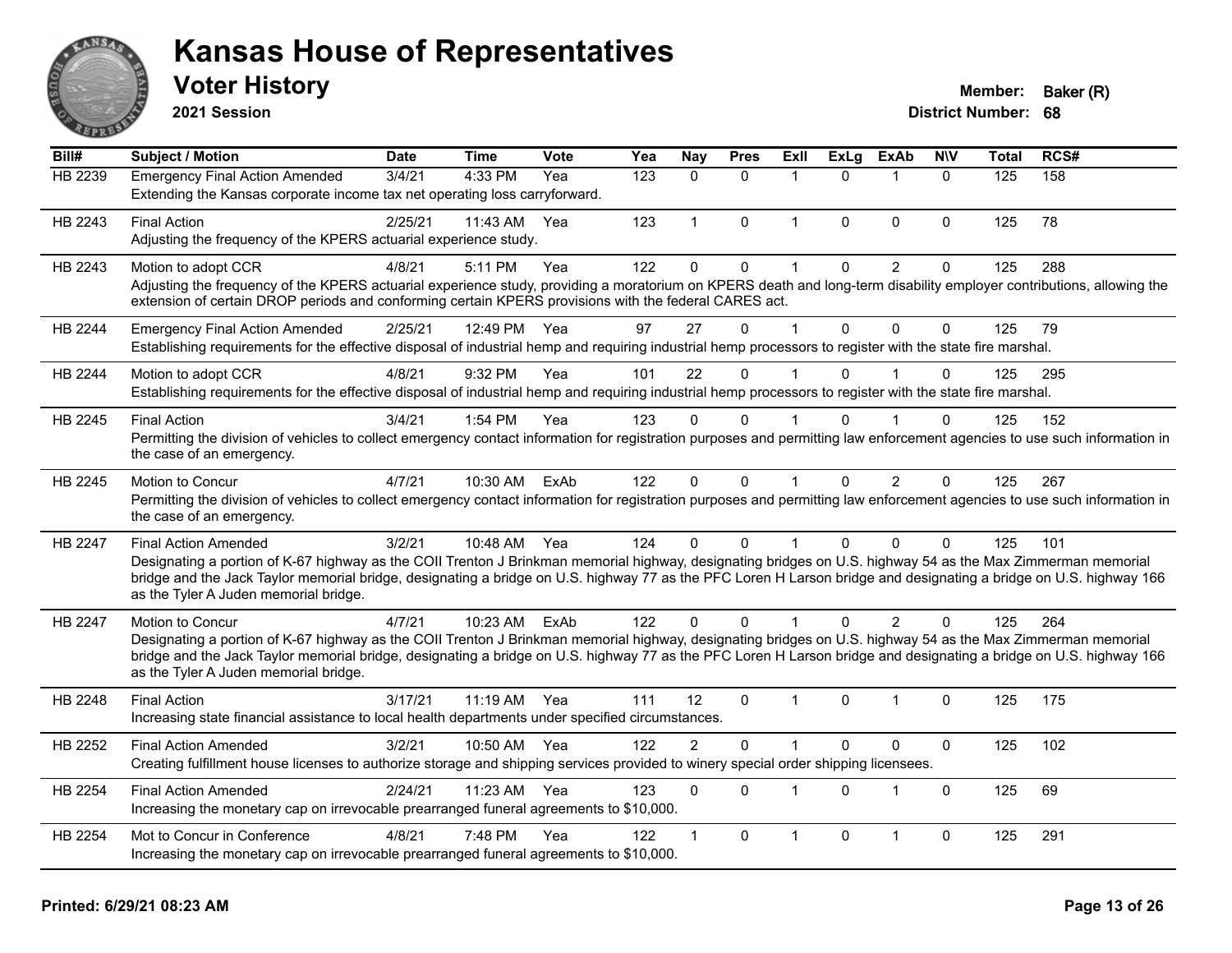

**2021 Session**

| Bill#          | <b>Subject / Motion</b>                                                                                                                                                                                                                                                          | <b>Date</b> | <b>Time</b> | <b>Vote</b> | Yea             | <b>Nay</b>     | <b>Pres</b>  | Exll           | <b>ExLg</b>  | <b>ExAb</b>    | <b>NIV</b>   | Total | RCS# |
|----------------|----------------------------------------------------------------------------------------------------------------------------------------------------------------------------------------------------------------------------------------------------------------------------------|-------------|-------------|-------------|-----------------|----------------|--------------|----------------|--------------|----------------|--------------|-------|------|
| <b>HB 2259</b> | <b>Final Action Amended</b>                                                                                                                                                                                                                                                      | 3/2/21      | 10:53 AM    | Yea         | $\overline{75}$ | 49             | $\mathbf{0}$ | 1              | $\Omega$     | $\mathbf{0}$   | $\mathbf{0}$ | 125   | 103  |
|                | Permitting the use of expedited partner therapy to treat a sexually transmitted disease.                                                                                                                                                                                         |             |             |             |                 |                |              |                |              |                |              |       |      |
| HB 2262        | <b>Final Action Amended</b>                                                                                                                                                                                                                                                      | 2/24/21     | 11:25 AM    | Yea         | 122             |                | $\Omega$     | $\overline{1}$ | $\Omega$     | $\overline{1}$ | $\Omega$     | 125   | 70   |
|                | Eliminating the requirement to provide a permit to cremate in certain circumstances and authorizing electronic permits to cremate.                                                                                                                                               |             |             |             |                 |                |              |                |              |                |              |       |      |
| HB 2264        | <b>Final Action</b>                                                                                                                                                                                                                                                              | 3/2/21      | 10:56 AM    | Yea         | 95              | 29             | 0            |                | $\Omega$     | $\mathbf{0}$   | $\mathbf 0$  | 125   | 104  |
|                | Permitting student athletes at postsecondary educational institutions to receive compensation for the use of their name, image, likeness rights or athletic reputation.                                                                                                          |             |             |             |                 |                |              |                |              |                |              |       |      |
| HB 2270        | <b>Final Action</b>                                                                                                                                                                                                                                                              | 3/2/21      | 10:58 AM    | Yea         | 123             |                | 0            |                | 0            | 0              | $\Omega$     | 125   | 105  |
|                | Modifying the distribution of the levy on fire insurance business premiums to the state fire marshal fee fund, the emergency medical services operating fund and the fire                                                                                                        |             |             |             |                 |                |              |                |              |                |              |       |      |
|                | service training program fund.                                                                                                                                                                                                                                                   |             |             |             |                 |                |              |                |              |                |              |       |      |
| HB 2275        | <b>Final Action</b>                                                                                                                                                                                                                                                              | 3/2/21      | 10:27 AM    | Yea         | 124             | $\Omega$       | $\Omega$     | $\overline{1}$ | $\Omega$     | $\Omega$       | $\Omega$     | 125   | 89   |
|                | Requiring the department of corrections to develop guidance to be used by parole officers when responding to violations of parole and postrelease supervision and that                                                                                                           |             |             |             |                 |                |              |                |              |                |              |       |      |
|                | incentivize compliant behavior.                                                                                                                                                                                                                                                  |             |             |             |                 |                |              |                |              |                |              |       |      |
| HB 2277        | <b>Emergency Final Action Amended</b>                                                                                                                                                                                                                                            | 2/25/21     | 12:51 PM    | Yea         | 116             | 8              | 0            | -1             | $\mathbf 0$  | $\Omega$       | $\mathbf 0$  | 125   | 80   |
|                | Clarifying the definition of possession in the Kansas criminal code.                                                                                                                                                                                                             |             |             |             |                 |                |              |                |              |                |              |       |      |
| HB 2279        | <b>Final Action Amended</b>                                                                                                                                                                                                                                                      | 3/3/21      | 12:02 PM    | Yea         | 122             | $\overline{2}$ | $\mathbf{0}$ | $\mathbf{1}$   | $\Omega$     | $\mathbf{0}$   | $\Omega$     | 125   | 128  |
|                | Enacting the physical therapy licensure compact and authorizing criminal history record checks.                                                                                                                                                                                  |             |             |             |                 |                |              |                |              |                |              |       |      |
| HB 2280        | <b>Final Action Amended</b>                                                                                                                                                                                                                                                      | 3/3/21      | 12:03 PM    | Yea         | 116             | 8              | 0            | $\overline{1}$ | $\mathbf 0$  | $\mathbf 0$    | $\mathbf 0$  | 125   | 129  |
|                | Updating statutes relating to the powers, duties and functions of the state board of pharmacy.                                                                                                                                                                                   |             |             |             |                 |                |              |                |              |                |              |       |      |
| HB 2287        | <b>Final Action</b>                                                                                                                                                                                                                                                              | 3/16/21     | 11:15 AM    | Yea         | 115             | 9              | 0            | $\mathbf{1}$   | $\mathbf 0$  | $\mathbf 0$    | $\mathbf 0$  | 125   | 169  |
|                | Establishing the Kansas promise scholarship act to provide scholarships to students who attend postsecondary educational programs that correspond to high-need                                                                                                                   |             |             |             |                 |                |              |                |              |                |              |       |      |
|                | career fields.                                                                                                                                                                                                                                                                   |             |             |             |                 |                |              |                |              |                |              |       |      |
| HB 2292        | <b>Final Action</b>                                                                                                                                                                                                                                                              | 3/2/21      | 10:28 AM    | Yea         | 124             | $\Omega$       | 0            | $\overline{1}$ | $\Omega$     | $\mathbf 0$    | $\mathbf{0}$ | 125   | 90   |
|                | Creating exemptions in the open records act for cyber security assessments, plans and vulnerabilities.                                                                                                                                                                           |             |             |             |                 |                |              |                |              |                |              |       |      |
| HB 2295        | <b>Final Action</b>                                                                                                                                                                                                                                                              | 3/4/21      | 1:56 PM     | Yea         | 122             |                | $\Omega$     | $\overline{1}$ | $\mathbf{0}$ | $\overline{1}$ | $\mathbf 0$  | 125   | 153  |
|                | Exempting municipal motor grader vehicle operators from Kansas uniform commercial drivers' license act requirements.                                                                                                                                                             |             |             |             |                 |                |              |                |              |                |              |       |      |
|                |                                                                                                                                                                                                                                                                                  |             |             |             |                 |                |              |                |              |                |              |       |      |
| HB 2297        | <b>Final Action</b>                                                                                                                                                                                                                                                              | 3/2/21      | 10:59 AM    | Yea         | 124             | $\Omega$       | $\Omega$     | 1              | $\Omega$     | $\Omega$       | $\Omega$     | 125   | 106  |
|                | Concerning requirements of publication of certain documents by the secretary of state; relating to session laws, the Kansas register, proposed amendments to the<br>constitution of the state of Kansas, and Kansas administrative rules and regulations and guidance documents. |             |             |             |                 |                |              |                |              |                |              |       |      |
|                |                                                                                                                                                                                                                                                                                  |             |             |             |                 |                |              |                |              |                |              |       |      |
| <b>HB 2298</b> | <b>Final Action</b>                                                                                                                                                                                                                                                              | 3/2/21      | $11:01$ AM  | Yea         | 120             |                | $\Omega$     |                | $\Omega$     | $\Omega$       | $\Omega$     | 125   | 107  |
|                | Changing requirements for service of process on nonresident drivers and clarifying service of process on certain business entities.                                                                                                                                              |             |             |             |                 |                |              |                |              |                |              |       |      |
| HB 2313        | <b>Final Action</b>                                                                                                                                                                                                                                                              | 3/4/21      | 1:32 PM     | Yea         | 123             | 0              | $\mathbf{0}$ |                | 0            |                | $\mathbf{0}$ | 125   | 142  |
|                | Allowing Kansas national guard and reservist members who are in good standing to receive a property tax exemption for up to two motor vehicles.                                                                                                                                  |             |             |             |                 |                |              |                |              |                |              |       |      |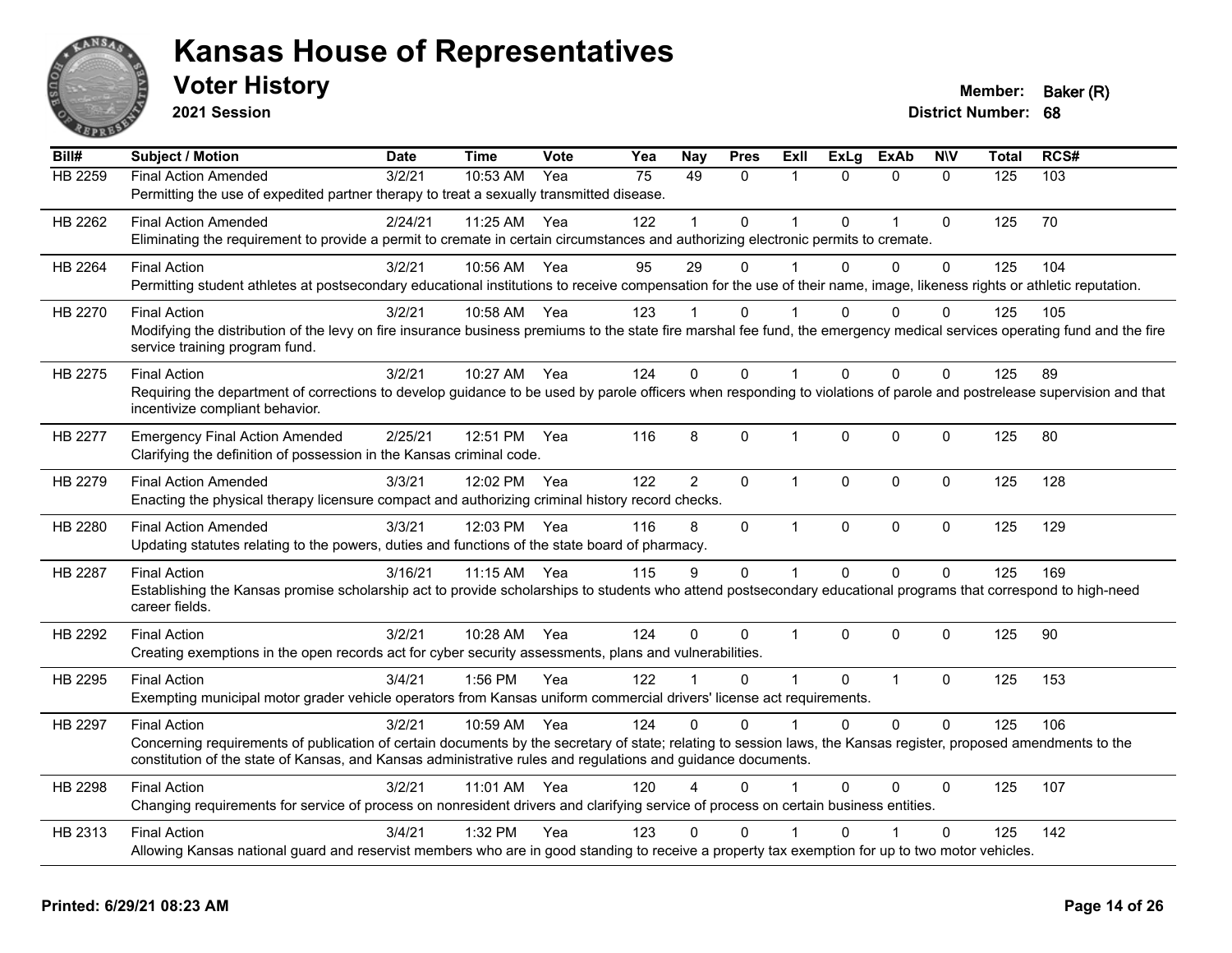

**2021 Session**

| Bill#          | <b>Subject / Motion</b>                                                                                                                                                                                                                                                                                                                                                                                                                                                                                                                                                                                                                                                                                                   | <b>Date</b> | <b>Time</b>  | <b>Vote</b> | Yea | Nay            | <b>Pres</b>  | Exll         | <b>ExLg</b>  | <b>ExAb</b>    | <b>NIV</b>   | Total | RCS# |
|----------------|---------------------------------------------------------------------------------------------------------------------------------------------------------------------------------------------------------------------------------------------------------------------------------------------------------------------------------------------------------------------------------------------------------------------------------------------------------------------------------------------------------------------------------------------------------------------------------------------------------------------------------------------------------------------------------------------------------------------------|-------------|--------------|-------------|-----|----------------|--------------|--------------|--------------|----------------|--------------|-------|------|
| <b>HB 2313</b> | Motion to adopt CCR                                                                                                                                                                                                                                                                                                                                                                                                                                                                                                                                                                                                                                                                                                       | 5/7/21      | 11:59 PM     | ExAb        | 108 | 3              | $\Omega$     |              | $\Omega$     | 13             | $\mathbf{0}$ | 125   | 355  |
|                | Senate Substitute for HB 2313 by Committee on Assessment and Taxation - Providing for reimbursement of property taxes for certain business shutdowns or<br>restrictions, allowing Kansas national guard and reservist members who are in good standing to receive a property tax exemption for up to two motor vehicles,<br>authorizing continuation of the statewide levy for schools and the exemption of a portion of residential property from such levy, authorizing appointment by the governor<br>of a member pro tempore when a vacancy on the state board of tax appeals exists and directing post audit study of the impact of non-profit and governmental entities<br>competing against for-profit businesses. |             |              |             |     |                |              |              |              |                |              |       |      |
| HB 2315        | <b>Emergency Final Action</b><br>Providing a tax credit for contributions to technical colleges.                                                                                                                                                                                                                                                                                                                                                                                                                                                                                                                                                                                                                          | 3/4/21      | 4:41 PM      | Yea         | 119 | $\overline{4}$ | $\mathbf{0}$ | $\mathbf{1}$ | 0            | $\overline{1}$ | $\mathbf 0$  | 125   | 164  |
| HB 2316        | <b>Final Action</b><br>Eliminating the prohibition of a surcharge when purchases are made with a credit or debit card.                                                                                                                                                                                                                                                                                                                                                                                                                                                                                                                                                                                                    | 3/30/21     | 10:34 AM     | Yea         | 90  | 34             | $\Omega$     | $\mathbf 1$  | $\Omega$     | $\Omega$       | 0            | 125   | 234  |
| HB 2321        | <b>Final Action Amended</b><br>Requiring electric public utilities to notify cities prior to construction of urban electric transmission lines.                                                                                                                                                                                                                                                                                                                                                                                                                                                                                                                                                                           | 3/2/21      | 11:03 AM     | Yea         | 122 | $\overline{2}$ | $\mathbf 0$  | $\mathbf{1}$ | 0            | $\mathbf 0$    | $\mathbf 0$  | 125   | 108  |
| HB 2329        | <b>Final Action Amended</b><br>Updating the entities who are subject to the pipeline safety program of the state corporation commission.                                                                                                                                                                                                                                                                                                                                                                                                                                                                                                                                                                                  | 3/24/21     | $11:14$ AM   | Yea         | 121 |                | $\Omega$     | $\mathbf 1$  | $\Omega$     | $\overline{2}$ | $\mathbf 0$  | 125   | 200  |
| HB 2332        | <b>Final Action Amended</b><br>Requiring identification of the sender on third party solicitations to registered voters to file an application for an advance voting ballot.                                                                                                                                                                                                                                                                                                                                                                                                                                                                                                                                              | 3/3/21      | 12:05 PM     | Yea         | 86  | 38             | 0            | $\mathbf 1$  | $\Omega$     | 0              | $\mathbf 0$  | 125   | 130  |
| HB 2332        | Motion to adopt CCR<br>Prohibiting the modification of election laws other than by legislative process, requiring county election officials to maintain residential and mailing addresses for<br>registered voters, requiring identification of the sender on third party solicitations to registered voters to file an application for an advance voting ballot and prohibiting<br>such solicitations by nonresidents of this state, expanding the crime of election tampering and providing for the appointment of elected officials when vacancy is due to<br>military service.                                                                                                                                        | 4/8/21      | 10:21 PM     | Yea         | 83  | 38             | 0            | 1            | $\Omega$     | 3              | 0            | 125   | 297  |
| HB 2332        | Consideration of Veto<br>Prohibiting the modification of election laws other than by legislative process, requiring county election officials to maintain residential and mailing addresses for<br>registered voters, requiring identification of the sender on third party solicitations to registered voters to file an application for an advance voting ballot and prohibiting<br>such solicitations by nonresidents of this state, expanding the crime of election tampering and providing for the appointment of elected officials when vacancy is due to<br>military service.                                                                                                                                      | 5/3/21      | 11:45 AM     | Yea         | 86  | 37             | 0            | 0            | $\mathbf{0}$ | 1              |              | 125   | 318  |
| HB 2339        | <b>Final Action Amended</b><br>Expanding the crime of election tampering to include changing or altering votes cast, manipulating computer hardware or software or vote tabulation methods or<br>producing false vote totals.                                                                                                                                                                                                                                                                                                                                                                                                                                                                                             | 3/17/21     | 11:21 AM     | Yea         | 122 |                | $\Omega$     |              | $\Omega$     |                | 0            | 125   | 176  |
| HB 2361        | <b>Final Action</b><br>Authorizing the supreme court to adopt rules establishing specialty courts, creating the specialty court funding advisory committee and the specialty court resources<br>fund.                                                                                                                                                                                                                                                                                                                                                                                                                                                                                                                     | 3/3/21      | 12:07 PM Yea |             | 122 |                | $\mathbf{1}$ | $\mathbf{1}$ | $\Omega$     | $\Omega$       | $\mathbf 0$  | 125   | 131  |
| HB 2362        | <b>Final Action</b><br>Modifying the elements of and making changes to the criminal penalties of abuse of a child.                                                                                                                                                                                                                                                                                                                                                                                                                                                                                                                                                                                                        | 3/3/21      | 12:08 PM     | Yea         | 124 | 0              | 0            |              | $\Omega$     | 0              | 0            | 125   | 132  |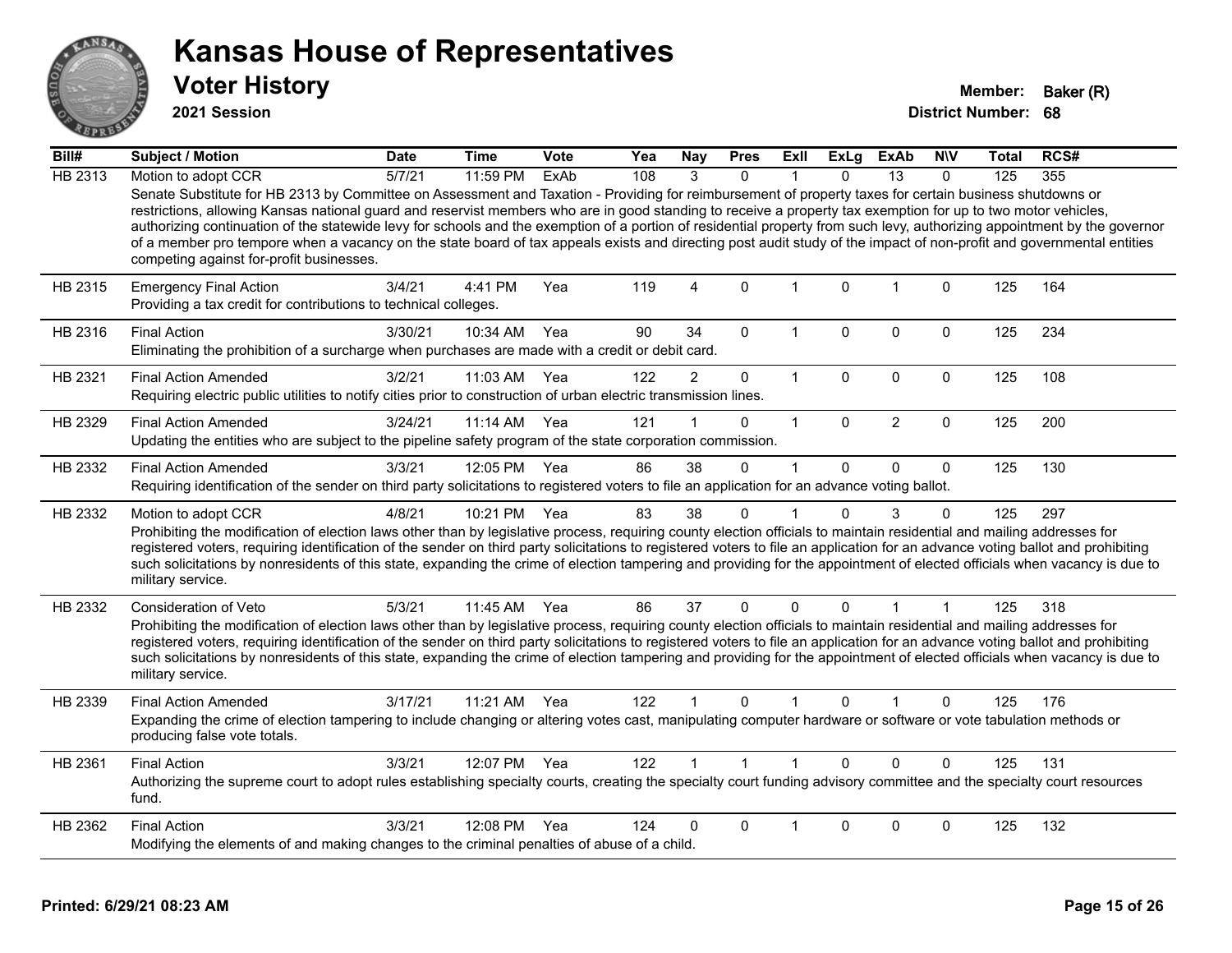

**2021 Session**

| Bill#          | Subject / Motion                                                                                                                                                                                                                                                                                                                                                                                                                                                                                                                                                                                                    | <b>Date</b> | <b>Time</b> | Vote | Yea | Nay           | <b>Pres</b>  | <b>Exll</b>    | <b>ExLg</b>  | <b>ExAb</b>    | <b>NIV</b>   | <b>Total</b> | RCS#             |
|----------------|---------------------------------------------------------------------------------------------------------------------------------------------------------------------------------------------------------------------------------------------------------------------------------------------------------------------------------------------------------------------------------------------------------------------------------------------------------------------------------------------------------------------------------------------------------------------------------------------------------------------|-------------|-------------|------|-----|---------------|--------------|----------------|--------------|----------------|--------------|--------------|------------------|
| <b>HB 2363</b> | <b>Final Action Amended</b><br>Increasing the maximum rate paid to appointed counsel.                                                                                                                                                                                                                                                                                                                                                                                                                                                                                                                               | 3/30/21     | 10:36 AM    | Yea  | 116 | 8             | $\mathbf{0}$ | 1              | $\Omega$     | $\mathbf{0}$   | $\Omega$     | 125          | $\overline{235}$ |
| HB 2366        | <b>Emergency Final Action</b><br>Requiring prosecutors to disclose their intent to introduce testimony from a jailhouse witness and to forward information to the Kansas bureau of investigation.                                                                                                                                                                                                                                                                                                                                                                                                                   | 4/8/21      | 11:33 AM    | Yea  | 123 | 0             | 0            | $\mathbf{1}$   | $\mathbf{0}$ | $\overline{1}$ | $\mathbf 0$  | 125          | 279              |
| HB 2367        | <b>Final Action</b><br>Authorizing the state corporation commission to regulate certain transmission line wire stringing activities.                                                                                                                                                                                                                                                                                                                                                                                                                                                                                | 3/2/21      | 11:04 AM    | Yea  | 124 | $\Omega$      | $\Omega$     | 1              | <sup>n</sup> | $\Omega$       | $\mathbf{0}$ | 125          | 109              |
| HB 2374        | <b>Final Action</b><br>Authorizing the Kansas sentencing commission to change risk assessment cut-off levels for participation in the certified drug abuse treatment program.                                                                                                                                                                                                                                                                                                                                                                                                                                       | 3/2/21      | 11:06 AM    | Yea  | 124 | $\Omega$      | $\Omega$     | 1              | $\Omega$     | $\mathbf{0}$   | $\Omega$     | 125          | 110              |
| HB 2377        | <b>Final Action Amended</b><br>Revising the laws concerning driving under the influence, including authorizing reinstatement of a driver's license for certain persons with an ignition interlock device<br>restriction, requiring persons with an ignition interlock device restriction to complete the ignition interlock device program before driving privileges are fully reinstated,<br>providing for reduced ignition interlock device program costs for certain persons and modifying the criminal penalties for driving a commercial motor vehicle under the<br>influence and driving under the influence. | 3/3/21      | 12:10 PM    | Yea  | 101 | 23            | $\Omega$     |                | <sup>n</sup> | $\Omega$       | $\Omega$     | 125          | 133              |
| HB 2379        | <b>Final Action Amended</b><br>Enacting the peer-to-peer vehicle sharing act to provide insurance, liability, recordkeeping and consumer protection requirements for peer-to-peer vehicle sharing.                                                                                                                                                                                                                                                                                                                                                                                                                  | 3/4/21      | 1:58 PM     | Yea  | 123 | $\Omega$      | $\Omega$     | $\mathbf{1}$   | $\Omega$     | $\mathbf{1}$   | $\Omega$     | 125          | 154              |
| HB 2380        | <b>Final Action Amended</b><br>Amending healthcare stabilization fund minimum professional liability insurance coverage requirements and the membership of the board of governors of such fund.                                                                                                                                                                                                                                                                                                                                                                                                                     | 3/30/21     | 10:37 AM    | Yea  | 104 | 20            | $\Omega$     |                | $\Omega$     | $\Omega$       | $\Omega$     | 125          | 236              |
| HB 2387        | <b>Final Action Amended</b><br>Revising laws relating to operating an aircraft under the influence, including prescribing criminal and administrative penalties and providing for testing of blood, breath,<br>urine or other bodily substances, and preliminary screening tests of breath or oral fluid.                                                                                                                                                                                                                                                                                                           | 3/2/21      | 11:08 AM    | Yea  | 101 | 23            | $\mathbf{0}$ |                | 0            | $\Omega$       | $\Omega$     | 125          | 111              |
| HB 2390        | <b>Final Action</b><br>Making permanent certain exceptions to the disclosure of public records under the open records act.                                                                                                                                                                                                                                                                                                                                                                                                                                                                                          | 3/2/21      | 10:30 AM    | Yea  | 124 | $\Omega$      | $\Omega$     | 1              | $\mathbf{0}$ | $\mathbf 0$    | $\Omega$     | 125          | 91               |
| HB 2390        | Motion to adopt CCR<br>Making permanent certain exceptions to the disclosure of public records under the open records act, creating exemptions in the open records act for cyber security<br>assessments, plans and vulnerabilities, prohibiting the filing of certain liens or claims against real or personal property and providing for criminal penalties and<br>authorizing local correctional or detention officers and administrative hearing officers to have identifying information restricted from public access on public websites that<br>identify home addresses or home ownership.                   | 4/9/21      | 10:20 AM    | Yea  | 121 | $\mathcal{P}$ | $\Omega$     | $\mathfrak{p}$ | $\Omega$     | $\Omega$       | $\Omega$     | 125          | 300              |
| HB 2391        | <b>Final Action Amended</b><br>Changing the secretary of state's business filings provisions including instituting biennial business report filings and making other changes to business filing provisions,<br>information requirements and fees, removing exemptions from the open records act for tax records no longer kept by the secretary of state, permitting the public<br>recording of UCC filings with improperly included social security numbers and repealing certain obsolete statutes including blanket music license filing provisions.                                                             | 3/2/21      | $11:10$ AM  | Yea  | 121 | 3             | $\Omega$     |                | 0            | $\Omega$       | 0            | 125          | 112              |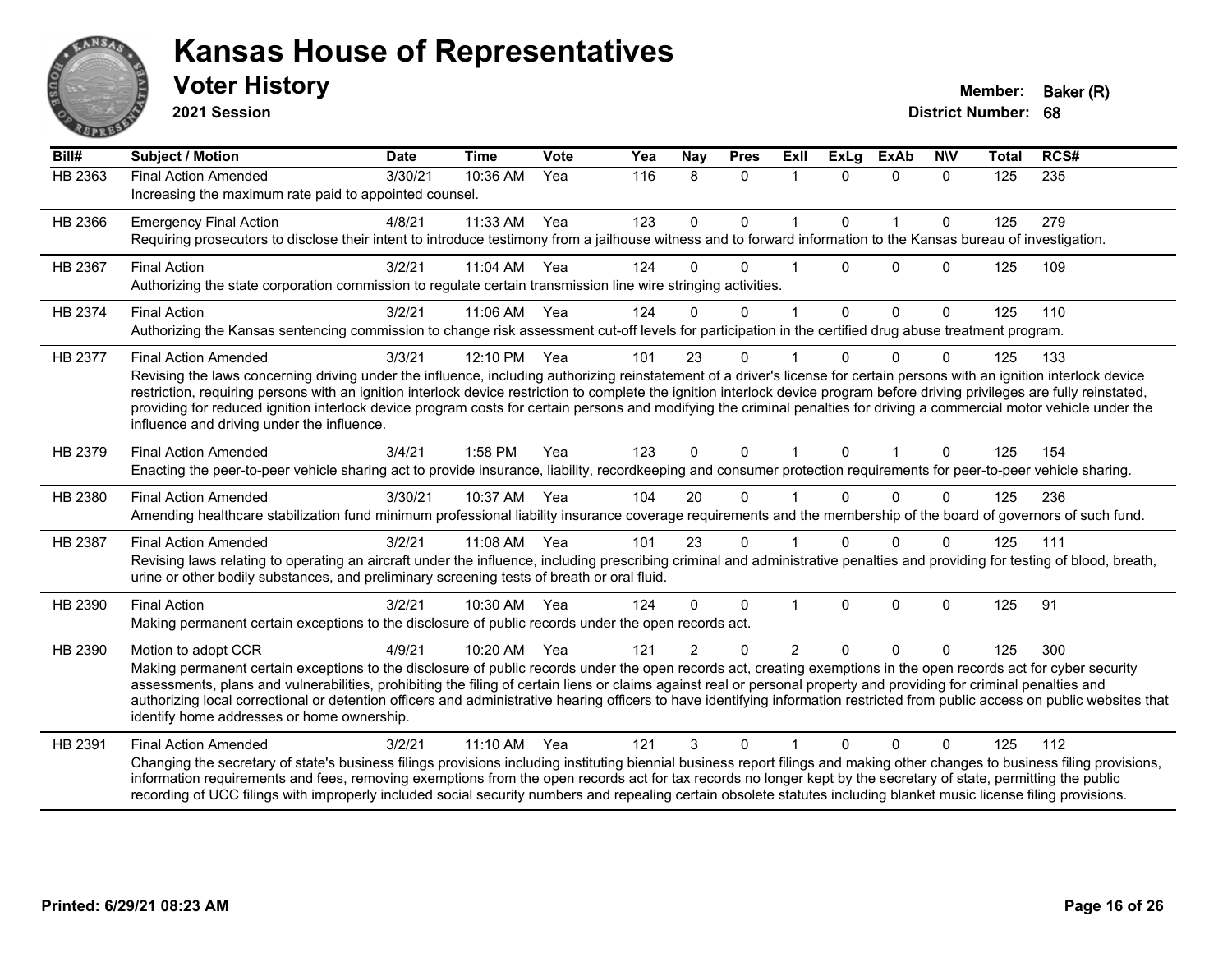| ANSA           | <b>Kansas House of Representatives</b><br><b>Voter History</b><br>2021 Session                                                                                                                                                                                                                                                                                                                                                                                                              |             |              |      |     |                  |                |                |              |                |                | Member:<br><b>District Number: 68</b> | Baker (R) |
|----------------|---------------------------------------------------------------------------------------------------------------------------------------------------------------------------------------------------------------------------------------------------------------------------------------------------------------------------------------------------------------------------------------------------------------------------------------------------------------------------------------------|-------------|--------------|------|-----|------------------|----------------|----------------|--------------|----------------|----------------|---------------------------------------|-----------|
| Bill#          | <b>Subject / Motion</b>                                                                                                                                                                                                                                                                                                                                                                                                                                                                     | <b>Date</b> | <b>Time</b>  | Vote | Yea | Nay              | <b>Pres</b>    | Exll           | <b>ExLg</b>  | ExAb           | <b>NIV</b>     | Total                                 | RCS#      |
| <b>HB 2391</b> | Mot to Concur in Conference<br>Changing the secretary of state's business filings provisions, including instituting biennial business report filings, authorizing the secretary of state to contract with private<br>entities for printing and binding services, changing publication and price requirements for publications of the secretary of state and repealing certain obsolete statutes<br>including blanket music license filing provisions.                                       | 4/8/21      | 7:51 PM      | Yea  | 123 | $\mathbf{0}$     | $\mathbf{0}$   | $\mathbf{1}$   | $\mathbf{0}$ | $\mathbf{1}$   | $\mathbf{0}$   | 125                                   | 292       |
| HB 2397        | <b>EFA Sub Bill Amended</b><br>Appropriations for FY 2021, FY 2022, FY 2023 and FY 2024 for various state agencies.                                                                                                                                                                                                                                                                                                                                                                         | 3/30/21     | 8:00 PM      | Yea  | 71  | 52               | 0              | 1              | 0            | 1              | 0              | 125                                   | 257       |
| HB 2397        | Motion to Concur<br>Senate Substitute for Substitute for HB 2397 by Committee on Ways and Means - Reconciling conflicting amendments to certain statutes.                                                                                                                                                                                                                                                                                                                                   | 5/7/21      | 11:57 AM     | Yea  | 116 | 3                | $\mathbf{1}$   | $\mathbf{1}$   | $\mathbf 0$  | 3              | $\mathbf{1}$   | 125                                   | 348       |
| HB 2401        | <b>Final Action Amended</b><br>Authorizing the secretary of corrections to enter agreements for public-private partnerships for projects for new or renovated buildings at correctional institutions for<br>education, skills-building and spiritual needs programs; establishing a nonprofit corporation to receive gifts, donations, grants and other moneys and engage in<br>fundraising projects for funding such projects for education, skills-building and spiritual needs programs. | 3/23/21     | $11:13$ AM   | Yea  | 123 | $\Omega$         | 0              | $\overline{2}$ | 0            | $\Omega$       | $\Omega$       | 125                                   | 189       |
| HB 2401        | Motion to Concur<br>Authorizing the secretary of corrections to enter agreements for public-private partnerships for projects for new or renovated buildings at correctional institutions for<br>education, skills-building and spiritual needs programs; establishing a nonprofit corporation to receive gifts, donations, grants and other moneys and engage in<br>fundraising projects for funding such projects for education, skills-building and spiritual needs programs.            | 4/8/21      | 5:04 PM      | Yea  | 120 | $\overline{2}$   | 0              | $\mathbf{1}$   | $\mathbf{0}$ | $\overline{2}$ | $\mathbf{0}$   | 125                                   | 286       |
| HB 2405        | <b>Emergency Final Action Amended</b><br>Authorizing the issuance of \$1,000,000,000 of pension obligation bonds to finance a portion of the unfunded actuarial liability of KPERS.                                                                                                                                                                                                                                                                                                         | 3/4/21      | 4:38 PM      | Yea  | 117 | $6 \overline{6}$ | $\Omega$       | $\mathbf{1}$   | $\Omega$     |                | $\Omega$       | 125                                   | 161       |
| HB 2405        | Motion to adopt CCR<br>Authorizing the issuance of \$500,000,000 of pension obligation bonds to finance a portion of the unfunded actuarial liability of KPERS.                                                                                                                                                                                                                                                                                                                             | 4/9/21      | 5:48 PM      | Yea  | 112 | 10               | 0              | $\overline{2}$ | $\Omega$     | $\Omega$       | $\mathbf{1}$   | 125                                   | 313       |
| HB 2406        | <b>Final Action Amended</b><br>Sunday start time for the sale of alcoholic liquor and cereal malt beverage in retail stores changed from 12 noon to 10 a.m.                                                                                                                                                                                                                                                                                                                                 | 3/24/21     | 11:17 AM     | Nav  | 80  | 42               | 0              | 1              | 0            | $\overline{2}$ | 0              | 125                                   | 201       |
| HB 2408        | <b>Final Action Amended</b><br>Authorizing the state historical society to convey certain real property to the Iowa Tribe of Kansas and Nebraska.                                                                                                                                                                                                                                                                                                                                           | 3/30/21     | 10:38 AM Yea |      | 124 | 0                | 0              | $\overline{1}$ | $\Omega$     | $\Omega$       | 0              | 125                                   | 237       |
| HB 2412        | <b>Final Action Amended</b><br>Enacting the Kansas fights addiction act to establish a grant program for the purpose of preventing, reducing, treating and mitigating the effects of substance abuse and<br>addiction.                                                                                                                                                                                                                                                                      | 3/30/21     | 10:40 AM Yea |      | 81  | 43               | 0              | $\mathbf{1}$   | $\mathbf 0$  | $\mathbf{0}$   | $\overline{0}$ | 125                                   | 238       |
| HB 2416        | <b>Final Action Amended</b><br>Modifying the procedure for declaring and extending a state of disaster emergency, limiting powers granted to the governor during a state of disaster emergency,<br>authorizing the legislative coordinating council and the legislature to take certain action related to a state of disaster emergency and prohibiting the governor or the state<br>board of education from closing private schools during a state of disaster emergency.                  | 3/4/21      | 2:05 PM      | Yea  | 81  | 40               | $\overline{2}$ | 1              | 0            |                | 0              | 125                                   | 155       |
| HB 2417        | <b>Final Action</b><br>Allowing clubs and drinking establishments to sell beer and cereal malt beverage for consumption off the licensed premises.                                                                                                                                                                                                                                                                                                                                          | 3/30/21     | 10:41 AM     | Nay  | 106 | 18               | 0              |                | $\Omega$     | $\Omega$       | $\Omega$       | 125                                   | 239       |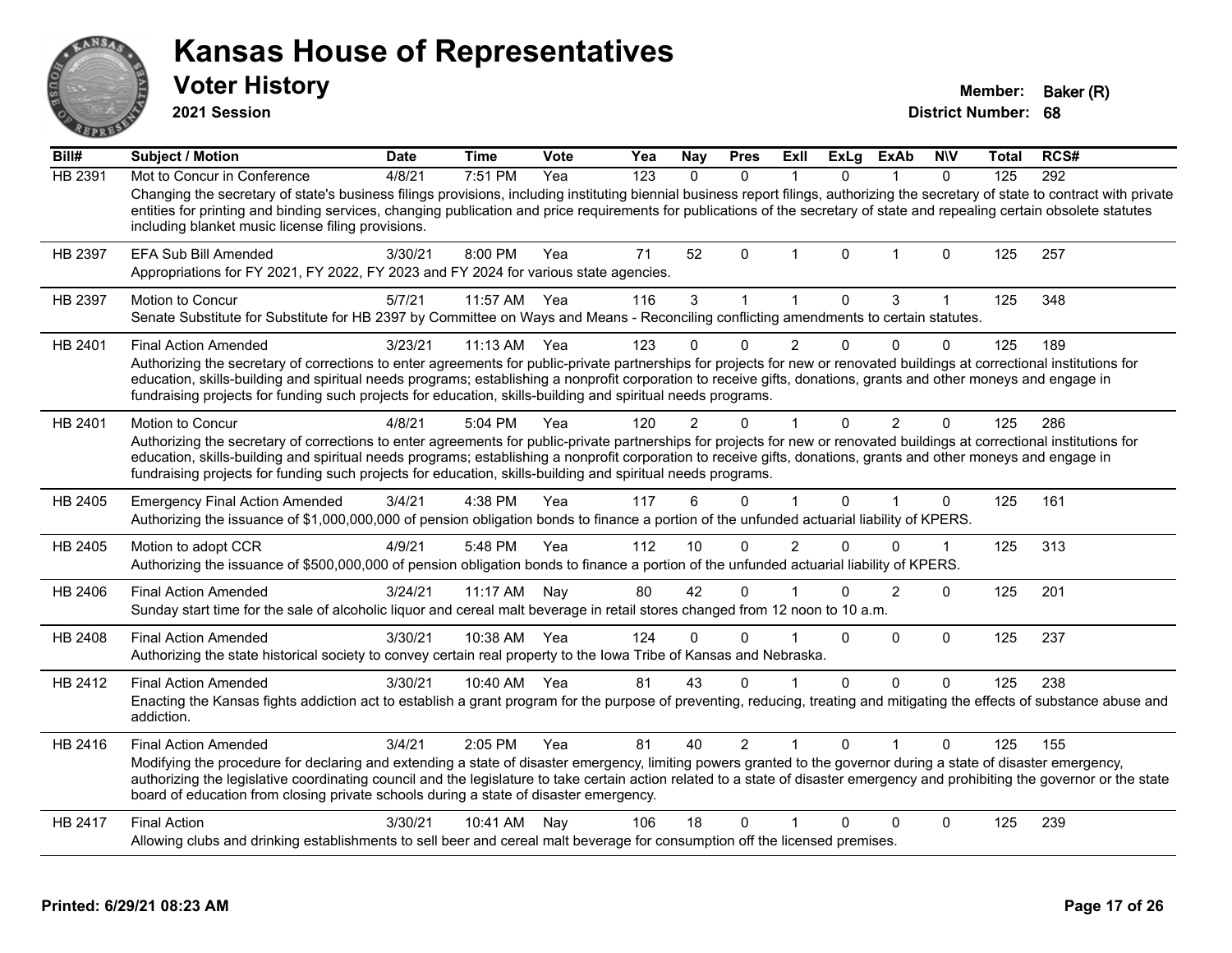

**2021 Session**

| Bill#           | Subject / Motion                                                                                                                                                                                                                     | <b>Date</b> | <b>Time</b>  | <b>Vote</b> | Yea | Nay            | <b>Pres</b>  | Exll           | ExLg         | <b>ExAb</b>    | <b>NIV</b>   | Total | RCS#           |
|-----------------|--------------------------------------------------------------------------------------------------------------------------------------------------------------------------------------------------------------------------------------|-------------|--------------|-------------|-----|----------------|--------------|----------------|--------------|----------------|--------------|-------|----------------|
| <b>HB 2448</b>  | <b>Emergency Final Action</b>                                                                                                                                                                                                        | 3/30/21     | 7:57 PM      | Yea         | 119 | $\overline{4}$ | $\Omega$     | 1              | $\Omega$     |                | $\mathbf{0}$ | 125   | 256            |
|                 | Permitting the secretary for children and families to license certain family foster homes where a former foster care youth with juvenile adjudications resides.                                                                      |             |              |             |     |                |              |                |              |                |              |       |                |
| <b>HCR 5001</b> | <b>Emergency Final Action Amended</b>                                                                                                                                                                                                | 1/21/21     | 12:56 PM     | Yea         | 117 | 5              | $\Omega$     | $\Omega$       | $\Omega$     | 3              | $\Omega$     | 125   | 5              |
|                 | Adopting joint rules for the House of Representatives and Senate for the 2021-2022 biennium.                                                                                                                                         |             |              |             |     |                |              |                |              |                |              |       |                |
| <b>HCR 5003</b> | <b>EFA Amend and Debate</b>                                                                                                                                                                                                          | 1/22/21     | 11:30 AM     | Yea         | 86  | 38             | 0            | 0              | 0            | 1              | 0            | 125   | 10             |
|                 | Amending the bill of rights of the constitution of the state of Kansas to reserve to the people the right to regulate abortion through their elected state representatives and<br>senators.                                          |             |              |             |     |                |              |                |              |                |              |       |                |
| <b>HCR 5013</b> | <b>Final Action</b>                                                                                                                                                                                                                  | 3/18/21     | 11:29 AM     | Yea         | 84  | 38             | $\mathbf 0$  | $\mathbf{1}$   | $\mathbf{0}$ | $\overline{2}$ | $\mathbf 0$  | 125   | 182            |
|                 | Urging congress to propose the "keep nine" amendment to the United States constitution to prohibit expanding the number of justices on the United States supreme<br>court.                                                           |             |              |             |     |                |              |                |              |                |              |       |                |
| <b>HCR 5015</b> | <b>Final Action Amended</b>                                                                                                                                                                                                          | 3/24/21     | 11:25 AM Yea |             | 84  | 38             | $\Omega$     | 1              | $\Omega$     | 2              | 0            | 125   | 202            |
|                 | Urging the United States Congress to reject the For the People Act of 2021.                                                                                                                                                          |             |              |             |     |                |              |                |              |                |              |       |                |
| HR 6004         | <b>Emergency Final Action Amended</b>                                                                                                                                                                                                | 1/21/21     | 12:54 PM Yea |             | 110 | 12             | $\Omega$     | $\Omega$       | 0            | 3              | $\mathbf 0$  | 125   | $\overline{4}$ |
|                 | Adopting permanent rules of the House of Representatives for the 2021-2022 biennium.                                                                                                                                                 |             |              |             |     |                |              |                |              |                |              |       |                |
| HR 6009         | <b>Final Action</b>                                                                                                                                                                                                                  | 3/25/21     | 11:16 AM     | Yea         | 84  | 38             | $\mathbf 0$  | $\mathbf{1}$   | $\Omega$     | $\overline{2}$ | $\Omega$     | 125   | 208            |
|                 | Disapproving executive reorganization order no. 47 that relates to the newly named Kansas department of human services.                                                                                                              |             |              |             |     |                |              |                |              |                |              |       |                |
| HR 6015         | <b>Emergency Final Action</b>                                                                                                                                                                                                        | 3/30/21     | 7:48 PM      | Yea         | 84  | 39             | $\mathbf{0}$ |                | $\Omega$     |                | 0            | 125   | 254            |
|                 | Urging the legislative coordinating council to revoke an executive order issued by the governor related to mandating face coverings if such an executive order is issued<br>while the legislature is adjourned.                      |             |              |             |     |                |              |                |              |                |              |       |                |
| HR 6018         | Motion to Adopt                                                                                                                                                                                                                      | 5/26/21     | 12:42 PM     | Yea         | 83  | 27             | $\mathbf{1}$ | $\mathbf{1}$   | $\Omega$     | $\overline{7}$ | 6            | 125   | 359            |
|                 | Condemning the recent attacks on the State of Israel.                                                                                                                                                                                |             |              |             |     |                |              |                |              |                |              |       |                |
| <b>SB 13</b>    | <b>Emergency Final Action Amended</b>                                                                                                                                                                                                | 3/4/21      | 4:32 PM      | Yea         | 120 | 3              | $\Omega$     | $\mathbf{1}$   | $\Omega$     | $\mathbf{1}$   | 0            | 125   | 157            |
|                 | Establishing notice and public hearing requirements prior to approval by a governing body to exceed its revenue neutral rate for property tax purposes and discontinuing                                                             |             |              |             |     |                |              |                |              |                |              |       |                |
|                 | the city and county tax lid, prohibiting valuation increase of real property solely as the result of normal repair, replacement or maintenance of existing structure,                                                                |             |              |             |     |                |              |                |              |                |              |       |                |
|                 | establishing a payment plan for the payment of delinquent or nondelinquent property taxes and establishing the taxpayer notification costs fund.                                                                                     |             |              |             |     |                |              |                |              |                |              |       |                |
| <b>SB 14</b>    | <b>Final Action</b>                                                                                                                                                                                                                  | 1/21/21     | $1:00$ PM    | Yea         | 119 | 3              | $\Omega$     | $\Omega$       | $\Omega$     | 3              | $\Omega$     | 125   | 6              |
|                 | Extending certain provisions of the governmental response to the COVID-19 pandemic in Kansas and providing certain relief related to health, welfare, property and<br>economic security during this public health emergency.         |             |              |             |     |                |              |                |              |                |              |       |                |
| <b>SB 15</b>    | <b>Emergency Final Action</b>                                                                                                                                                                                                        | 2/11/21     | 12:36 PM Yea |             | 122 |                | $\Omega$     | $\overline{2}$ | $\Omega$     | $\Omega$       | $\Omega$     | 125   | 38             |
|                 | Enacting the Kansas economic recovery loan deposit program, updating field of membership requirements of credit unions and allowing privilege tax deductions on<br>agricultural real estate loans and single family residence loans. |             |              |             |     |                |              |                |              |                |              |       |                |
| <b>SB 16</b>    | <b>Final Action</b>                                                                                                                                                                                                                  | 4/6/21      | $9:19$ AM    | Yea         | 117 | 0              | $\mathbf{0}$ |                | $\Omega$     | $\overline{7}$ | 0            | 125   | 260            |
|                 | Removing the requirement that certain entities submit certain reports to the division of post audit.                                                                                                                                 |             |              |             |     |                |              |                |              |                |              |       |                |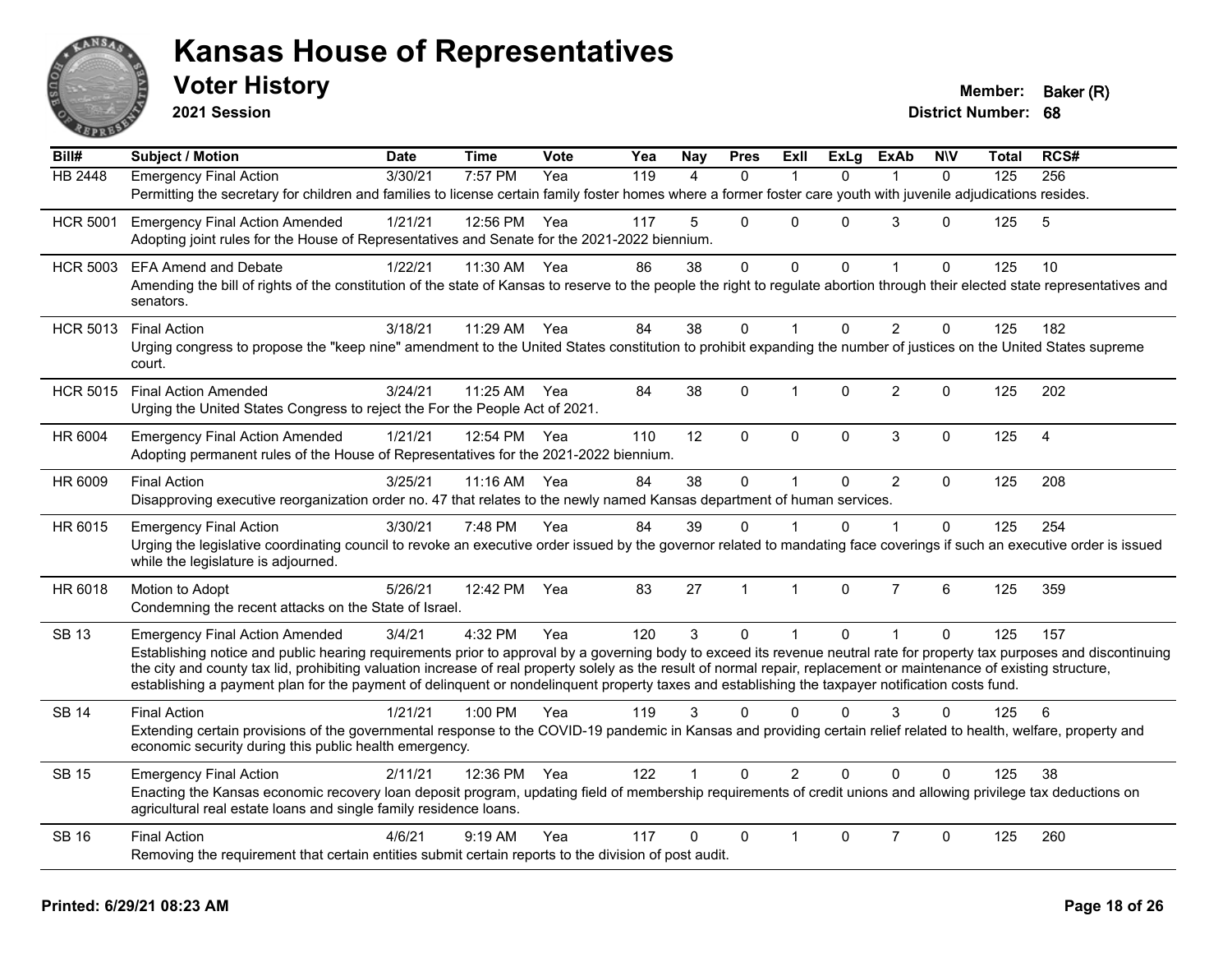

**2021 Session**

| Bill#        | Subject / Motion                                                                                                                                                                                                                                                                                                                                                                                                                                                                                                                                                                                                         | <b>Date</b> | <b>Time</b>  | Vote | Yea | <b>Nay</b>   | <b>Pres</b> | ExIl           | <b>ExLg</b>  | <b>ExAb</b>    | <b>NIV</b>     | <b>Total</b> | RCS# |
|--------------|--------------------------------------------------------------------------------------------------------------------------------------------------------------------------------------------------------------------------------------------------------------------------------------------------------------------------------------------------------------------------------------------------------------------------------------------------------------------------------------------------------------------------------------------------------------------------------------------------------------------------|-------------|--------------|------|-----|--------------|-------------|----------------|--------------|----------------|----------------|--------------|------|
| <b>SB 21</b> | <b>Emergency Final Action Amended</b><br>Approving election for sales tax authority for Cherokee county.                                                                                                                                                                                                                                                                                                                                                                                                                                                                                                                 | 3/4/21      | 4:40 PM      | Yea  | 119 | 4            | $\Omega$    | $\mathbf{1}$   | $\Omega$     | $\mathbf{1}$   | $\mathbf{0}$   | 125          | 163  |
| <b>SB 24</b> | <b>Final Action Amended</b><br>Prohibiting municipalities from imposing restrictions on customer's use of energy based upon source of energy.                                                                                                                                                                                                                                                                                                                                                                                                                                                                            | 3/24/21     | 11:27 AM     | Yea  | 93  | 29           | 0           | $\overline{1}$ | 0            | $\overline{2}$ | 0              | 125          | 203  |
| SB 26        | Final Action Sub Bill<br>House Substitute for SB 26 by Committee on Transportation - Designating a portion of K-7 as the Senator Bud Burke memorial highway and designating a portion of<br>United States highway 77 as the CPL Allen E Oatney and SP4 Gene A Myers memorial highway.                                                                                                                                                                                                                                                                                                                                    | 3/23/21     | 11:14 AM     | Yea  | 123 | $\Omega$     | $\Omega$    | 2              | $\Omega$     | $\mathbf{0}$   | $\mathbf 0$    | 125          | 190  |
| <b>SB 26</b> | Motion to adopt CCR<br>House Substitute for SB 26 by Committee on Transportation - Updating motor carrier laws and the regulation of motor carriers by the state corporation commission.                                                                                                                                                                                                                                                                                                                                                                                                                                 | 4/8/21      | 2:17 PM      | Yea  | 123 | $\Omega$     | $\Omega$    | 1              | $\Omega$     | $\overline{1}$ | $\Omega$       | 125          | 280  |
| <b>SB 27</b> | <b>Final Action</b><br>Amending the Kansas storage tank act to extend the sunsets of certain funds and to increase certain liability and reimbursement amounts.                                                                                                                                                                                                                                                                                                                                                                                                                                                          | 2/24/21     | 11:27 AM     | Yea  | 123 | $\Omega$     | 0           |                | $\Omega$     |                | 0              | 125          | 71   |
| <b>SB 29</b> | <b>Emergency Final Action Amended</b><br>Updating the version of risk-based capital instructions in effect.                                                                                                                                                                                                                                                                                                                                                                                                                                                                                                              | 2/25/21     | 12:57 PM     | Yea  | 124 | 0            | 0           | 1              | $\Omega$     | $\mathbf{0}$   | 0              | 125          | 84   |
| <b>SB 29</b> | Motion to Adopt CCR<br>Providing for short-term, limited-duration health plans.                                                                                                                                                                                                                                                                                                                                                                                                                                                                                                                                          | 5/7/21      | 11:53 AM     | Nay  | 68  | 51           | $\mathbf 0$ | $\mathbf{1}$   | $\Omega$     | 3              | $\overline{2}$ | 125          | 347  |
| SB 29        | Consideration of Veto<br>Providing for short-term, limited-duration health plans.                                                                                                                                                                                                                                                                                                                                                                                                                                                                                                                                        | 5/26/21     | 11:53 AM     | Nay  | 67  | 48           | $\mathbf 0$ | $\mathbf{1}$   | $\mathbf 0$  | $\overline{7}$ | $\overline{c}$ | 125          | 357  |
| SB 33        | <b>Final Action</b><br>Providing for display show licenses under the vehicle dealers and manufacturers licensing act.                                                                                                                                                                                                                                                                                                                                                                                                                                                                                                    | 3/2/21      | $11:12$ AM   | Yea  | 124 | $\mathbf{0}$ | $\Omega$    | $\mathbf{1}$   | $\mathbf{0}$ | $\mathbf{0}$   | $\mathbf 0$    | 125          | 113  |
| SB 36        | <b>Final Action Amended</b><br>Requiring the Kansas highway patrol to make multiple vehicle checks within a set time period for certain salvage vehicle pools and allowing salvage vehicle pools and<br>dealers to apply for ownership documents for vehicles that are disclaimed by insurance companies.                                                                                                                                                                                                                                                                                                                | 3/24/21     | 11:28 AM     | Yea  | 116 | 6            | $\Omega$    | 1              | $\Omega$     | $\mathcal{P}$  | $\Omega$       | 125          | 204  |
| SB 36        | Motion to adopt CCR<br>Requiring the Kansas highway patrol to make multiple vehicle checks within a set time period for certain salvage vehicle pools and allowing salvage vehicle pools and<br>dealers to apply for ownership documents for vehicles that are disclaimed by insurance companies, prohibiting the towing vehicles outside the state of Kansas without<br>prior consent, requiring an interstate search of registered owners and lienholders prior to sale of vehicles less than 15 years old and requiring publication in the<br>newspaper seven days prior to sale of vehicles and property at auction. | 4/8/21      | 10:35 AM     | Yea  | 118 | 4            | $\Omega$    |                | $\Omega$     |                | 1              | 125          | 273  |
| <b>SB 37</b> | <b>Final Action</b><br>Updating producer licensing statutes pertaining to appointment, examinations, fees, licensing, renewal dates, continuing education, suspension, revocation and denial of<br>licensure and reinstatement.                                                                                                                                                                                                                                                                                                                                                                                          | 3/25/21     | 11:19 AM Yea |      | 109 | 13           | $\Omega$    | 1              | $\Omega$     | $\overline{2}$ | 0              | 125          | 210  |
| <b>SB 38</b> | <b>Emergency Final Action Amended</b><br>Establishing the Kansas pesticide waste disposal program and permitting up to \$50,000 to be transferred annually from the Kansas agricultural remediation fund to a<br>new Kansas pesticide waste disposal fund.                                                                                                                                                                                                                                                                                                                                                               | 3/25/21     | 12:13 PM     | Yea  | 121 | $\mathbf{1}$ | $\Omega$    | 1              | 0            | $\overline{2}$ | 0              | 125          | 216  |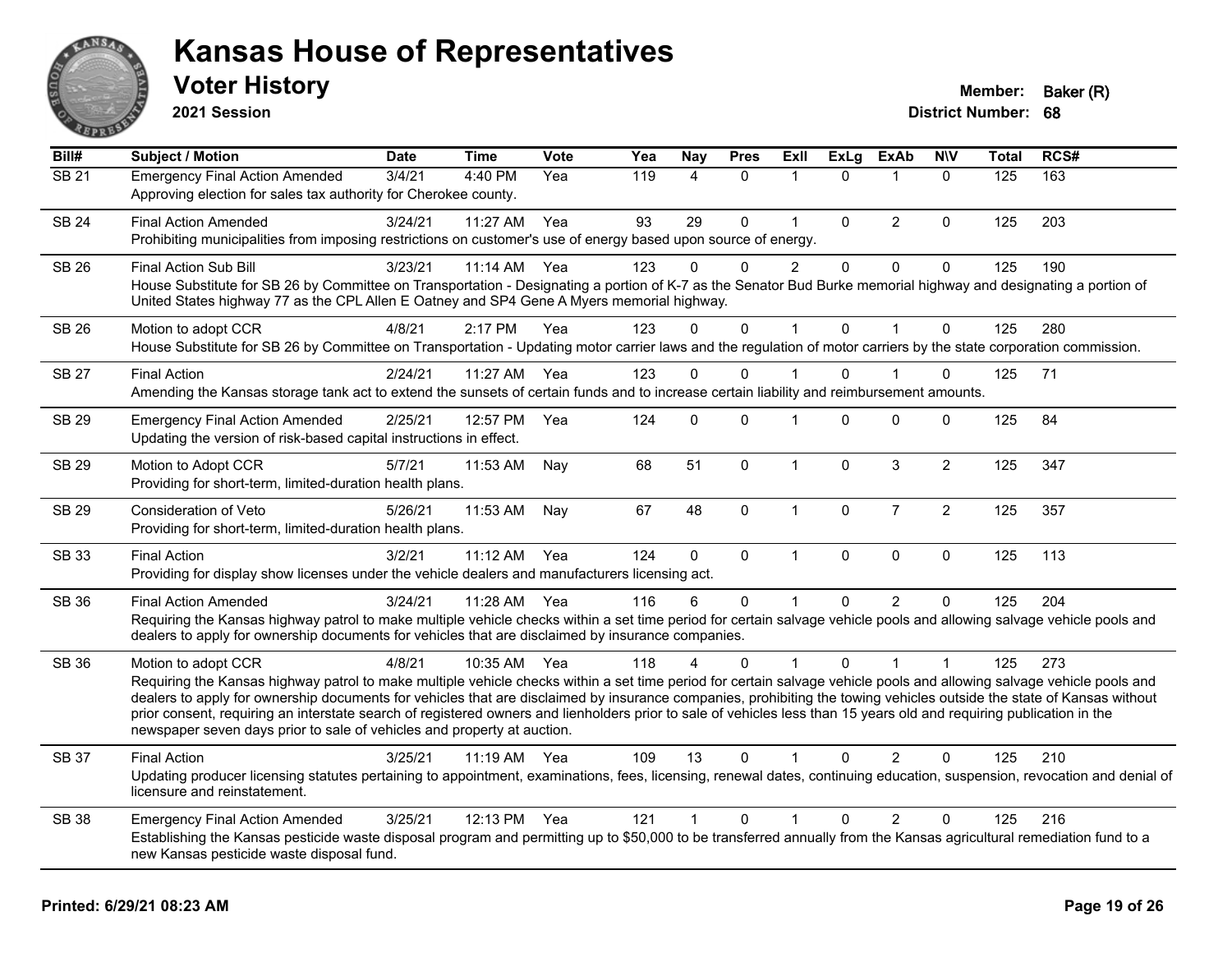# AN. **PARTIE**

#### **Kansas House of Representatives**

**2021 Session**

| Bill#        | Subject / Motion                                                                                                                                                                                                                                                                                                                                  | <b>Date</b> | <b>Time</b> | <b>Vote</b> | Yea | Nay            | <b>Pres</b> | ExIl        | <b>ExLg</b> | <b>ExAb</b> | <b>NIV</b>   | <b>Total</b> | RCS# |
|--------------|---------------------------------------------------------------------------------------------------------------------------------------------------------------------------------------------------------------------------------------------------------------------------------------------------------------------------------------------------|-------------|-------------|-------------|-----|----------------|-------------|-------------|-------------|-------------|--------------|--------------|------|
| <b>SB 38</b> | Motion to adopt CCR                                                                                                                                                                                                                                                                                                                               | 4/8/21      | 2:19 PM     | Yea         | 120 | 3              | $\Omega$    | $\mathbf 1$ | $\Omega$    | $\mathbf 1$ | $\Omega$     | 125          | 281  |
|              | Establishing the Kansas pesticide waste disposal program and implementing the provisions of 2011 executive reorganization order No. 40 relating to the Kansas<br>department of agriculture's division of conservation.                                                                                                                            |             |             |             |     |                |             |             |             |             |              |              |      |
| SB 39        | <b>Emergency Final Action Amended</b>                                                                                                                                                                                                                                                                                                             | 2/25/21     | 12:54 PM    | Yea         | 117 | $\overline{7}$ | $\Omega$    |             | $\Omega$    | $\Omega$    | $\mathbf{0}$ | 125          | 82   |
|              | Changing Kansas department of agriculture division of animal health license, permit and registration renewal deadlines and allowing the animal health commissioner to<br>recover the actual cost of official calfhood vaccination tags.                                                                                                           |             |             |             |     |                |             |             |             |             |              |              |      |
| <b>SB 40</b> | <b>Emergency Final Action Amended</b>                                                                                                                                                                                                                                                                                                             | 2/25/21     | 12:59 PM    | Yea         | 123 | 1              | $\Omega$    |             | $\Omega$    | $\Omega$    | $\mathbf{0}$ | 125          | 85   |
|              | Updating provisions related to the Kansas department of agriculture division of conservation.                                                                                                                                                                                                                                                     |             |             |             |     |                |             |             |             |             |              |              |      |
| <b>SB 40</b> | Motion to adopt CCR                                                                                                                                                                                                                                                                                                                               | 3/16/21     | 12:40 PM    | Yea         | 118 | 5              | $\Omega$    |             | $\Omega$    | $\Omega$    |              | 125          | 171  |
|              | Prescribing powers, duties and functions of the board of education of each school district, the governing body of each community college and the governing body of<br>each technical college related to the COVID-19 health emergency, adding the vice president of the senate to the legislative coordinating council, modifying the             |             |             |             |     |                |             |             |             |             |              |              |      |
|              | procedure for the declaration and extension of a state of disaster emergency under the Kansas emergency management act, prohibiting certain actions by the governor                                                                                                                                                                               |             |             |             |     |                |             |             |             |             |              |              |      |
|              | related to the COVID-19 health emergency and revoking all executive orders related to such emergency on March 31, 2021, establishing judicial review for certain<br>executive orders issued during a state of disaster emergency and certain actions taken by a local unit of government during a state of local disaster emergency,              |             |             |             |     |                |             |             |             |             |              |              |      |
|              | authorizing the legislature or the legislative coordinating council to revoke certain orders issued by the secretary of health and environment and limiting powers granted                                                                                                                                                                        |             |             |             |     |                |             |             |             |             |              |              |      |
|              | to local health officers related to certain orders.                                                                                                                                                                                                                                                                                               |             |             |             |     |                |             |             |             |             |              |              |      |
| SB 47        | <b>Emergency Final Action Amended</b>                                                                                                                                                                                                                                                                                                             | 3/4/21      | 4:29 PM     | Yea         | 115 | 8              | $\Omega$    |             | $\Omega$    | 1           | 0            | 125          | 156  |
|              | Enacting the Kansas taxpayer protection act, requiring the signature and tax identification number of paid tax return preparers on income tax returns and authorizing<br>actions to enjoin paid tax return preparers from engaging in certain conduct.                                                                                            |             |             |             |     |                |             |             |             |             |              |              |      |
| <b>SB 47</b> | Motion to adopt CCR                                                                                                                                                                                                                                                                                                                               | 5/4/21      | 11:26 AM    | Yea         | 107 | 14             | $\Omega$    |             | $\Omega$    | 3           | 0            | 125          | 328  |
|              | Enacting the Kansas taxpayer protection act requiring the signature and tax identification number of paid tax return preparers on income tax returns and authorizing<br>actions to enjoin paid tax return preparers from engaging in certain conduct, exempting compensation attributable as a result of identity fraud, extending the dates when |             |             |             |     |                |             |             |             |             |              |              |      |
|              | corporate returns are required to be filed, providing conformity with the federal return due date for returns other than corporate returns, providing a temporary withholding                                                                                                                                                                     |             |             |             |     |                |             |             |             |             |              |              |      |
|              | option for certain teleworking employees, establishing the Eisenhower foundation contribution credit and the friends of cedar crest association contribution credit,                                                                                                                                                                              |             |             |             |     |                |             |             |             |             |              |              |      |
|              | extending the time period and expanding eligibility for the single city port authority credit, extending the time period for eligibility in the loan repayment program and<br>income tax credit related to rural opportunity zones and defining rural opportunity zone on the basis of population.                                                |             |             |             |     |                |             |             |             |             |              |              |      |
| <b>SB 50</b> | <b>Final Action Amended</b>                                                                                                                                                                                                                                                                                                                       | 3/30/21     | 10:46 AM    | Yea         | 81  | 43             |             |             | n           | $\Omega$    | 0            | 125          | 240  |
|              | Requiring marketplace facilitators to collect and remit sales, compensating use and transient guest taxes and prepaid wireless 911 fees, removing clickthrough nexus                                                                                                                                                                              |             |             |             |     |                |             |             |             |             |              |              |      |
|              | provisions, providing for addition and subtraction modifications for the treatment of global intangible low-taxed income, business interest, capital contributions, FDIC                                                                                                                                                                          |             |             |             |     |                |             |             |             |             |              |              |      |
|              | premiums and business meals, expanding the expense deduction for income taxpayers and calculating the deduction amount, providing the ability to elect to itemize for<br>individuals, providing an exemption of unemployment compensation income attributable as a result of identity fraud, removing the line for reporting compensating use     |             |             |             |     |                |             |             |             |             |              |              |      |
|              | tax from individual tax returns, extending the dates when corporate tax returns are required to be filed, increasing the Kansas standard deduction and providing for an                                                                                                                                                                           |             |             |             |     |                |             |             |             |             |              |              |      |
|              | extension of the corporate net operating loss carryforward period.                                                                                                                                                                                                                                                                                |             |             |             |     |                |             |             |             |             |              |              |      |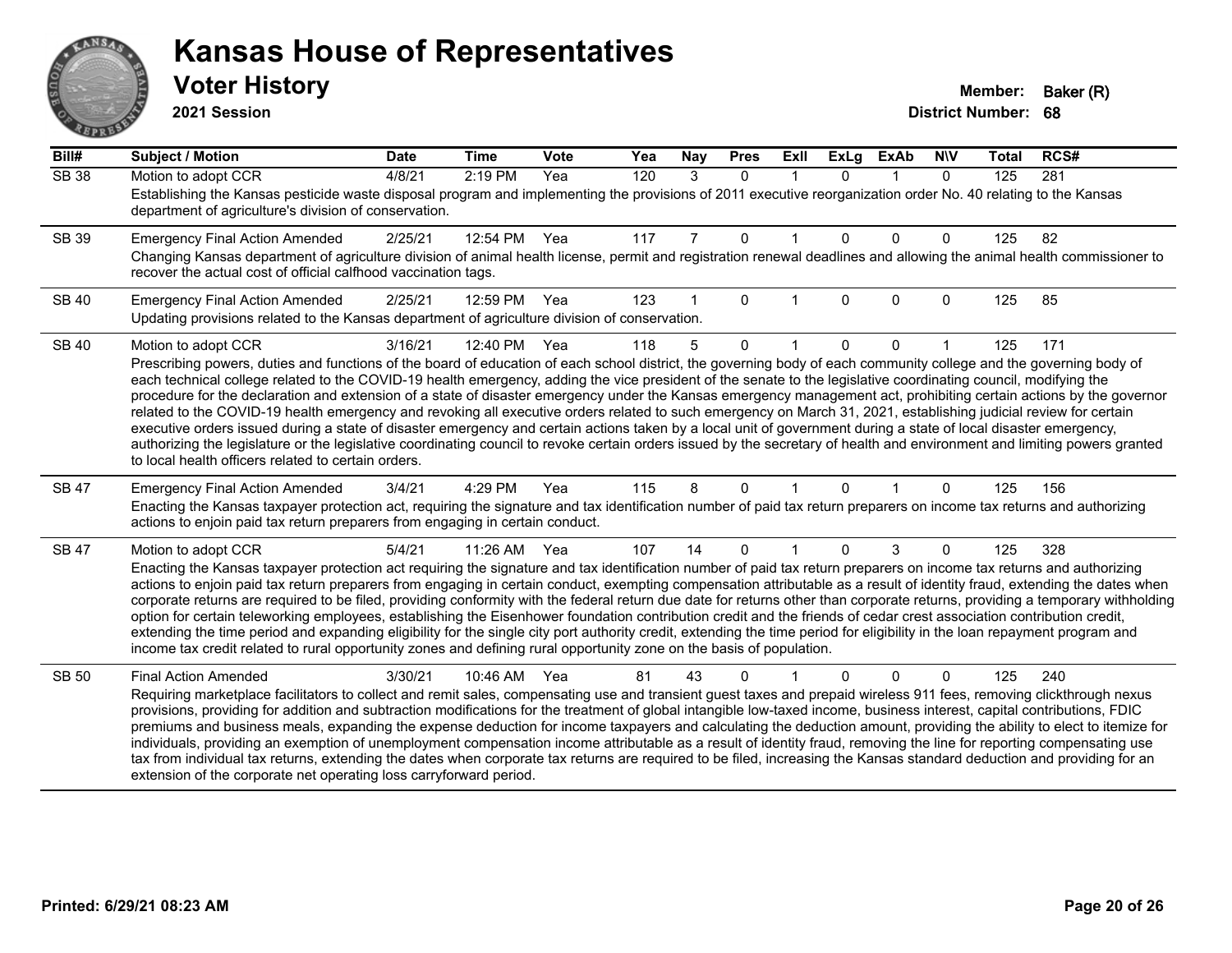

**2021 Session**

| Bill#        | Subject / Motion                                                                                                                                                                                                                                                                                                                                                                                                                                                                                                                                                                                                                                                                                                                                                                                                                                                                                                                                   | <b>Date</b> | <b>Time</b>  | <b>Vote</b> | Yea | <b>Nay</b>     | <b>Pres</b>  | Exll           | <b>ExLg</b>  | <b>ExAb</b>    | <b>NIV</b>     | <b>Total</b> | RCS# |
|--------------|----------------------------------------------------------------------------------------------------------------------------------------------------------------------------------------------------------------------------------------------------------------------------------------------------------------------------------------------------------------------------------------------------------------------------------------------------------------------------------------------------------------------------------------------------------------------------------------------------------------------------------------------------------------------------------------------------------------------------------------------------------------------------------------------------------------------------------------------------------------------------------------------------------------------------------------------------|-------------|--------------|-------------|-----|----------------|--------------|----------------|--------------|----------------|----------------|--------------|------|
| <b>SB 50</b> | Consideration of Veto                                                                                                                                                                                                                                                                                                                                                                                                                                                                                                                                                                                                                                                                                                                                                                                                                                                                                                                              | 5/3/21      | 12:47 PM     | Nay         | 84  | 39             | $\mathbf{0}$ | 0              | <sup>n</sup> |                |                | 125          | 321  |
|              | Requiring marketplace facilitators to collect and remit sales, compensating use and transient guest taxes and prepaid wireless 911 fees, removing clickthrough nexus<br>provisions, providing for addition and subtraction modifications for the treatment of global intangible low-taxed income, business interest, capital contributions, FDIC<br>premiums and business meals, expanding the expense deduction for income taxpayers and calculating the deduction amount, providing the ability to elect to itemize for<br>individuals, providing an exemption of unemployment compensation income attributable as a result of identity fraud, removing the line for reporting compensating use<br>tax from individual tax returns, extending the dates when corporate tax returns are required to be filed, increasing the Kansas standard deduction and providing for an<br>extension of the corporate net operating loss carryforward period. |             |              |             |     |                |              |                |              |                |                |              |      |
| SB 52        | <b>Emergency Final Action</b><br>Creating the Sedgwick county urban area nuisance abatement act.                                                                                                                                                                                                                                                                                                                                                                                                                                                                                                                                                                                                                                                                                                                                                                                                                                                   | 3/25/21     | 12:18 PM     | Yea         | 80  | 42             | $\Omega$     |                | <sup>0</sup> | $\overline{2}$ | 0              | 125          | 220  |
| SB 55        | <b>Final Action Amended</b><br>Clarifying the authority of healing arts school clinics to provide healing arts services.                                                                                                                                                                                                                                                                                                                                                                                                                                                                                                                                                                                                                                                                                                                                                                                                                           | 3/24/21     | 11:29 AM     | Yea         | 122 | $\mathbf{0}$   | $\mathbf{0}$ | -1             | $\mathbf{0}$ | $\overline{2}$ | $\mathbf{0}$   | 125          | 205  |
| <b>SB 55</b> | Motion to Adopt CCR                                                                                                                                                                                                                                                                                                                                                                                                                                                                                                                                                                                                                                                                                                                                                                                                                                                                                                                                | 4/8/21      | 11:43 PM     | Nay         | 76  | 43             | 0            |                | $\Omega$     | 3              | $\overline{2}$ | 125          | 298  |
|              | Creating the fairness in women's sports act to require that female student athletic teams only include members who are biologically female.                                                                                                                                                                                                                                                                                                                                                                                                                                                                                                                                                                                                                                                                                                                                                                                                        |             |              |             |     |                |              |                |              |                |                |              |      |
| <b>SB 58</b> | <b>Final Action Amended</b><br>Prohibiting the filing of certain liens or claims against real or personal property and providing for criminal penalties.                                                                                                                                                                                                                                                                                                                                                                                                                                                                                                                                                                                                                                                                                                                                                                                           | 3/25/21     | 11:20 AM     | Yea         | 122 | $\Omega$       | $\Omega$     |                | $\Omega$     | 2              | $\Omega$       | 125          | 211  |
| SB 60        | <b>Final Action Amended</b><br>Defining proximate result for purposes of determining when a crime is committed partly within this state and amending the crimes of criminal sodomy and sexual battery<br>to make certain conduct unlawful when the victim's consent was obtained through a knowing misrepresentation.                                                                                                                                                                                                                                                                                                                                                                                                                                                                                                                                                                                                                              | 3/30/21     | 10:48 AM Yea |             | 113 | 11             | $\Omega$     |                | $\Omega$     | $\Omega$       | $\Omega$       | 125          | 241  |
| SB 60        | Motion to adopt CCR                                                                                                                                                                                                                                                                                                                                                                                                                                                                                                                                                                                                                                                                                                                                                                                                                                                                                                                                | 5/4/21      | 11:05 AM     | Yea         | 118 | 3              | $\Omega$     | 1              | $\Omega$     | 3              | $\Omega$       | 125          | 327  |
|              | Creating the crime of sexual extortion and requiring an offender to register under the Kansas offender registration act, prohibiting a court from requiring psychiatric or<br>psychological examinations of an alleged victim of any crime, increasing criminal penalties for fleeing or attempting to elude a police officer when operating a stolen<br>vehicle, committing certain driving violations or causing a collision involving another driver, defining proximate result for purposes of determining when a crime is<br>committed partly within this state, removing the spousal exception from the crime of sexual battery and making fleeing or attempting to elude a police officer evidence of<br>intent to commit theft of a vehicle.                                                                                                                                                                                               |             |              |             |     |                |              |                |              |                |                |              |      |
| SB 63        | Final Action Sub Bill                                                                                                                                                                                                                                                                                                                                                                                                                                                                                                                                                                                                                                                                                                                                                                                                                                                                                                                              | 3/23/21     | 11:19 AM     | Yea         | 77  | 46             | $\Omega$     | $\overline{2}$ | $\Omega$     | $\Omega$       | $\Omega$       | 125          | 191  |
|              | House Substitute for SB 63 by Committee on K-12 Education Budget - Enacting the back to school act to require school districts to provide a full-time, in person<br>attendance option for all students beginning March 31, 2021, for school year 2020-2021.                                                                                                                                                                                                                                                                                                                                                                                                                                                                                                                                                                                                                                                                                        |             |              |             |     |                |              |                |              |                |                |              |      |
| SB 64        | <b>Final Action</b>                                                                                                                                                                                                                                                                                                                                                                                                                                                                                                                                                                                                                                                                                                                                                                                                                                                                                                                                | 3/24/21     | $11:12$ AM   | Yea         | 120 | $\overline{2}$ | $\Omega$     |                | $\Omega$     | 2              | $\Omega$       | 125          | 199  |
|              | Amending the private and out-of-state postsecondary educational institution act to clarify the state board of regents' authority and provide additional student<br>protections and institutional accountability.                                                                                                                                                                                                                                                                                                                                                                                                                                                                                                                                                                                                                                                                                                                                   |             |              |             |     |                |              |                |              |                |                |              |      |
| SB 65        | <b>Emergency Final Action Amended</b>                                                                                                                                                                                                                                                                                                                                                                                                                                                                                                                                                                                                                                                                                                                                                                                                                                                                                                              | 3/25/21     | 12:16 PM     | Yea         | 121 |                | $\Omega$     | $\mathbf{1}$   | $\Omega$     | $\mathcal{P}$  | $\Omega$       | 125          | 219  |
|              | Enhancing the high performance incentive program by decoupling the KIT and KIR workforce training programs and by providing for the transferability of the tax credit.                                                                                                                                                                                                                                                                                                                                                                                                                                                                                                                                                                                                                                                                                                                                                                             |             |              |             |     |                |              |                |              |                |                |              |      |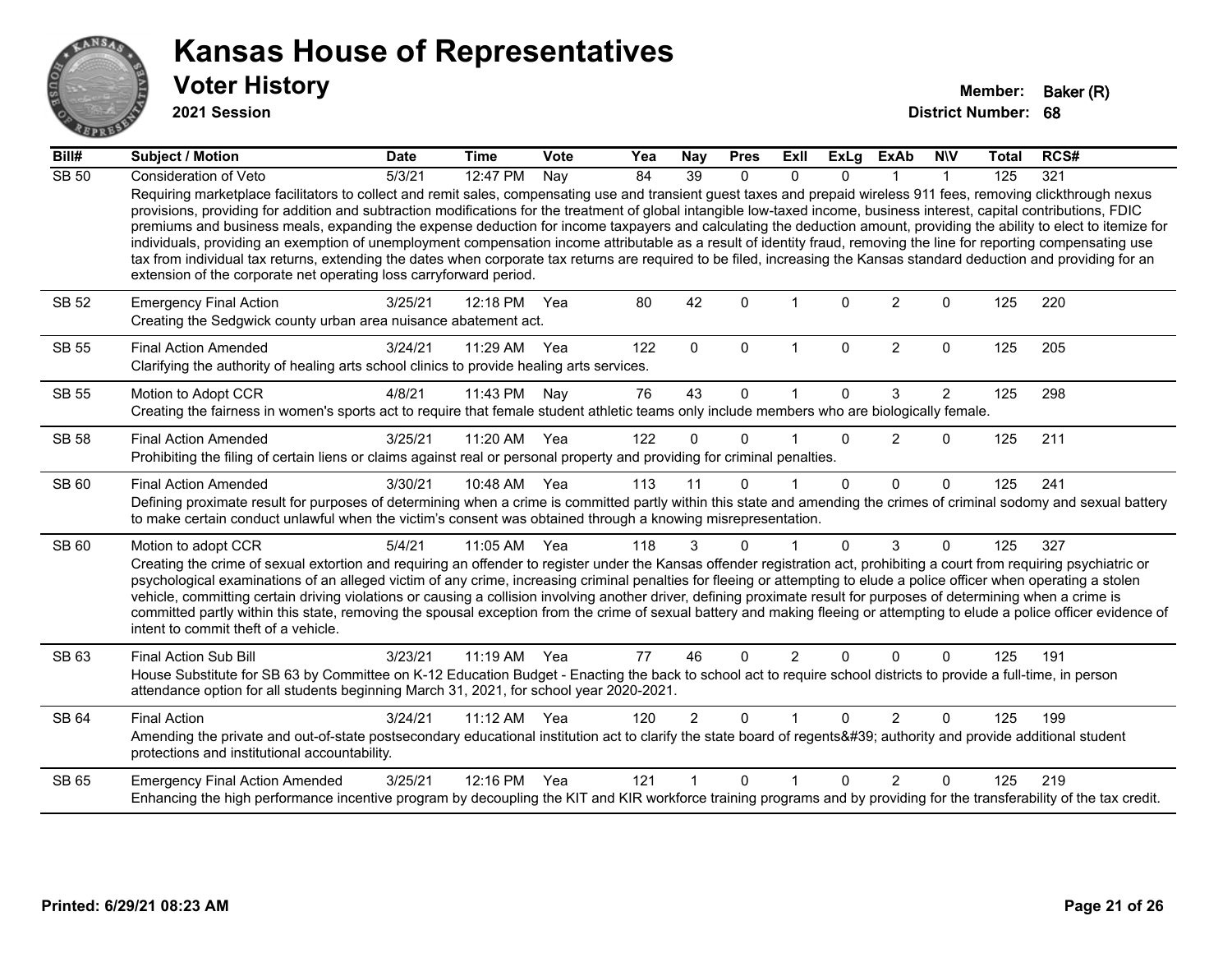#### **Kansas House of Representatives** ANS Erry **Voter History Member: Baker (R) 2021 Session**  $E$   $\mathbf{F}$

| Bill#        | <b>Subject / Motion</b>                                                                                                                                                                                                                                                                                                                                                                                                                                                                                                                                                                                                                                                                                                                        | <b>Date</b> | <b>Time</b>        | <b>Vote</b> | Yea | Nay            | <b>Pres</b>  | ExIl                 | <b>ExLg</b> | <b>ExAb</b>    | <b>NIV</b>   | Total | RCS#             |
|--------------|------------------------------------------------------------------------------------------------------------------------------------------------------------------------------------------------------------------------------------------------------------------------------------------------------------------------------------------------------------------------------------------------------------------------------------------------------------------------------------------------------------------------------------------------------------------------------------------------------------------------------------------------------------------------------------------------------------------------------------------------|-------------|--------------------|-------------|-----|----------------|--------------|----------------------|-------------|----------------|--------------|-------|------------------|
| <b>SB 66</b> | <b>Emergency Final Action Amended</b><br>Amending the angel investor tax credit with respect to the definition of qualified securities, tax credit limitations and amounts, investor requirements and extending the<br>date that credits may be allowed, and also amending the tax credit for expenses incurred to make a residence accessible to persons with a disability by increasing the<br>credit.                                                                                                                                                                                                                                                                                                                                       | 3/25/21     | 12:14 PM           | Yea         | 109 | 12             | $\mathbf{1}$ | $\mathbf{1}$         | $\Omega$    | $\mathcal{P}$  | $\Omega$     | 125   | $\overline{217}$ |
| SB 67        | <b>Final Action Amended</b><br>Expanding the definitions of all-terrain vehicles and recreational off-highway vehicles.                                                                                                                                                                                                                                                                                                                                                                                                                                                                                                                                                                                                                        | 3/23/21     | 11:21 AM           | Yea         | 99  | 24             | $\Omega$     | $\overline{2}$       | $\Omega$    | $\Omega$       | $\Omega$     | 125   | 192              |
| SB 67        | Motion to adopt CCR<br>Permitting funeral escorts to direct traffic for funeral processions and requiring drivers to yield the right-of-way and move over for authorized utility or telecommunication<br>vehicles.                                                                                                                                                                                                                                                                                                                                                                                                                                                                                                                             | 4/8/21      | 10:37 AM           | Yea         | 119 | $\mathbf{3}$   | $\mathbf 0$  | $\mathbf{1}$         | $\mathbf 0$ | $\mathbf{1}$   | $\mathbf{1}$ | 125   | 274              |
| <b>SB 77</b> | <b>Final Action Amended</b><br>Enacting the audiology and speech-language pathology interstate compact.                                                                                                                                                                                                                                                                                                                                                                                                                                                                                                                                                                                                                                        | 3/18/21     | 11:30 AM           | Yea         | 119 | 3              | $\Omega$     |                      | $\Omega$    | $\overline{2}$ | $\Omega$     | 125   | 183              |
| <b>SB78</b>  | Final Action Sub Bill<br>House Substitute for SB 78 by Committee on Insurance and Pensions - Updating the national insurance commissioners credit for insurance reinsurance model law,<br>codifying the national insurance commissioners credit for reinsurance model regulation and updating certain terms and definitions relating to the insurance holding<br>company act, service contracts and surplus lines insurance. Eliminating certain requirements relating to the annual submittal of certain documents by out-of-state risk<br>retention groups, extending the time frame to submit certain documents by professional employer organizations, abolishing the utilization review advisory committee and<br>replacing it with URAC. | 3/30/21     | 10:49 AM           | Yea         | 124 | $\Omega$       | $\mathbf{0}$ | 1                    | $\Omega$    | $\mathbf 0$    | $\mathbf 0$  | 125   | 242              |
| <b>SB78</b>  | Motion to adopt CCR<br>House Substitute for SB 78 by Committee on Insurance and Pensions - Updating the national insurance commissioners credit for insurance reinsurance model law,<br>codifying the national insurance commissioners credit for reinsurance model regulation and updating certain terms and definitions relating to the insurance holding<br>company act, service contracts and surplus lines insurance. Eliminating certain requirements relating to the annual submittal of certain documents by out-of-state risk<br>retention groups, extending the time frame to submit certain documents by professional employer organizations, abolishing the utilization review advisory committee and<br>replacing it with URAC.   | 5/7/21      | $11:24 \text{ AM}$ | Yea         | 113 | $\overline{7}$ | $\Omega$     | $\blacktriangleleft$ | $\Omega$    | 4              | $\Omega$     | 125   | 346              |
| <b>SB 86</b> | <b>Final Action Amended</b><br>Conforming certain KPERS provisions with the federal CARES act.                                                                                                                                                                                                                                                                                                                                                                                                                                                                                                                                                                                                                                                 | 3/24/21     | 11:30 AM           | Yea         | 122 | 0              | $\mathbf{0}$ | $\mathbf{1}$         | $\Omega$    | $\overline{2}$ | $\Omega$     | 125   | 206              |
| SB 86        | Motion to adopt CCR<br>Establishing the Kansas extraordinary utility costs loan deposit program and the Kansas economic recovery loan deposit program and amending the city utility low-<br>interest loan program by providing for electronic repayment of loans, cash basis exception, payment frequency, loan security and an ending date for making loans.                                                                                                                                                                                                                                                                                                                                                                                  | 4/9/21      | 11:43 AM           | Yea         | 117 | 6              | 0            | $\overline{2}$       | $\Omega$    | $\mathbf{0}$   | $\Omega$     | 125   | 302              |
| <b>SB 88</b> | <b>EFA Amend and Debate</b><br>House Substitute for SB 88 by Committee on Financial Institutions and Rural Development - Establishing the city utility low-interest loan program, allowing cities to apply<br>to the state treasurer for loans from state unencumbered funds for extraordinary electric or natural gas costs incurred during the extreme winter weather event of<br>February 2021.                                                                                                                                                                                                                                                                                                                                             | 3/3/21      | 11:34 AM           | Yea         | 124 | 0              | $\Omega$     |                      | $\Omega$    | $\Omega$       | $\Omega$     | 125   | 116              |
| <b>SB 89</b> | <b>Emergency Final Action Amended</b><br>Exempting the transport of agricultural forage commodities from secured load requirements.                                                                                                                                                                                                                                                                                                                                                                                                                                                                                                                                                                                                            | 3/25/21     | 12:15 PM           | Yea         | 122 | 0              | $\Omega$     |                      | $\Omega$    | 2              | $\Omega$     | 125   | 218              |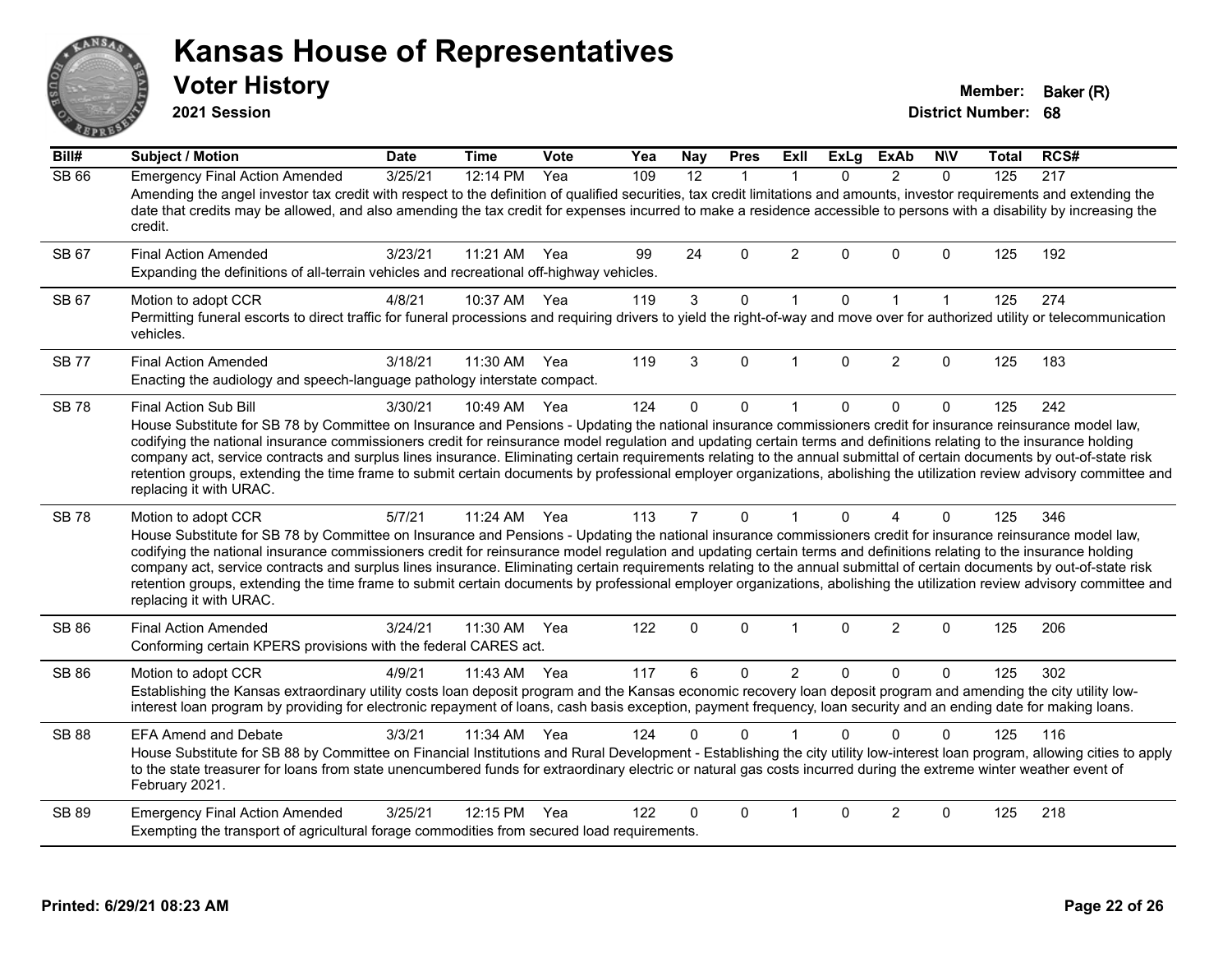

**2021 Session**

| Bill#         | <b>Subject / Motion</b>                                                                                                                                                                                                                                                                                                                                                        | <b>Date</b> | <b>Time</b> | Vote | Yea | <b>Nay</b>     | <b>Pres</b>  | <b>ExII</b>    | <b>ExLg</b>  | <b>ExAb</b>    | <b>NIV</b>   | <b>Total</b> | RCS# |
|---------------|--------------------------------------------------------------------------------------------------------------------------------------------------------------------------------------------------------------------------------------------------------------------------------------------------------------------------------------------------------------------------------|-------------|-------------|------|-----|----------------|--------------|----------------|--------------|----------------|--------------|--------------|------|
| SB 90         | <b>Emergency Final Action Amended</b><br>Amending the Kansas rural housing incentive district act to permit bond funding for vertical residential renovation of older buildings in central business districts and by<br>changing the definitions of an eligible city or county.                                                                                                | 3/25/21     | 12:20 PM    | Yea  | 105 | 17             | 0            | 1              | $\mathbf{0}$ | $\overline{2}$ | $\Omega$     | 125          | 222  |
| SB 91         | <b>EFA Sub Bill</b><br>House Substitute for SB 91 by Committee on Commerce, Labor and Economic Development - Providing liability protection for businesses, municipalities and<br>educational institutions that participate in high school work-based learning programs and providing that schools are responsible for injuries to students participating in<br>such programs. | 4/8/21      | 11:31 AM    | Yea  | 123 | $\Omega$       | $\Omega$     | 1              | $\Omega$     |                | $\Omega$     | 125          | 278  |
| <b>SB 95</b>  | <b>Final Action Amended</b><br>Exempting motor vehicle odometer reading recording requirements when such recording requirements are exempted by federal law.                                                                                                                                                                                                                   | 3/23/21     | 11:22 AM    | Yea  | 123 | $\Omega$       | $\mathbf{0}$ | $\overline{2}$ | $\Omega$     | $\Omega$       | $\mathbf{0}$ | 125          | 193  |
| SB 95         | Motion to adopt CCR<br>Exempting motor vehicle odometer reading recording requirements when such recording requirements are exempted by federal law and expanding the definitions of all-<br>terrain vehicles and recreational off-highway vehicles.                                                                                                                           | 4/8/21      | 10:40 AM    | Yea  | 116 | 6              | 0            |                | 0            |                | $\mathbf 1$  | 125          | 275  |
| SB 99         | <b>Final Action Sub Bill</b><br>House Substitute for SB 99 by Committee on Transportation - Increasing the bond amount required for a vehicle dealer license and providing for display show licenses<br>under the vehicle dealers and manufacturers licensing act.                                                                                                             | 3/23/21     | 11:23 AM    | Yea  | 121 | $\overline{2}$ | 0            | $\overline{2}$ | $\Omega$     | $\mathbf{0}$   | 0            | 125          | 194  |
| <b>SB 103</b> | <b>Final Action Amended</b><br>Amending the Kansas power of attorney act regarding the form of a power of attorney and the duties of third parties relying and acting on a power of attorney.                                                                                                                                                                                  | 3/25/21     | 11:21 AM    | Yea  | 122 | $\mathbf 0$    | $\mathbf 0$  | $\mathbf{1}$   | $\mathbf 0$  | $\overline{2}$ | $\mathbf 0$  | 125          | 212  |
| SB 103        | Motion to adopt CCR<br>Amending the Kansas power of attorney act regarding the form of a power of attorney and the duties of third parties relying and acting on a power of attorney.                                                                                                                                                                                          | 4/7/21      | 3:44 PM     | ExAb | 123 | 0              | $\Omega$     |                | 0            |                | 0            | 125          | 268  |
| <b>SB 106</b> | <b>Final Action Amended</b><br>Enacting the revised uniform law on notarial acts and repealing the uniform law on notarial acts.                                                                                                                                                                                                                                               | 3/30/21     | 10:51 AM    | Yea  | 122 | $\overline{2}$ | $\mathbf 0$  | 1              | $\Omega$     | $\mathbf 0$    | 0            | 125          | 243  |
| <b>SB 106</b> | Motion to adopt CCR<br>Enacting the revised uniform law on notarial acts and repealing the uniform law on notarial acts.                                                                                                                                                                                                                                                       | 4/7/21      | 3:46 PM     | ExAb | 123 | 0              | 0            | $\mathbf{1}$   | $\Omega$     | $\mathbf{1}$   | 0            | 125          | 269  |
| <b>SB 107</b> | <b>Final Action Amended</b><br>Enacting the uniform fiduciary income and principal act (UFIPA).                                                                                                                                                                                                                                                                                | 3/25/21     | 11:23 AM    | Yea  | 122 | $\Omega$       | $\mathbf 0$  | $\mathbf{1}$   | $\Omega$     | $\overline{2}$ | $\Omega$     | 125          | 213  |
| <b>SB 107</b> | Motion to adopt CCR<br>Enacting the uniform fiduciary income and principal act (UFIPA).                                                                                                                                                                                                                                                                                        | 4/7/21      | 3:48 PM     | ExAb | 123 | $\mathbf 0$    | 0            | $\mathbf{1}$   | 0            | $\mathbf{1}$   | $\mathbf 0$  | 125          | 270  |
| <b>SB 118</b> | <b>Final Action</b><br>Providing for the dissolution of special districts and the assumption of responsibilities by a city or county.                                                                                                                                                                                                                                          | 3/23/21     | 11:26 AM    | Yea  | 121 | $\overline{2}$ | $\Omega$     | $\overline{2}$ | $\Omega$     | $\mathbf{0}$   | $\mathbf 0$  | 125          | 195  |
| <b>SB 122</b> | <b>Final Action Amended</b><br>Modifying certain rules of evidence in the code of civil procedure related to authentication of records and documents.                                                                                                                                                                                                                          | 3/30/21     | 10:52 AM    | Yea  | 117 |                | $\Omega$     | $\mathbf 1$    | $\Omega$     | $\mathbf{0}$   | $\mathbf 0$  | 125          | 244  |
| <b>SB 122</b> | Motion to adopt CCR<br>Modifying certain rules of evidence in the code of civil procedure related to authentication of records and documents.                                                                                                                                                                                                                                  | 4/7/21      | 3:49 PM     | ExAb | 115 | 8              | $\Omega$     |                | $\Omega$     | $\mathbf{1}$   | $\Omega$     | 125          | 271  |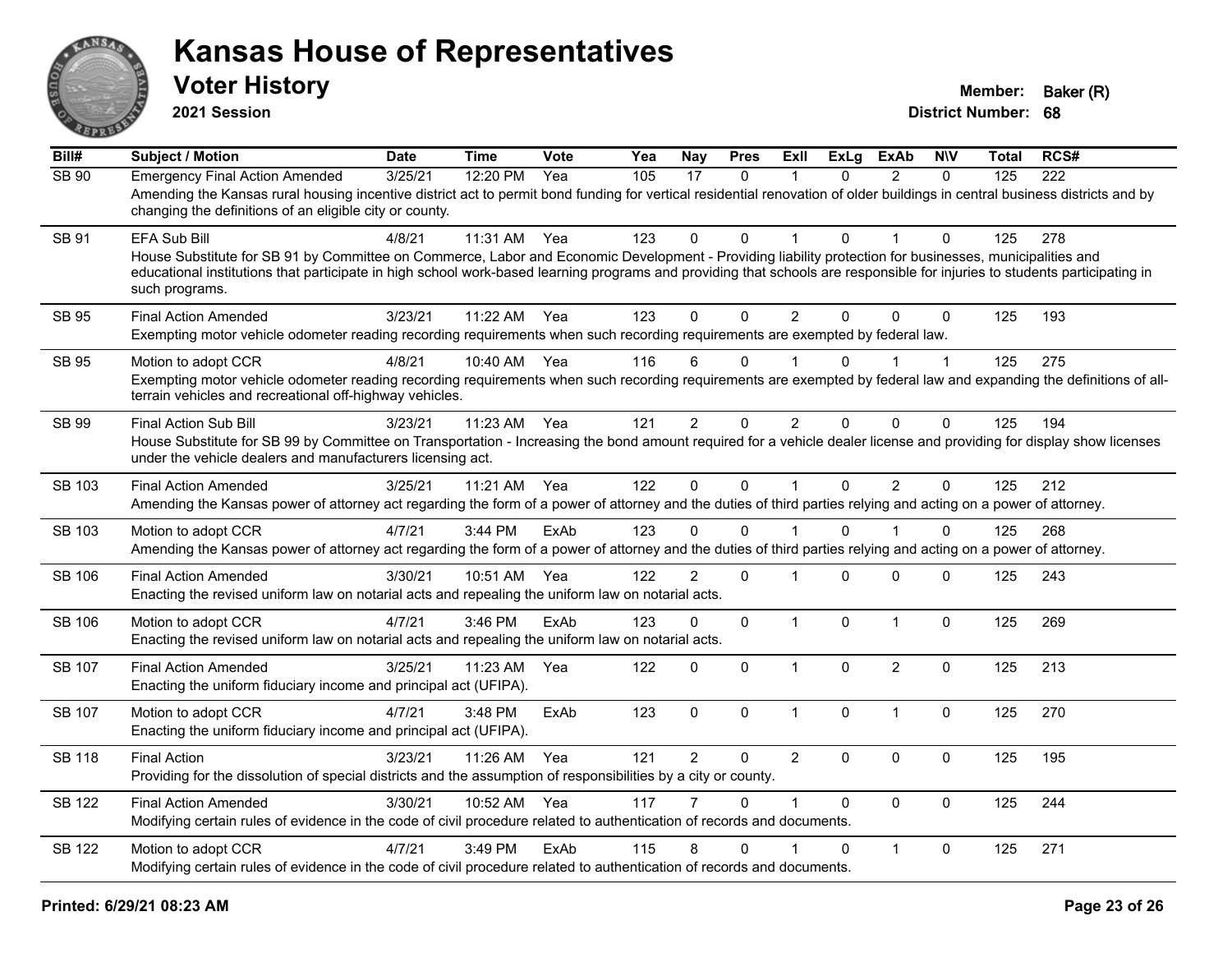

**2021 Session**

| Bill#         | Subject / Motion                                                                                                                                                                                                                                                                                                                                                                                                                                                                                                                                                                                                                                                                                                                                                                                                                                                     | <b>Date</b> | <b>Time</b> | <b>Vote</b> | Yea | <b>Nay</b>     | <b>Pres</b>  | <b>ExII</b> | <b>ExLg</b>  | <b>ExAb</b> | <b>NIV</b> | <b>Total</b> | RCS# |
|---------------|----------------------------------------------------------------------------------------------------------------------------------------------------------------------------------------------------------------------------------------------------------------------------------------------------------------------------------------------------------------------------------------------------------------------------------------------------------------------------------------------------------------------------------------------------------------------------------------------------------------------------------------------------------------------------------------------------------------------------------------------------------------------------------------------------------------------------------------------------------------------|-------------|-------------|-------------|-----|----------------|--------------|-------------|--------------|-------------|------------|--------------|------|
| <b>SB 124</b> | Final Action Sub Bill Amended<br>House Substitute for SB 124 by Committee on Commerce, Labor and Economic Development - Expanding STAR bonds by adding rural redevelopment projects and<br>major business facilities, prohibiting public officials from employment with a developer, providing for public notice of hearings on city or county websites, posting of<br>certain documents and links on websites, disclosure of names of developer, disclosure of state, federal and local tax incentives within a STAR bond district, changing<br>certain project financing, investment and sales provisions, adding visitor tracking plan requirements and additional feasibility study requirements with oversight by the<br>secretary, requiring approval by the secretary for real estate transfers, requiring district contiguity and extending the sunset date. | 3/30/21     | 10:53 AM    | Nay         | 101 | 23             | $\mathbf{0}$ | 1           | 0            | $\Omega$    | $\Omega$   | 125          | 245  |
| SB 127        | <b>Final Action Amended</b><br>Modifying the eligibility requirements for restricted driving privileges, increasing the age for eligibility to renew drivers' licenses online to 65 and allowing drivers' license<br>renewal notices to be sent electronically.                                                                                                                                                                                                                                                                                                                                                                                                                                                                                                                                                                                                      | 3/30/21     | 10:55 AM    | Yea         | 123 |                | 0            |             |              |             | 0          | 125          | 246  |
| SB 127        | Motion to adopt CCR<br>Modifying the eligibility requirements for restricted driving privileges, increasing the age for eligibility to renew drivers' licenses online to 65, allowing drivers' license<br>renewal notices to be sent electronically, authorizing a waiver of traffic fines for manifest hardship situations and excluding the additional 90-day wait period for driver's<br>license suspension for certain offenses.                                                                                                                                                                                                                                                                                                                                                                                                                                 | 4/8/21      | 10:42 AM    | Yea         | 122 | $\Omega$       | 0            |             |              |             |            | 125          | 276  |
| SB 142        | <b>Emergency Final Action Amended</b><br>Requiring coast guard-approved personal flotation devices as prescribed by the secretary of wildlife, parks and tourism in rules and regulations.                                                                                                                                                                                                                                                                                                                                                                                                                                                                                                                                                                                                                                                                           | 3/25/21     | 12:24 PM    | Yea         | 102 | 20             | $\Omega$     | 1           | 0            | 2           | $\Omega$   | 125          | 225  |
| SB 142        | Motion to adopt CCR<br>Amending certain department of wildlife, parks and tourism statutes by requiring coast guard-approved personal flotation devices as prescribed by the secretary of<br>wildlife, parks and tourism in rules and regulations and updating the reference to the guidelines of the American fisheries society in the commercialization of wildlife<br>statute.                                                                                                                                                                                                                                                                                                                                                                                                                                                                                    | 4/8/21      | 2:23 PM     | Yea         | 109 | 14             | $\Omega$     |             | U            |             | $\Omega$   | 125          | 282  |
| SB 143        | <b>Emergency Final Action Amended</b><br>Updating definitions and increasing maximum functional unit license and storage fees relating to grain and public warehouse laws.                                                                                                                                                                                                                                                                                                                                                                                                                                                                                                                                                                                                                                                                                           | 3/25/21     | 12:21 PM    | Yea         | 117 | 5              | $\Omega$     | 1           | 0            | 2           | $\Omega$   | 125          | 223  |
| SB 143        | Motion to adopt CCR<br>Updating definitions and increasing maximum functional unit license and storage fees relating to grain and public warehouse laws.                                                                                                                                                                                                                                                                                                                                                                                                                                                                                                                                                                                                                                                                                                             | 4/8/21      | 2:25 PM     | Yea         | 115 | 8              | $\Omega$     |             | U            |             | $\Omega$   | 125          | 283  |
| SB 158        | <b>EFA Sub Bill Amended</b><br>House Substitute for SB 158 by Committee on Federal and State Affairs - Creating the Kansas medical marijuana regulation act.                                                                                                                                                                                                                                                                                                                                                                                                                                                                                                                                                                                                                                                                                                         | 5/6/21      | 3:36 PM     | Yea         | 79  | 42             | $\Omega$     | 0           |              | 2           | 1          | 125          | 342  |
| SB 159        | <b>Emergency Final Action Amended</b><br>Paying certain claims against the state submitted by the joint committee on special claims against the state.                                                                                                                                                                                                                                                                                                                                                                                                                                                                                                                                                                                                                                                                                                               | 3/30/21     | 8:01 PM     | Yea         | 106 | 17             | $\Omega$     |             | 0            |             | $\Omega$   | 125          | 258  |
| SB 159        | Motion to adopt CCR<br>Appropriations for FY 2021, FY 2022, and FY 2023, for various state agencies; authorizing the payment of certain claims against the state; authorizing certain transfers<br>and capital improvement projects.                                                                                                                                                                                                                                                                                                                                                                                                                                                                                                                                                                                                                                 | 5/7/21      | 3:50 PM     | Nay         | 98  | 21             | $\Omega$     |             | 0            | 4           |            | 125          | 349  |
| SB 160        | <b>Emergency Final Action Amended</b><br>Updating the reference to the guidelines of the American fisheries society in the commercialization of wildlife statute.                                                                                                                                                                                                                                                                                                                                                                                                                                                                                                                                                                                                                                                                                                    | 3/25/21     | 12:19 PM    | Yea         | 120 | $\overline{2}$ | $\Omega$     |             | <sup>0</sup> | 2           | $\Omega$   | 125          | 221  |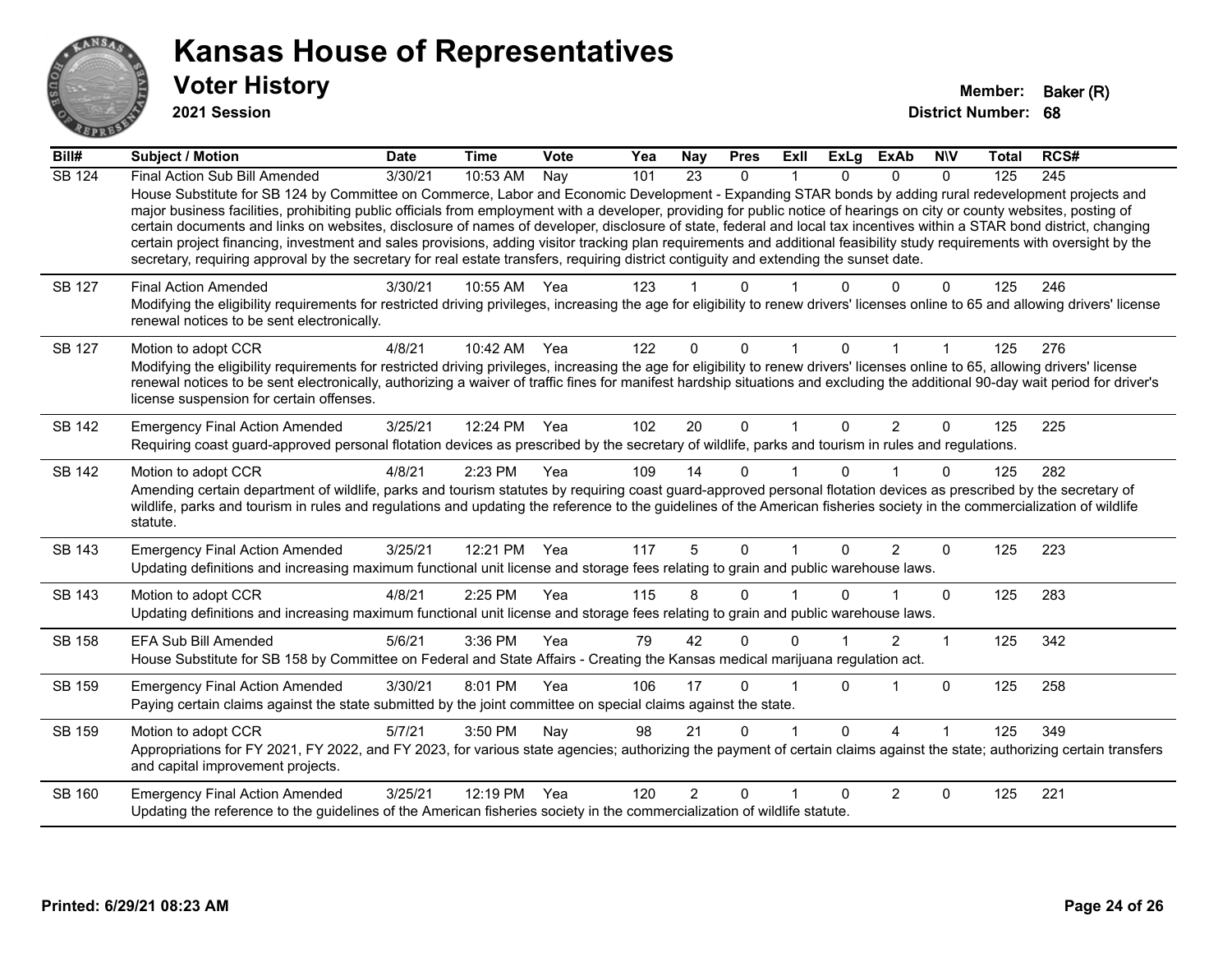

**2021 Session**

| Bill#         | <b>Subject / Motion</b>                                                                                                                                                                                                                                                                                                                                                                                                                                                                                                                                                                                                                                                       | <b>Date</b> | <b>Time</b> | Vote | Yea | <b>Nay</b>     | <b>Pres</b>  | ExIl           | <b>ExLg</b> | <b>ExAb</b>    | <b>NIV</b>   | <b>Total</b> | RCS# |
|---------------|-------------------------------------------------------------------------------------------------------------------------------------------------------------------------------------------------------------------------------------------------------------------------------------------------------------------------------------------------------------------------------------------------------------------------------------------------------------------------------------------------------------------------------------------------------------------------------------------------------------------------------------------------------------------------------|-------------|-------------|------|-----|----------------|--------------|----------------|-------------|----------------|--------------|--------------|------|
| <b>SB 170</b> | <b>Emergency Final Action Amended</b><br>Clarifying the authority of the Kansas commission for the deaf and hard of hearing with regard to registration of interpreters, establishing guidelines for communication<br>access services and authorizing the adoption of rules and regulations.                                                                                                                                                                                                                                                                                                                                                                                  | 3/18/21     | 11:54 AM    | Yea  | 98  | 23             | $\Omega$     | $\mathbf 1$    | $\Omega$    | $\overline{2}$ | $\mathbf{1}$ | 125          | 185  |
| <b>SB 170</b> | Motion to adopt CCR<br>Enacting the psychology interjurisdictional compact to provide for interjurisdictional authorization to practice telepsychology and temporary in-person, face-to-face<br>psychology and enacting the physical therapy licensure compact and authorizing criminal history record checks in the physical therapy practice act.                                                                                                                                                                                                                                                                                                                           | 4/9/21      | 2:25 PM     | Yea  | 119 | 4              | $\Omega$     | $\overline{2}$ | 0           | $\mathbf{0}$   | 0            | 125          | 304  |
| <b>SB 172</b> | <b>Final Action Amended</b><br>Creating the crimes of trespassing on a critical infrastructure facility and criminal damage to a critical infrastructure facility and eliminating the crime of tampering with a<br>pipeline.                                                                                                                                                                                                                                                                                                                                                                                                                                                  | 3/30/21     | 10:56 AM    | Yea  | 82  | 42             | $\mathbf{0}$ |                | U           | $\Omega$       | $\Omega$     | 125          | 247  |
| SB 175        | <b>Final Action Amended</b><br>Enacting the rural emergency hospital act to provide for the licensure of rural emergency hospitals and establishing the rural hospital innovation grant program to assist<br>rural hospitals in serving rural communities.                                                                                                                                                                                                                                                                                                                                                                                                                    | 3/25/21     | 11:24 AM    | Yea  | 119 | 3              | 0            | 1              | 0           | $\overline{2}$ | 0            | 125          | 214  |
| <b>SB 175</b> | Motion to adopt CCR<br>Enacting the rural emergency hospital act to provide for the licensure of rural emergency hospitals and establishing the rural hospital innovation grant program to assist<br>rural hospitals in serving rural communities.                                                                                                                                                                                                                                                                                                                                                                                                                            | 4/8/21      | 3:30 PM     | Nay  | 64  | 59             | $\mathbf 0$  | $\mathbf{1}$   | $\Omega$    | $\mathbf{1}$   | $\mathbf{0}$ | 125          | 284  |
| <b>SB 178</b> | <b>Final Action Amended</b><br>Providing for trust company charter conversions.                                                                                                                                                                                                                                                                                                                                                                                                                                                                                                                                                                                               | 3/18/21     | 11:31 AM    | Yea  | 121 | 1              | 0            | 1              | $\Omega$    | $\overline{2}$ | $\mathbf{0}$ | 125          | 184  |
| SB 235        | <b>Final Action</b><br>Enacting the back to school act to require school districts to provide a full-time, in person attendance option for all students beginning on March 26, 2021.                                                                                                                                                                                                                                                                                                                                                                                                                                                                                          | 3/16/21     | 11:19 AM    | Nay  | 55  | 69             | $\mathbf 0$  | $\mathbf{1}$   | 0           | $\Omega$       | $\mathbf{0}$ | 125          | 170  |
| <b>SB 238</b> | <b>Final Action Sub Amended</b><br>Establishing certification and funding for certified community behavioral health clinics, authorizing telemedicine waivers for out-of-state healthcare providers, reducing<br>certain requirements for licensure by the behavioral sciences regulatory board and expanding out-of-state temporary permits to practice behavioral sciences<br>professions.                                                                                                                                                                                                                                                                                  | 3/25/21     | 11:27 AM    | Yea  | 121 | 1              | $\mathbf 0$  |                | $\Omega$    | $\overline{2}$ | $\mathbf 0$  | 125          | 215  |
| <b>SB 238</b> | Motion to adopt CCR<br>Requiring emergency medical services operators be overseen by medical directors or physicians; clarifying duties and functions of the state board of pharmacy;<br>providing for confidentiality of investigations, inspections and audits; establishing fees on out-of-state facilities; defining telepharmacy and requiring the adoption of rules<br>and regulations related thereto.                                                                                                                                                                                                                                                                 | 4/9/21      | 2:28 PM     | Yea  | 116 | $\overline{7}$ | $\mathbf 0$  | 2              | $\Omega$    | $\Omega$       | $\Omega$     | 125          | 305  |
| SB 273        | Final Action Sub Bill<br>House Substitute for Substitute for SB 273 by Committee on Judiciary - Directing that tobacco product manufacturer remittances be credited to the Kansas endowment<br>for youth fund rather than deposited into escrow upon certification by the attorney general.                                                                                                                                                                                                                                                                                                                                                                                   | 3/30/21     | 10:57 AM    | Yea  | 123 | $\mathbf{1}$   | $\mathbf{0}$ | $\mathbf 1$    | $\Omega$    | $\Omega$       | $\Omega$     | 125          | 248  |
| SB 273        | Motion to Adopt CCR<br>Enacting the COVID-19 small business relief act to provide funds for impacted small businesses, create the COVID-19 small business relief fund of the legislative<br>coordinating council and the COVID-19 small business relief claims board, require certain counties to establish and administer a county COVID-19 small business relief<br>fund and certain cities to establish and administer a city COVID-19 small business relief fund, require a study by the legislative division of post audit and prohibit<br>compensation for intangible losses related to the COVID-19 public health emergency under the Kansas emergency management act. | 5/7/21      | 11:59 PM    | ExAb | 68  | 42             | $\mathbf{1}$ | $\mathbf{1}$   | $\Omega$    | 13             | $\Omega$     | 125          | 354  |